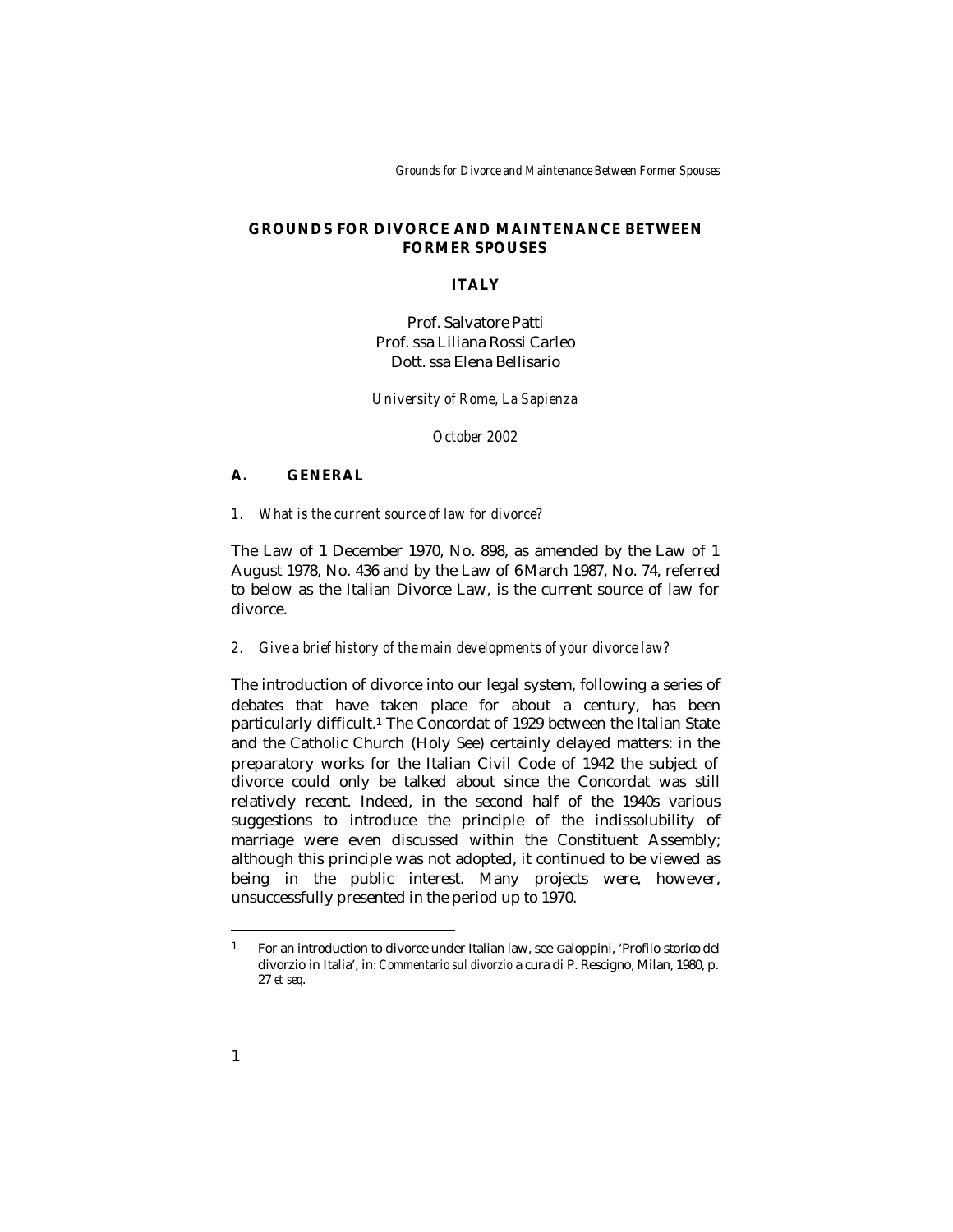Differing opinions on the subject of 'divorce' presumably induced our legislator to give preference to an option which, even if only apparently, seems to leave the legal system intact,2 notwithstanding the radical change made to our system by the Law of 1 December 1970, No. 898, entitled 'Set of rules concerning the dissolution of marriage'. This provoked a radical change of stance, namely from the indissolubility to the dissolubility of marriage.

The general legal position may be found in Article 149 of the Italian Civil Code, which states that 'marriage is dissolved by the death of one of the spouses and in the other cases contemplated by law'.3 At present, however, the only other case provided for is divorce, a term which is never used by the legislator, who prefers to speak of 'dissolution' with precise reference to the effects and not to the structure of the act. In the case of a 'concordatory marriage',4 the legislator speaks of 'ending the civil effects of the marriage', thereby underlining that the religious effects of marriage do not end with divorce. The Constitutional Court has repeatedly held<sup>5</sup> that the Italian Divorce Law is in accordance with the Constitution, pointing out that it influences only the civil effects of marriage, and in no way impairs either the validity of the act of marriage or its religious effects.

A difference thereby emerges between cases of 'dissolution' and cases of 'nullity' of marriage, since nullity does, by contrast, affect the act.

<sup>2</sup> In this sense, compare Rossi Carleo, 'Il diritto di famiglia', in: *Trattato di diritto privato* diretto da M. Bessone, t. I, vol. IV, Turin, 1999, p. 321.

<sup>3</sup> For the text of this rule, which has not been changed by subsequent reforms in divorce law, see the observations by Bonilini, 'Lo scioglimento del matrimonio' (Bonilini-Tommaseo, 'Lo scioglimento del matrimonio'*)*, in: *Codice civile. Commentario* diretto da P. Schlesinger, Milan, 1997, p. 9 *et seq*, and the remarks of Quadri, voce 'Divorzio nel diritto civile e internazionale', in: *Dig. IV, disc. priv., sez. civ*., IV, 1990, Turin, 1990, p. 510.

<sup>4</sup> Two types of marriage exist in the Italian legal system: civil marriage and 'concordatory' marriage. The latter, introduced by the Lateranensi Pacts in 1929, is a marriage celebrated by means of a religious rite according to the rules of Canon law (and is as such considered to be a *sacramentum* ), but it has also civil effects because it is recorded in the register of acts of Italian marital status.

<sup>5</sup> Corte cost. 08.07.1971, No. 169, *Foro it*., 1971, I, c. 19 and Corte cost. 11.12.1973, No. 176, *Dir. fam. pers*., 1974, p. 11.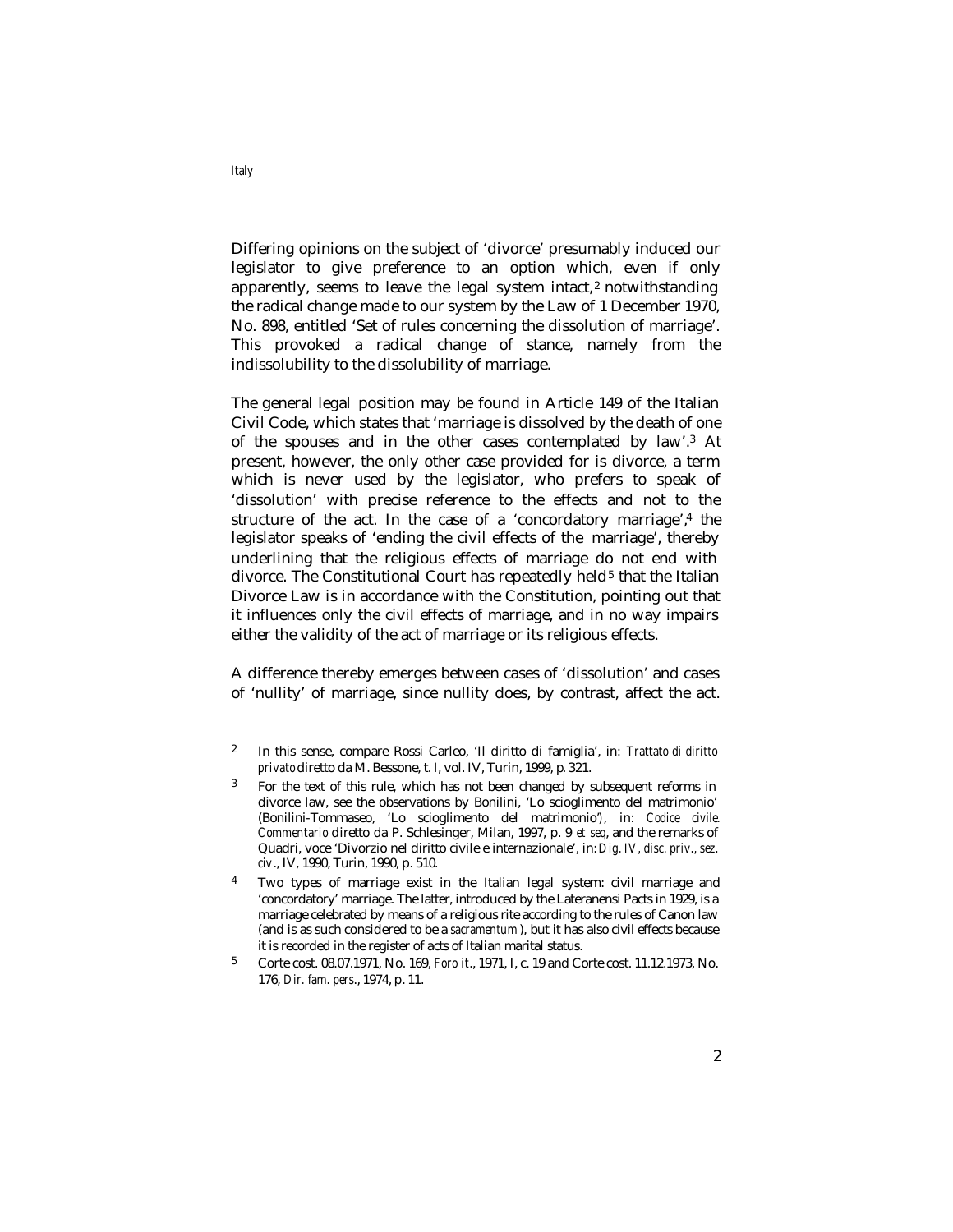However, the legislator has been criticised for not having differentiated between death, nullity and divorce,<sup>6</sup> all of which have been combined to produce the principal effect: the regaining of single status.

Although it would not be possible here to consider in detail the stages in which divorce law evolved, including in particular its survival intact of an abrogative referendum (12 May 1975) and various challenges on the basis of unconstitutionality, it is obvious from the debates which preceded and followed the introduction of the Divorce Law that the legislator realised that essential options could not be imposed from above and that it was preferable instead to focus on the consequences of the options. Divorce thus came to be treated not as a 'sanction', but rather as a 'remedy' for achieving family unity.7 In this way it gave preference to the necessity of striking a new balance between the requirements of the different components of a family in the course of dissolution, without introducing the notion of 'fault' as a matter that could be ruled upon and sanctioned by the judge.

The Divorce Law was amended for the first time in 1978, albeit in a rather limited way. By introducing the provisions, the legislator wished to ensure proper safeguards for the spouse who is in a weaker financial position (maintenance, reversible annuity, allowance to be

<sup>6</sup> On this topic, see Rossi Carleo, 'Nullità, separazione, divorzio', in: *Commentario sul divorzio* a cura di P. Rescigno, cit., p. 95 *et seq* e Ead., 'Brevi cenni sui diet seqicili rapporti tra scioglimento e invalidità del matrimonio', in: *Rapporti personali nella famiglia* a cura di P. Perlingeri, Naples, 1982, p. 363 *et seq*.

On the effect of a spouse's death before the divorce decree, compare the following decisions: Cass. 23.06.1992, No. 7686, *Foro it*., 1993, I, c. 11 and Cass. 18.08.1992, No. 9592, *Foro it*., 1993, I, c. 1171, both noted by Cipriani; Trib. Verona 23.07.1994, *Fam. dir*., 1995, p. 56, with comments by Ciaccia Cavallari, 'Divorzio e cessazione della materia del contendere'; Cass. 19.06.1996, No. 5664, *Foro it*., 1996, I, c. 2729. In this case the divorce proceedings were terminated.

The problem of the clash between invalidity petitions and divorce petitions is exacerbated in Italian law by the existence of 'concordatory marriage'; see Dossetti, 'Lo scioglimento del matrimonio per pronunzia di divorzio', in: Bonilini-Tommaseo, *Lo scioglimento del matrimonio*, cit, p. 44 *et seq*; with particular reference to the competition between the two jurisdictions (the Canon law jurisdiction and the civil jurisdiction), see Maternini, 'Cessazione degli effetti civili', *ibidem*, p. 100 *et seq*

<sup>7</sup> *Ex plurimis*, see Rescigno, 'Presentazione', in: *Commentario sul divorzio* a cura di P. Rescigno, cit., p. VI.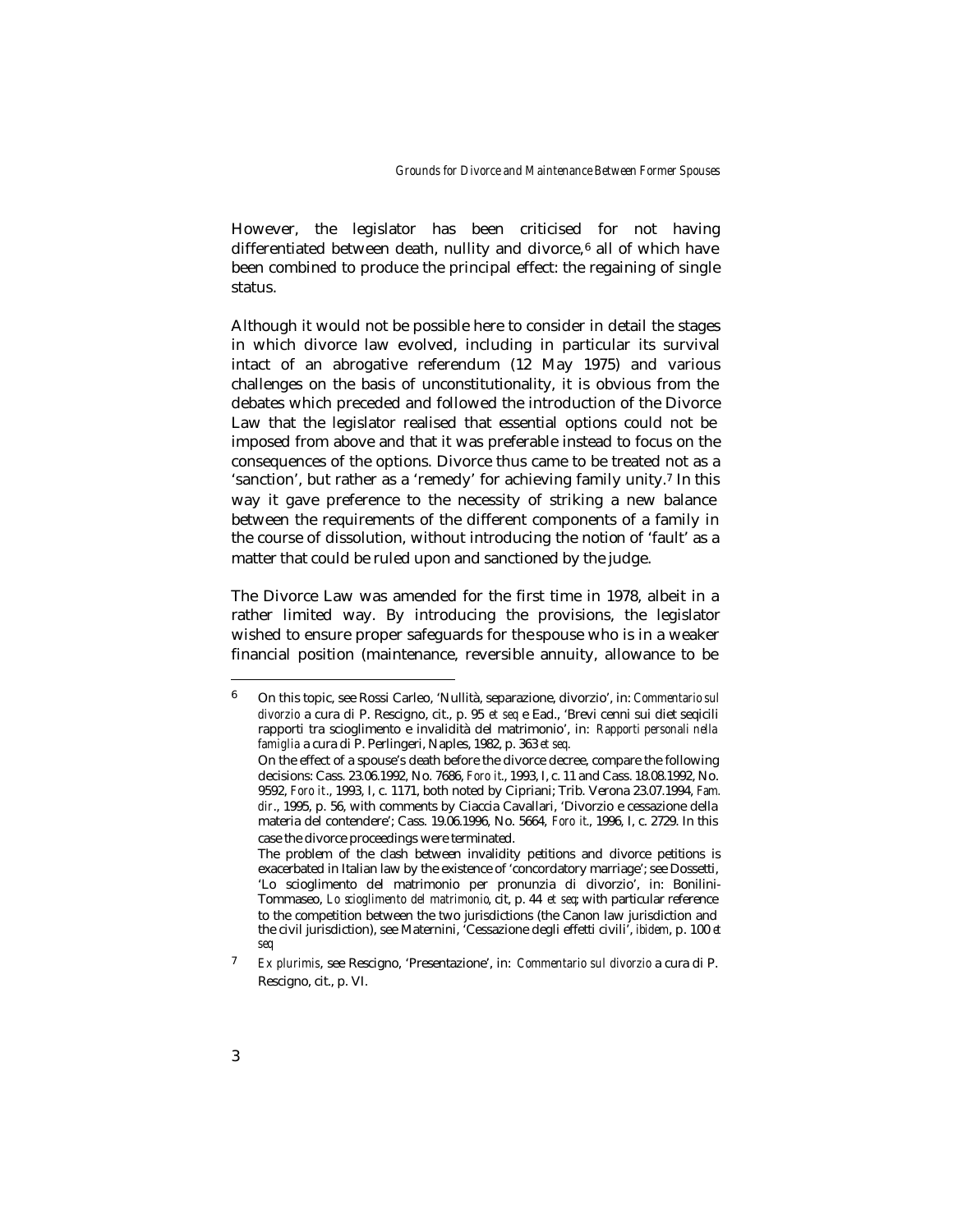charged from inheritance). In a second and much more far-reaching amendment in 1987, the legislator introduced various innovations, including divorce by joint petition – separation lasting 3 rather than 5 years – greater consideration of the interests of minors – clearer definition of maintenance – automatic indexing of maintenance – deduction of maintenance at source by the employer – right to benefit for having given up job – measures to coordinate the rules on divorce and separation as far as possible – restriction of the wide powers of the judge. These innovations emphasised the nature of divorce as a 'remedy' and stressed the fact that the parties' wish to dissolve their marriage takes precedence over the judge's power to prevent the parties from regaining their single status.<sup>8</sup>

#### *3. Have there been proposals to reform your current divorce law?*

There have been proposals to reform the current Italian Divorce Law. The following legislative proposals can be cited, although the list does not purport to be complete: 26 April 1994, No. 344; 13 February 1995, No. 2017; 9 May 1996, No. 398; 9 May 1996, No. 497; 24 June 1996, No. 1609; 24 July 1996, No. 1977; 17 November 1996, No. 2898; 3 April 1997, No. 3521. Draft proposals: 8 November 1995, No. 2260; 9 May 1996, No. 164; 25 October 1996, No. 1571; 18 March 1997, No. 2234.9 A set of legislative proposals culminated in a text of the 'Limited Committee' (New rules governing the personal separation of spouses and dissolution of marriage) of 14 May 1998.10 The most recent proposals include nos. 66/2001, 453/2001, 643/2001 and 1558/2001.

Generally speaking, most relevant amendments to divorce law do not relate either to the problems between the spouses or to the division of assets between separated spouses or ex -spouses, but instead concern

*Italy*

<sup>8</sup> Compare Quadri, 'I presupposti del divorzio', in: *La nuova legge sul divorzio* a cura di Cipriani e Quadri, Naples, 1988, II, p. 1 *et seq* and Barbiera, 'Divorzio'*,* Sub *Article 1, L. 898/70*, in: *Commentario al diritto italiano della famiglia* diretto da Cian, Oppo e Trabucchi, VI, 1, Padua, 1993, p. 101.

<sup>9</sup> See Bellisario-Mazzoni, *Aet seqido congiunto e mediazione familiare. Linee di riforma nell'aet seqidamento dei figli*, Rome, 1998. See also *Separazione e divorzio. Una nuova legge alle soglie del 2000*, Atti del Convegno-Incontro di Salerno, 3/10/1998, a cura dell'Associazione Italiana Magistrati, *Dir. fam. pers*., 2000, I, p. 436 *et seq*

<sup>10</sup> The text can be read in *Fam. dir*., 1998, p. 482. See Dogliotti, 'Idee per una riforma: breve analisi del progetto', *ibidem*, p. 489.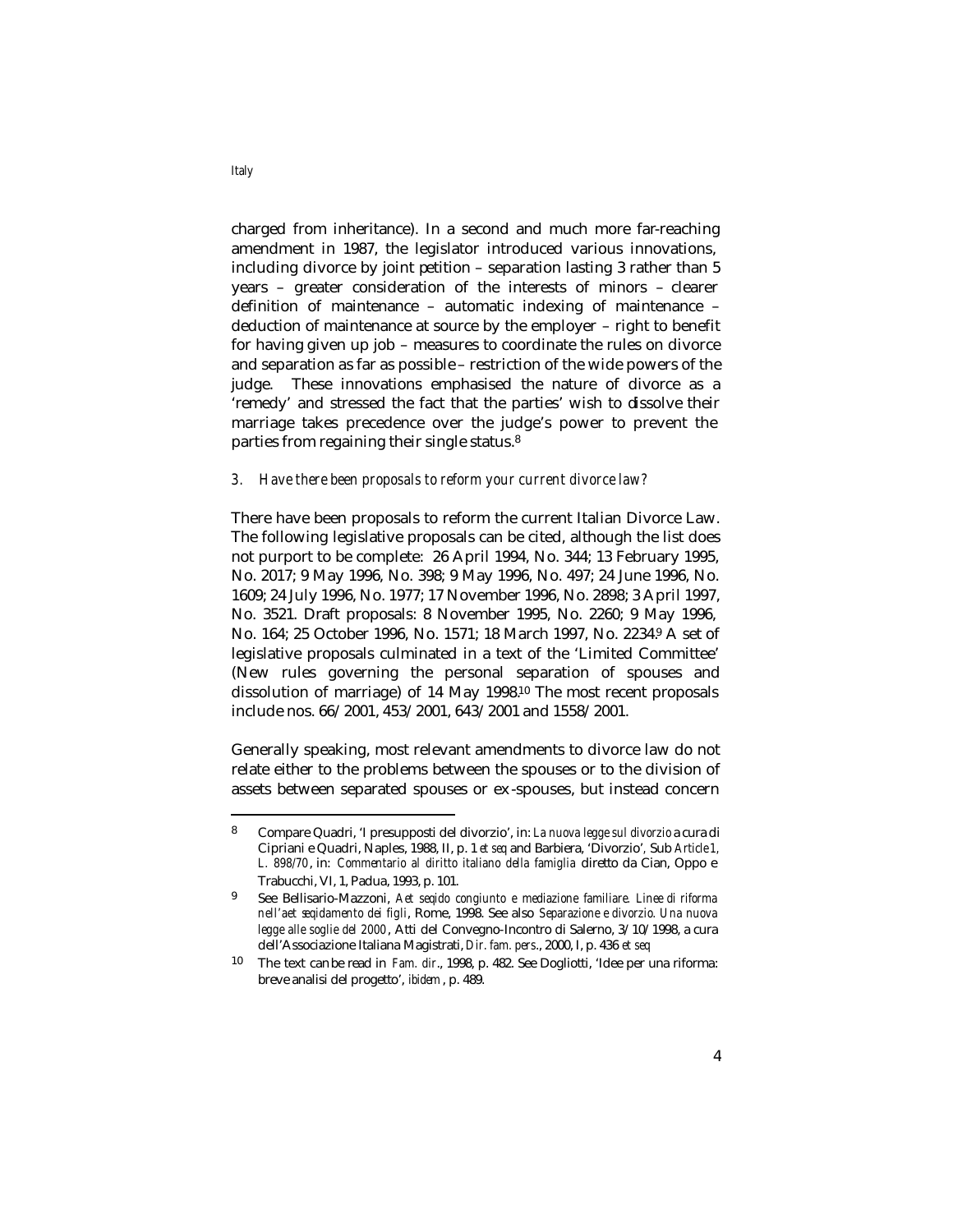*Grounds for Divorce and Maintenance Between Former Spouses*

the relationship between parents and children. In point of fact, the majority of reform proposals deal with the following questions: measures regarding children, in particular the introduction of joint custody as an ordinary solution; general applications for family mediation; abolition of rulings on the issue of fault during the judicial separation proceedings; abolition of the right of succession for a separated spouse; the inclusion of divorce law in the Civil Code; decree of divorce after three years' continuous separation, starting with the appearance in front of the judge during the separation proceedings (i.e. without waiting for the final decree of separation). <sup>11</sup> It should be noted that all of these proposals are intended to resolve the many problems that still exist (despite the partial attempt in the 1987 reforms) in relation to the coordination of the rules on judicial separation and divorce.

### **B. GROUNDS FOR DIVORCE**

## **I. General**

*4. What are the grounds for divorce?* 

Under Articles 1 and 2 of the Italian Divorce Law, which deal with civil marriage and religious marriage respectively, the grounds for divorce are the breakdown of the 'material and spiritual union

<sup>11</sup> See Lenti, 'Recenti cambiamenti nel diritto giurisprudenziale della separazione e del divorzio', *Familia*, 2002, p. 404.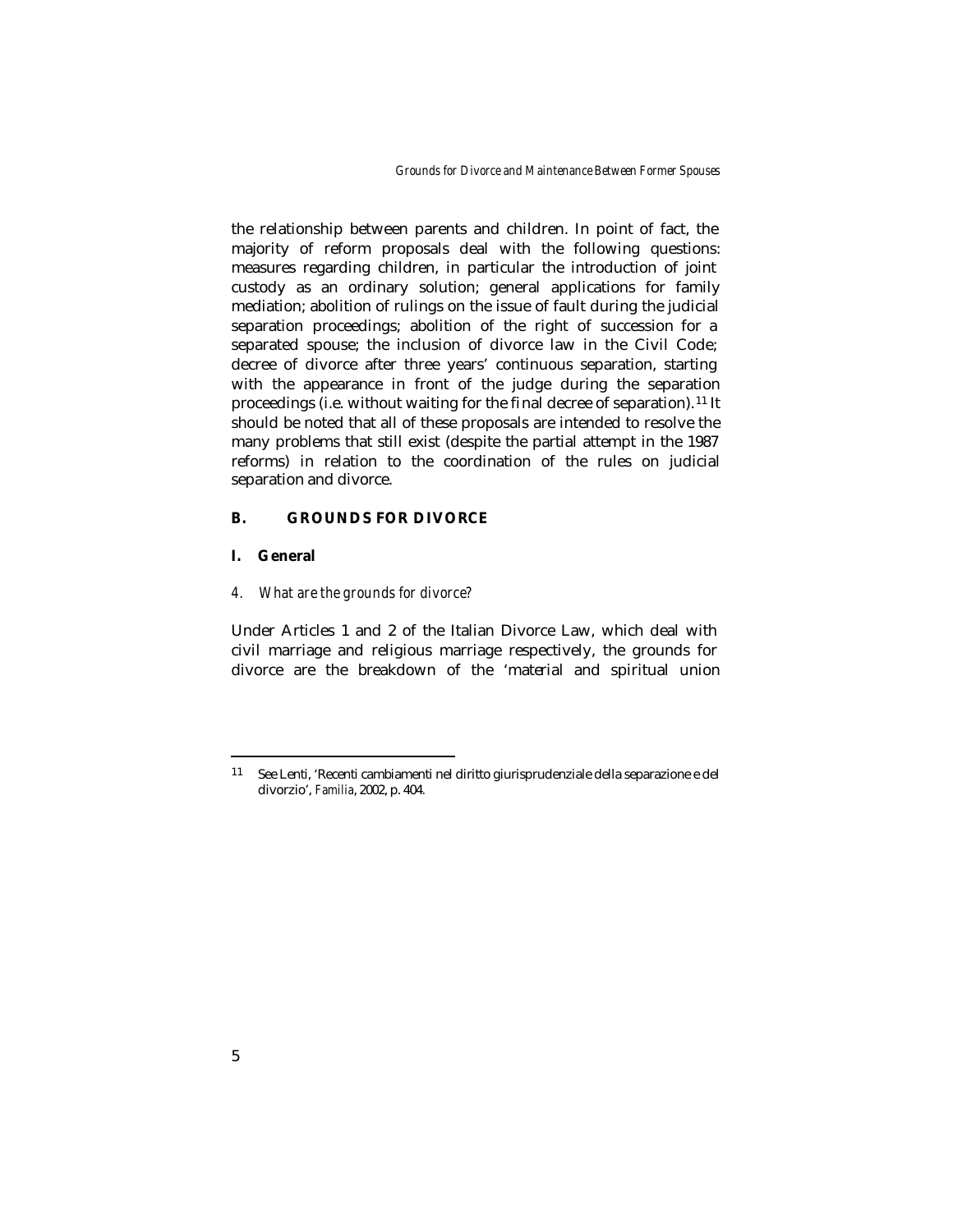between the spouses',12 as determined by the existence of one of the criteria exhaustively listed in Article 3 of the Italian Divorce Law. <sup>13</sup>

to any term of imprisonment for a crime defined in Article 564 of the Criminal Code or one of the crimes defined in Articles 519, 521, 523 and 524 of the Criminal Code or for induction, coercion, exploitation or the aiding and abetting of prostitution;

to any judgment for the wilful murder of one's child or for attempted murder of one's spouse or of the child;

to any term of imprisonment imposed by two or more judgments for the crimes defined in Article 582, if there are aggravating circumstances to the detriment of the spouse or the child in the sense of the second § of Article 583 and Articles 570, 572 and 643 of the Criminal Code.

In the cases mentioned at (d) the competent judge who pronounces the dissolution of marriage or the ending of the civil effects of marriage shall verify that there is no prospect of the family continuing to live together or resuming living together, taking into consideration the future behaviour of the spouse.

With respect to all possibilities mentioned in § 1 of the present Article the petition may not be presented by the spouse who has been sentenced for complicity in a crime when married life is resumed;

2) if:

the other spouse has been acquitted of one of the crimes mentioned at (b) and (c) of § 1 of the present Article due to total defect of reason and the judge who pronounces the dissolution of marriage or the ending of the civil eet seqects of marriage verifies that there is no prospect of the family continuing to live together or resuming living together, taking into consideration the future behaviour of the spouse;

<sup>12</sup> Article 1, Italian Divorce Law: 'The judge pronounces the dissolution of marriage contracted in accordance with the Civil Code. If the attempt at reconciliation in accordance with Article 4 should fail, he verifies that the spiritual and material union between the couple cannot be maintained or revived owing to the existence of one of the causes mentioned in Article 3.' Article 2, Italian Divorce Law: 'If a marriage has been celebrated in accordance with religious rites and has been recorded in the normal way and if the attempt at reconciliation in accordance with Article 4 should fail, the judge verifies that the spiritual and material union between the couple cannot be maintained or revived owing to the existence of one of the causes mentioned in Article 3, and he pronounces the end of the civil effects of the marriage consequent upon registration'.

<sup>13</sup> Article 3, Italian Divorce Law: 'Application for dissolution of the marriage or termination of the civil effects of the marriage may be made by one of the spouses if, after celebration of the marriage, the other spouse has been sentenced by final judgment for offences, including offences committed previously:

to life imprisonment or to a term of imprisonment exceeding fifteen years, including cumulative terms imposed by various judgments for one or more crimes committed without malice aforethought, with the exception of political crimes and crimes committed for particular moral or social beliefs;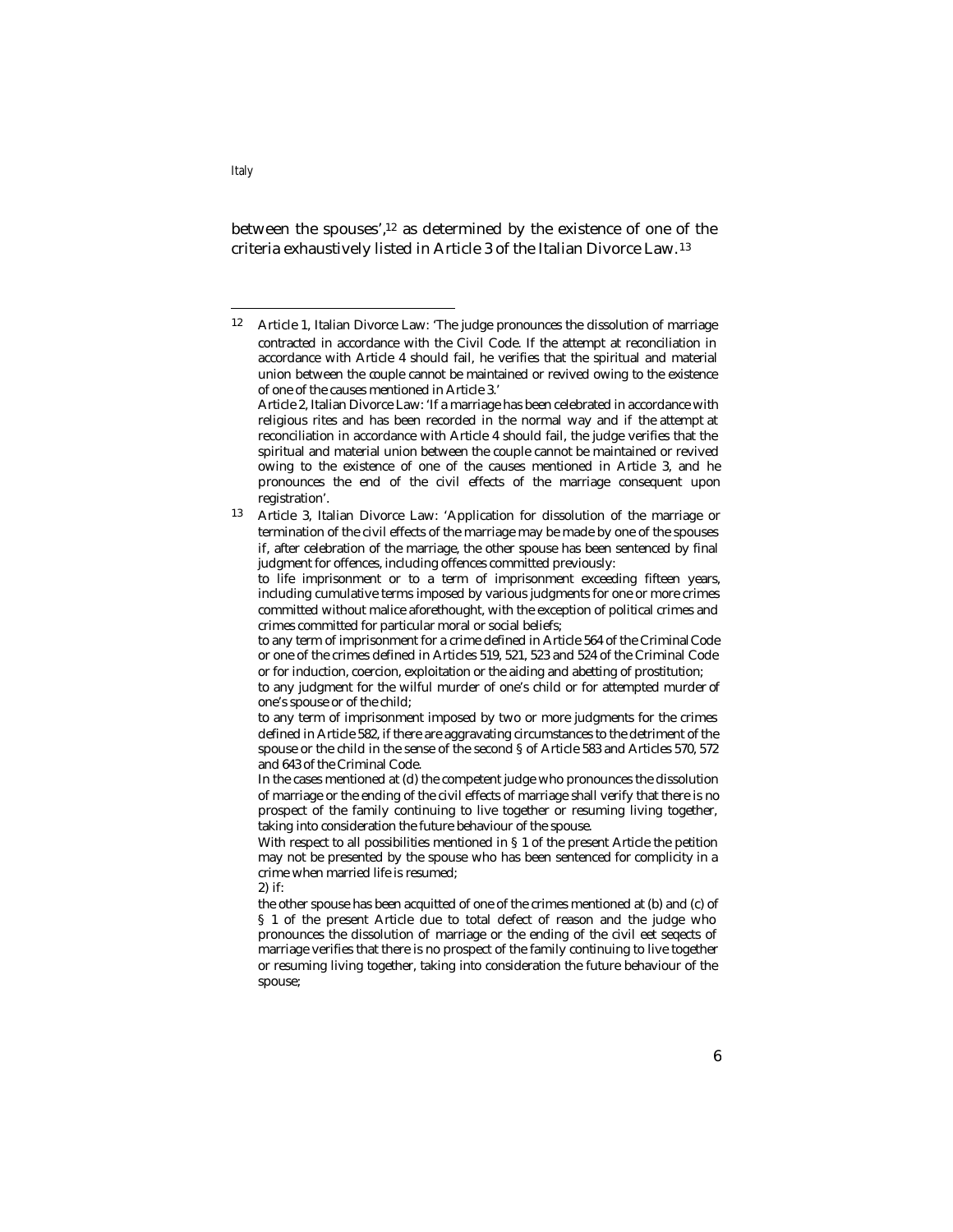This legislative choice has been criticised as a 'non-choice',14 and the legislator has been reproached for being 'incoherent'. The present situation is that if the alleged irretrievable breakdown of marriage – which is the sole ground of divorce – is not based on one of the criteria exhaustively listed in Article 3, the judge cannot pronounce the decree of divorce.

In fact, the exhaustive list contained in Article 3 of the Italian Divorce Law is much more apparent than real, since the 'normal' basis for divorce is the one specified in Article 3 § 2(b), of the Italian Divorce Law, i.e. continuous personal separation lasting for three years (see also the next answer). Under Article 150 of the Italian Civil Code, divorce on this ground may be judicial or consensual: separation is pronounced by judgment in the former case and homologated by decree in the second case. <sup>15</sup>

In any case, under Article 151 of the Italian Civil Code, separation may be submitted to a tribunal even where application is made

penal proceedings for incest ended with an acquittal or discharge on the grounds that the offence should not be punished in order to avoid a public scandal;

the other spouse who is a foreign citizen obtained the annulment or dissolution of the marriage abroad or has contracted a new marriage abroad; the marriage has not been consummated.

the judicial separation of the couple has been pronounced by final judgment or the separation by mutual consent has been homologated or a *de facto* separation intervenes and itself begins at least two years before 18 December 1970.

In order to present a petition for dissolution or the ending of the civil effects of marriage it is necessary in the aforementioned cases that the separation should have been continuous and lasted for at least three years from the time the couple appeared before the court for the judicial separation proceedings, even if the judgment concerned is effected by mutual consent.

The eventual interruption of separation has to be pleaded by the respondent.

The penal proceedings held in respect of the crimes mentioned at (b) and (c) of § 1 of the current Article ended with a judgment that proceedings should be discontinued because they are statute-barred, if the competent judge who pronounces the dissolution or the ending of the civil effects of the marriage verifies that the committed offences contained the basic elements and the conditions for liability to punishment in respect of the crimes;

<sup>14</sup> Barbiera, 'Divorzio, Sub Article 1, L. 898/70', in: *Commentario al diritto italiano della famiglia* diretto da Cian, Oppo e Trabucchi, cit., p. 73 *et seq*, and, *ivi*, the numerous references.

<sup>15</sup> It should be pointed out that under Article 158 of the Italian Civil Code, separation by the mere consent of the spouses without confirmation by the judge has no effect.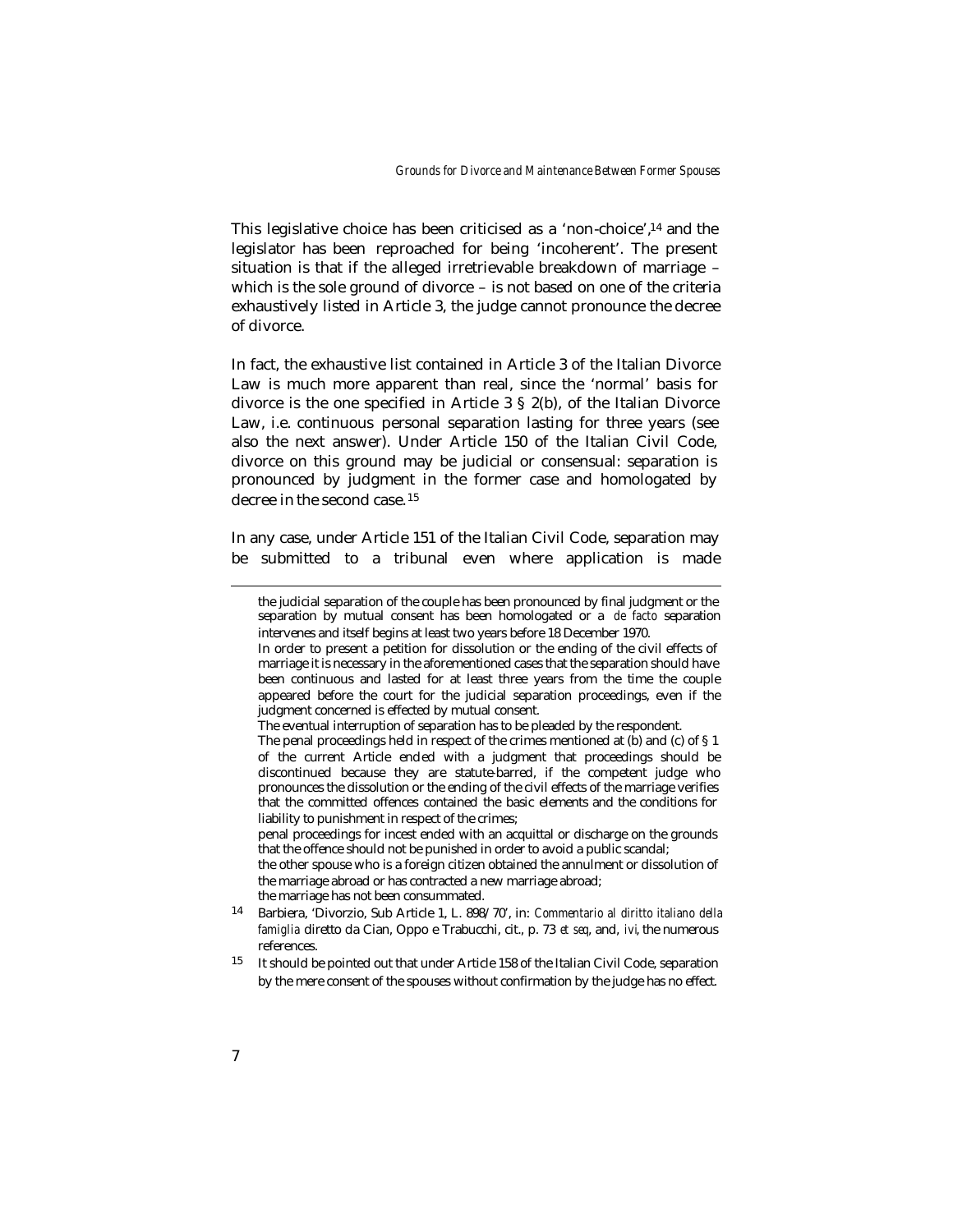independently by one or both spouses or if, on the basis of the facts, continuation of the cohabitation would be intolerable or would serious jeopardise the education of the children.

# *5. Provide the most recent statistics on the different bases for which divorce was granted.*

The most recent statistics<sup>16</sup> show that in the great majority of cases (over 98%) divorce is granted on the grounds of the breakdown of the material and spiritual union between the spouses as reflected in a continuous period of personal separation lasting at least three years. Personal separation must be confirmed by a judgment in the case of judicial separation and homologated by judicial decree in the case of consensual separation (see also the preceding Question and Question 14).

Moreover, the most recent statistics show that the rate of separation and divorce in Italy is constantly rising. The average age is 40 for husbands and 35 for wives:

| Years | <b>Marriages</b> | <b>Separations</b> | <i>Divorces</i> |
|-------|------------------|--------------------|-----------------|
|       |                  |                    |                 |
| 1986  | 296,539          | 35,547 (11.9%)     | 16,857 (5.6%)   |
| 1987  | 305,328          | 35,205 (11.5%)     | 27,072 (8.8%)   |
| 1988  | 315,447          | 37,224 (11.8%)     | 30,778 (9.7%)   |
| 1989  | 311,613          | 42,640 (13.6%)     | 30,314 (9.7%)   |
| 1990  | 319,711          | 44,018 (13.7 %)    | 27,682 (8.6%)   |
| 1991  | 312,061          | 44,920 (14.3 %)    | 27,350 (8.7%)   |
| 1992  | 312,348          | 45,754 (14.6 %)    | 25,997 (8.3%)   |
| 1993  | 302,230          | 48,198 (15.9 %)    | 23,863 (7.8%)   |
| 1994  | 291,607          | 51,445 (17.6 %)    | 27,510 (9.4%)   |

*Separations and divorces in Italy since 1986*

*6. How frequently are divorce applications refused?*

*Italy*

<sup>16</sup> The last available statistical data (ISTAT) until 1994. Cfr. ISTAT, *Statistiche giudiziarie civili*, 1992-1993, tav. 4.5; 1994, tav. 4.16; 1995-1996, tav. 4.17.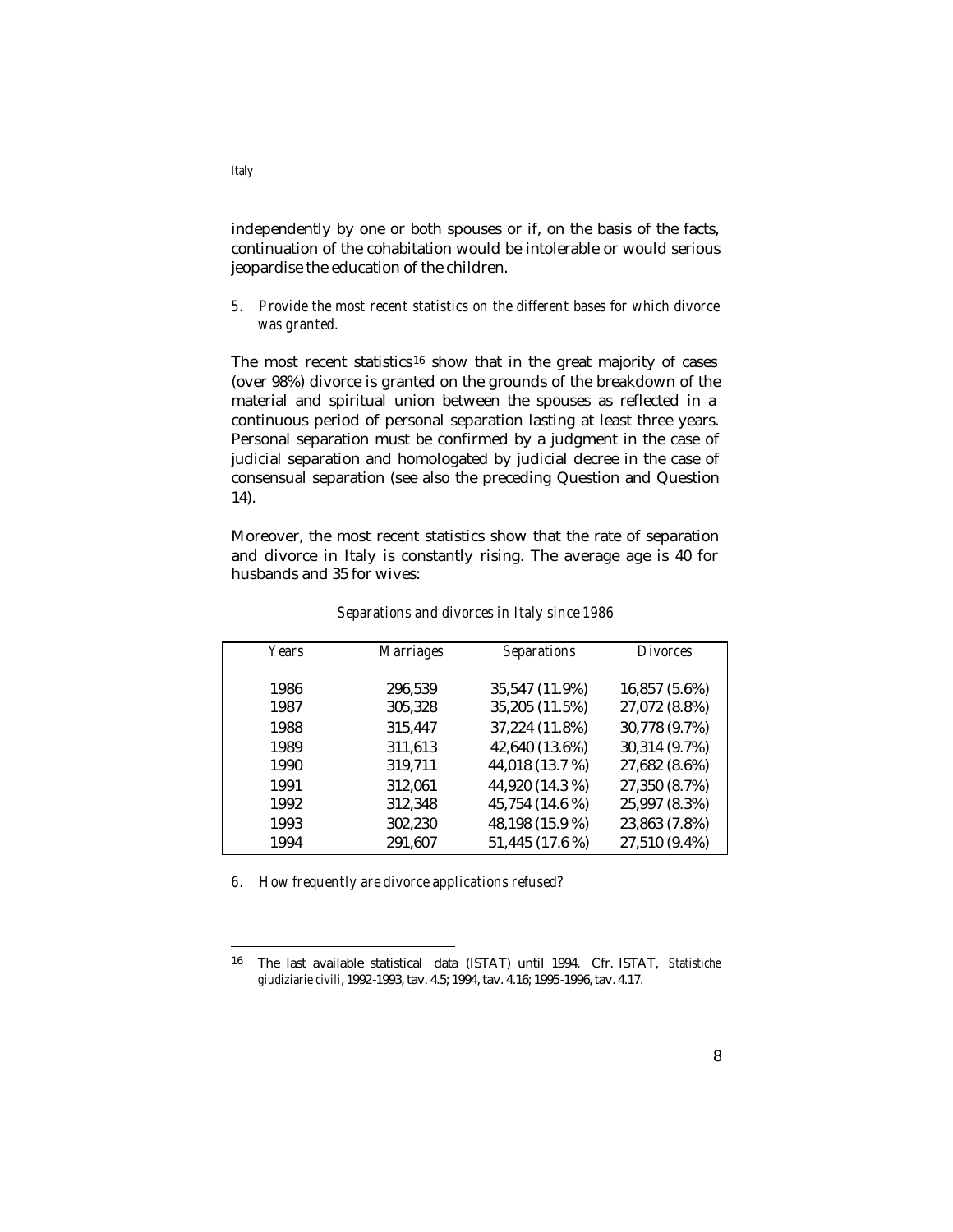No statistics are available. However, divorce applications are hardly ever refused. The most recent statistics on separation proceedings (which almost invariably precede divorce) show that in 1993 99.3% of separation applications were granted and that only 0.7% were refused.17 Significantly, no data on this subject have been available since 1994.

## *7. Is divorce obtained through a judicial process, or is there also an administrative procedure?*

Divorce can be obtained only through a judicial process. Under Article 4 of the Italian Divorce Law, in conjunction with the rules of the Code of Civil Procedure, divorce proceedings (like separation proceedings) are divided into two phases: the presidential phase and the investigation phase. It finishes with judgment. The process always includes an intervention by the public prosecutor.

Under Article 4, § 7, the couple must appear in person before the president of the court, except where good reasons for non-appearance are shown to exist. The president first hears the spouses separately and afterwards holds a joint hearing to explore the scope for reconciliation. If the spouses reconcile or if the petitioner decides not to continue with the petition, the president will direct that the reconciliation or the decision not to proceed with the petition is recorded in the record of the hearing.

If the respondent does not appear or the reconciliation does not succeed, the president makes an order under § 8 for such temporary and urgent measures as he considers necessary for the couple and the protection of the children's interests and, if he considers it strictly necessary, gives such advice to the minors as is appropriate to their age. Afterwards he designates the investigating judge, sets the case down for hearing and orders the appearance of the parties.

The order made by the president may be revoked or changed by the investigating judge under Article 177 of the Code of Civil Procedure.

<sup>17</sup> ISTAT, *Statistiche giudiziarie civili*, 1993, tav. 4.1.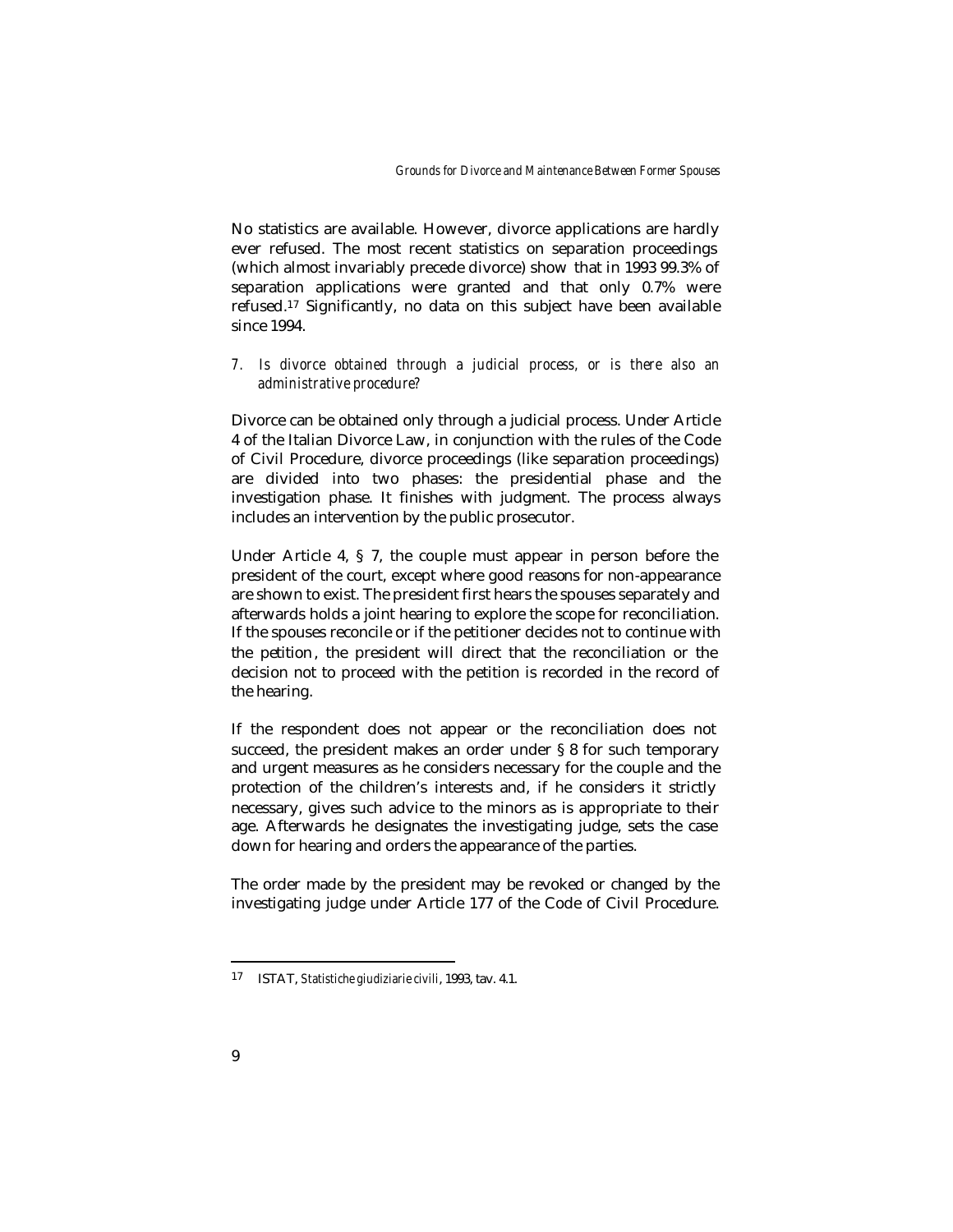This is done pursuant to Article 189, which provides for the application of the Code of Civil Procedure.

If, in accordance with § 9, the proceedings must continue in order to assess maintenance, the court gives a provisional judgment on the dissolution of the marriage or the ending of the civil effects of the marriage. This judgment may be immediately appealed. As soon as the final judgment is given, the provisions of Article 10 are applied.

Under § 10, a court giving a provisional judgment on the maintenance obligation may direct that the obligation is effective from the date of the application.

The reform of 1987 introduced divorce by joint petition: this is a very simple procedure and is based on the consensual judicial separation procedure (Article 158 of the Italian Civil Code and Article 711 of the Code of Civil Procedure). Under Article 4 § 13, of the Italian Divorce Law, a joint petition by the spouses for dissolution of the marriage or the ending of the civil effects of marriage must include provision for the children and regulation of the financial position. The court gives judgment after hearing the spouses and assessing the provision made for the children's interests. If the court considers that the provision made for the children is not in their best interests, the procedure under § 8 is applied.

## *8. Does a specific competent authority have jurisdiction over divorce proceedings?*

There is a specific competent authority, which has exclusive jurisdiction over divorce proceedings: the ordinary tribunal. Article 9 of the Code of Civil Procedure provides that the tribunal has jurisdiction to hear every legal action concerning the *status* and capacity of persons. Under Article 4 § 1, of the Italian Divorce Law, a petition for the dissolution of marriage or the ending of the civil effects of marriage is filed with the tribunal in the district in which the respondent has his/her residence or domicile or, in cases where the whereabouts of the respondent are unknown or the respondent is abroad, with the tribunal in the place where the petitioner has his/her residence or domicile. Where both spouses are resident abroad the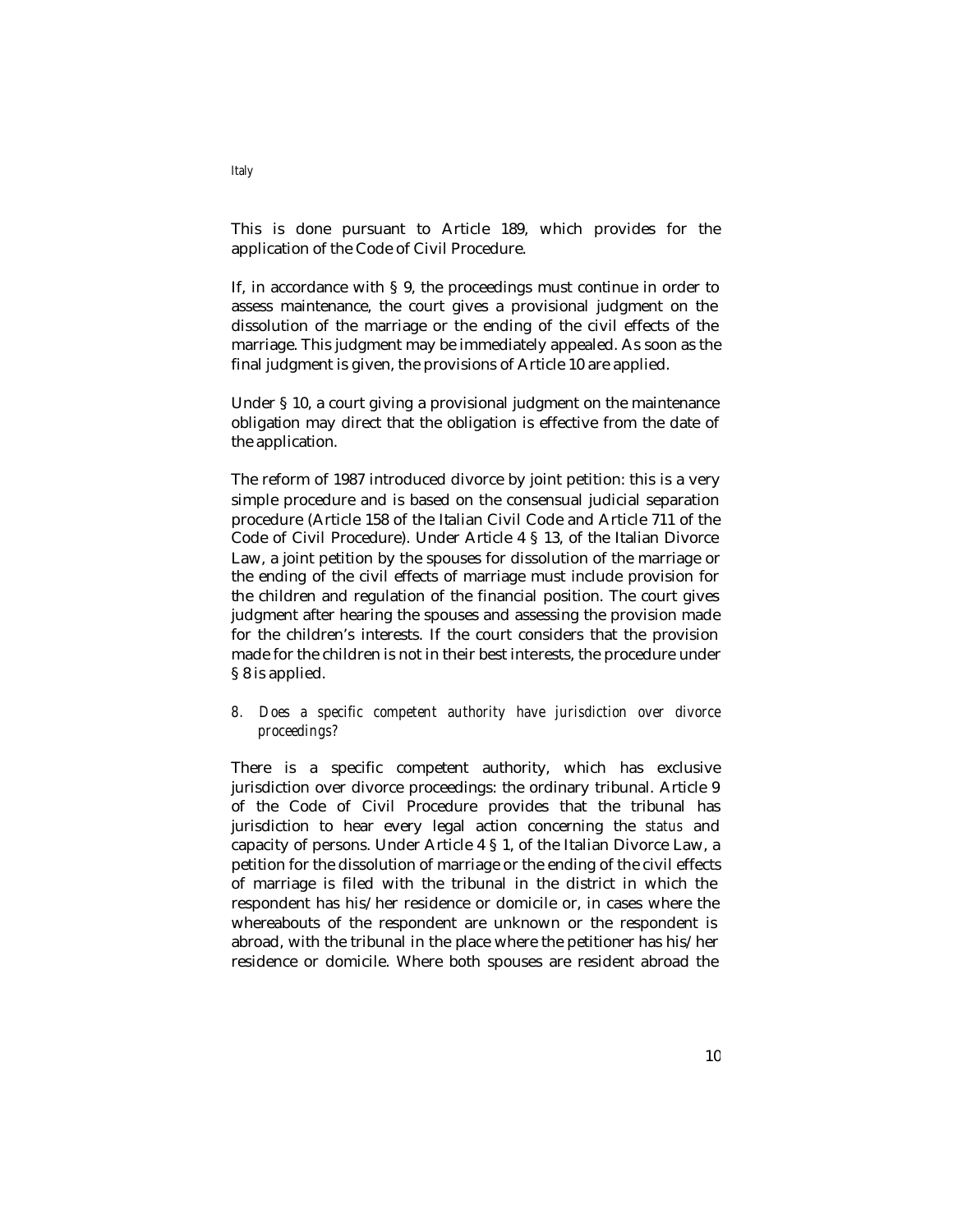petition may be filed with any tribunal in the Republic. A joint petition may be submitted to the tribunal of the place where either spouse has his/her residence or domicile.

*9. How are divorce proceedings initiated (e.g. is a special form required, does one need a lawyer and can the individual go to the competent authority personally)?*

Under Article 4 § 2, of the Italian Divorce Law, divorce proceedings are initiated by petition which is filed with the tribunal and contains:

- $\blacksquare$  designation of the judge;
- name and surname of the petitioner, plus the residence or domicile of the petitioner in the municipality where the judge to whom the spouses have applied resides, and the name and residence, domicile or abode of the respondent;
- ß object of the petition;
- ß statement of the facts of the case and the legal provisions on which the petition for dissolution of the marriage or for the ending of the civil effects of the marriage is based, including the respective conclusions;
- **specific indication of the evidence that the petitioner intends to** use.

Under § 4, the existence of legitimate or legitimated children or children adopted by both spouses during marriage must be indicated in the petition.

Under § 5, the president of the court must, within five days of the date of the filing of the petition at the court registrar's office, determine by writ of summons appended at the bottom of the petition the date of the sitting at which the spouses must appear and the dates for service of the petition and the decree. A *curator ad litem* is appointed by the president if the respondent is insane or legally incapable.

The petition cannot be filed in person by the petitioner, who must instead be represented by a lawyer.

*10. When does the divorce finally dissolve the marriage?*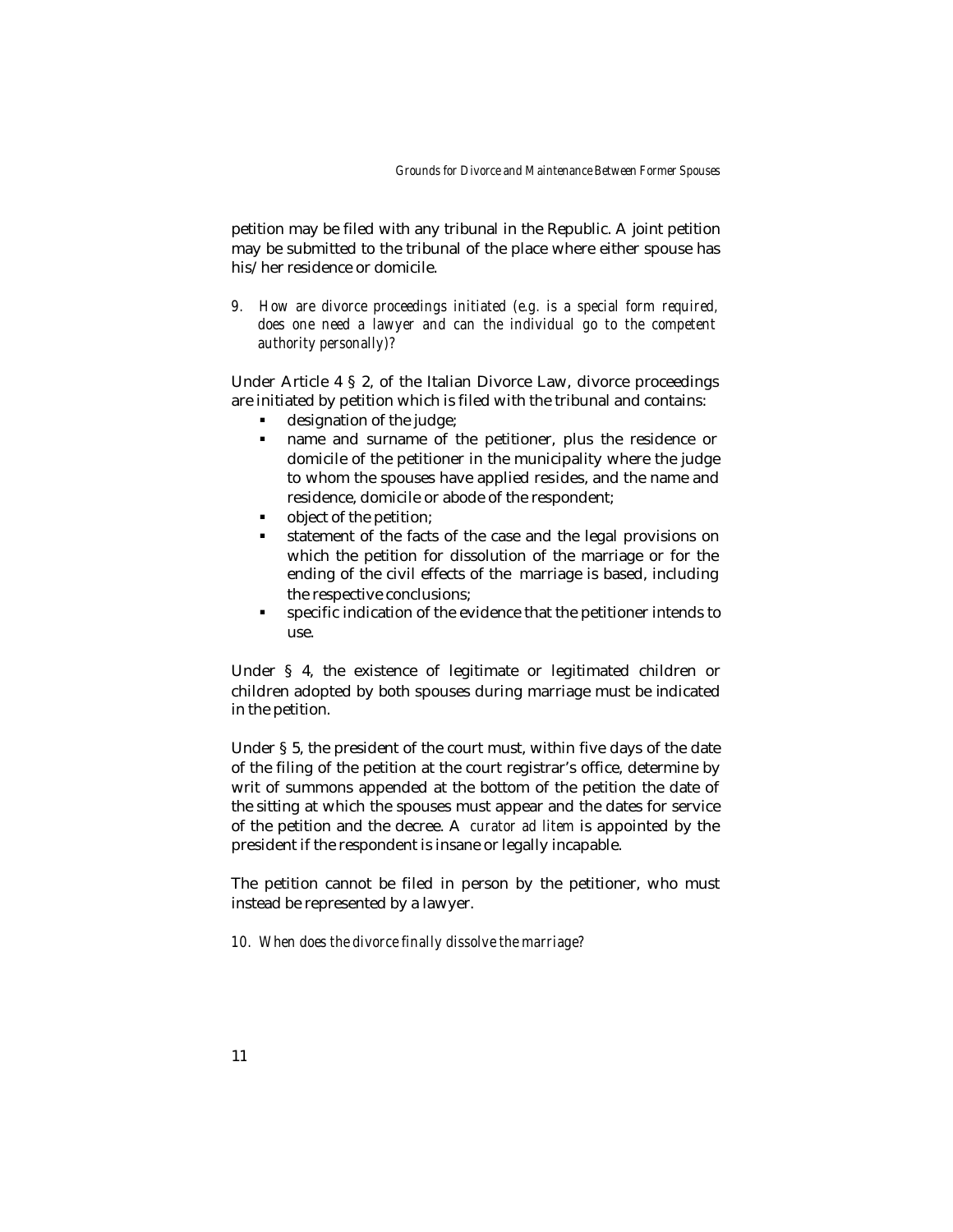Under Article 5 § 1, of the Italian Divorce Law, the tribunal to which the spouses have applied gives judgment pronouncing the dissolution of marriage or the ending of the civil effects of the marriage after hearing the arguments of both sides in full, after the mandatory intervention of the public prosecutor and after having checked whether one of the grounds under Article 3 exists; afterwards he asks the clerk of the municipality where the marriage was registered to note the judgment.

Under Article 10 § 1, of the Italian Divorce Law the judgment is transmitted by the registrar of the court to the clerk of the municipality where marriage was recorded.

Under Article 10 § 2, of the Italian Divorce Law, the dissolution of marriage (or the ending of the civil effects of marriage) is effective from the day on which the judgment is registered by the clerk of the municipality where the marriage was recorded.

*If under your system the sole ground for divorce is the irretrievable breakdown of marriage answer part II only. If not, answer part III only*.

# **II. Divorce on the sole ground of irretrievable breakdown of the marriage**

*11. How is irretrievable breakdown established? Are there presumptions of irretrievable breakdown?*

The presumptions of irretrievable breakdown are exhaustively listed in Article 3 of the Italian Divorce Law. These are as follows:

if, after the celebration of the marriage, the other spouse has been sentenced by final judgment, even for offences committed previously:

- ß to life imprisonment or to a term of imprisonment exceeding fifteen years, including cumulative terms imposed by various judgments for one or more crimes committed without malice aforethought, with the exception of political crimes and crimes committed on account of particular moral or social beliefs;
- to any term of imprisonment for a crime defined in Article 564 of the Criminal Code or one of the crimes defined in Articles

*Italy*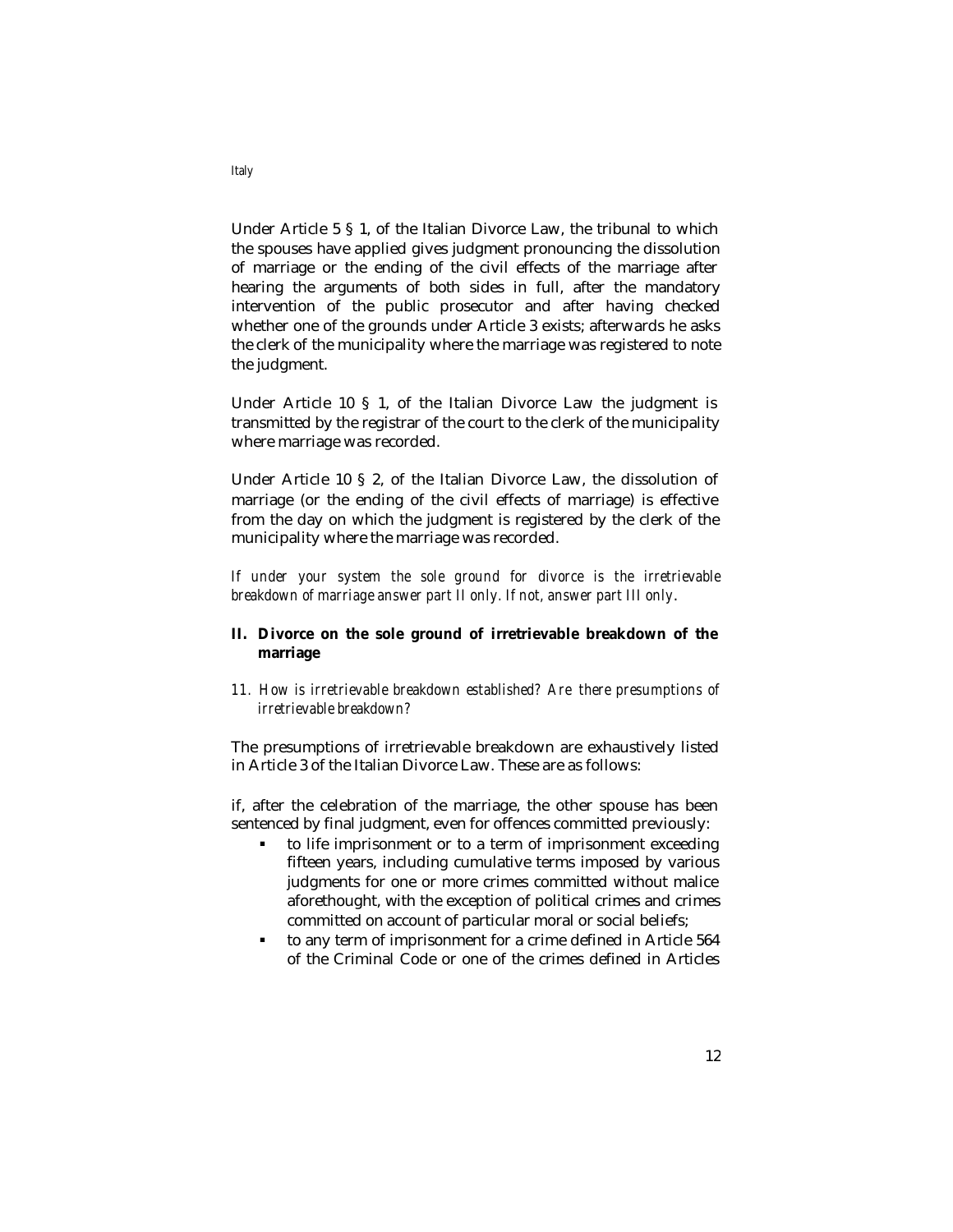519, 521, 523 and 524 of the Criminal Code or for induction, coercion, exploitation or the aiding and abetting of prostitution;

- ß to any judgment for the wilful murder of one's child or for attempted murder of one's spouse or of the child;
- ß to any term of imprisonment imposed by two or more judgments for the crimes defined in Article 582, if there are aggravating circumstances to the detriment of the spouse or the child in the sense of the second § of Article 583 and Articles 570, 572 and 643 of the Criminal Code.

In the cases mentioned at (d) the competent judge who pronounces the dissolution of marriage or the ending of the civil effects of marriage shall verify that there is no prospect of the family continuing to live together or resuming living together, taking into consideration the future behaviour of the spouse.

With respect to all possibilities mentioned in § 1 of the present Article the petition may not be presented by the spouse who has been sentenced for complicity in a crime when married life is resumed;

2) if:

- ß the other spouse has been acquitted of one of the crimes mentioned at (b) and (c) of § 1 of the present Article due to total defect of reason and the judge who pronounces the dissolution of marriage or the ending of the civil effects of marriage verifies that there is no prospect of the family continuing to live together or resuming living together, taking into consideration the future behaviour of the spouse;
- the judicial separation of the couple has been pronounced by final judgment or the separation by mutual consent has been homologated or a *de facto* separation intervenes and itself begins at least two years before 18 December 1970.

In order to present a petition for dissolution or the ending of the civil effects of marriage it is necessary in the aforementioned cases that the separation should have been continuous and lasted for at least three years from the time the couple appeared before the court for the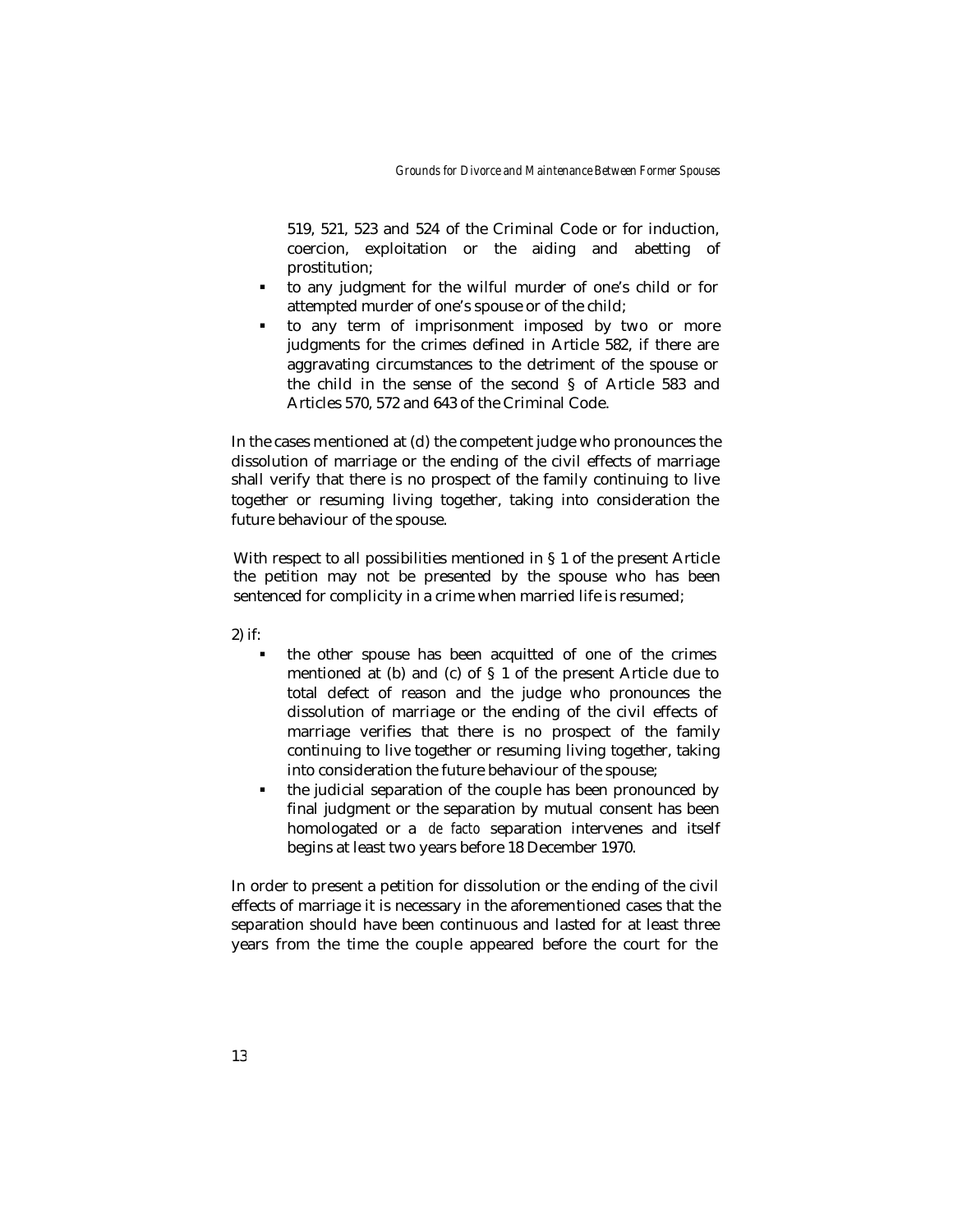judicial separation proceedings, even if the judgment concerned is effected by mutual consent.

The possible interruption of separation has to be pleaded by the respondent.

- ß the penal proceedings held in respect of the crimes mentioned at (b) and (c) of § 1 of the current Article ended with a judgment that proceedings should be discontinued because they are statute-barred, if the competent judge who pronounces the dissolution or the ending of the civil effects of the marriage verifies that the committed offences contained the basic elements and the conditions for liability to punishment in respect of th e crimes;
- ß penal proceedings for incest ended with an acquittal or discharge on the grounds that the offence should not be punished in order to avoid a public scandal;
- $\blacksquare$  the other spouse, who is a foreign citizen, obtained the annulment or dissolution of the marriage abroad or has contracted a new marriage abroad;
- **•** the marriage has not been consummated.
- *12. Can one truly speak of a non-fault-based divorce or is the idea of fault still of some relevance?*

Divorce is described in Italy as a remedy and is not therefore based on fault: the notion of fault has no relevance whatever (see also Question 2).

*13. To obtain the divorce, is it necessary that the marriage was of a certain duration?*

No, the marriage need not have lasted a given time in order to obtain a divorce.

*14. Is a period of separation generally required before filing the divorce papers? If not, go to question 16. If so, will this period be shorter if the respondent consents than if he/she does not? Are there other exceptions?*

*Italy*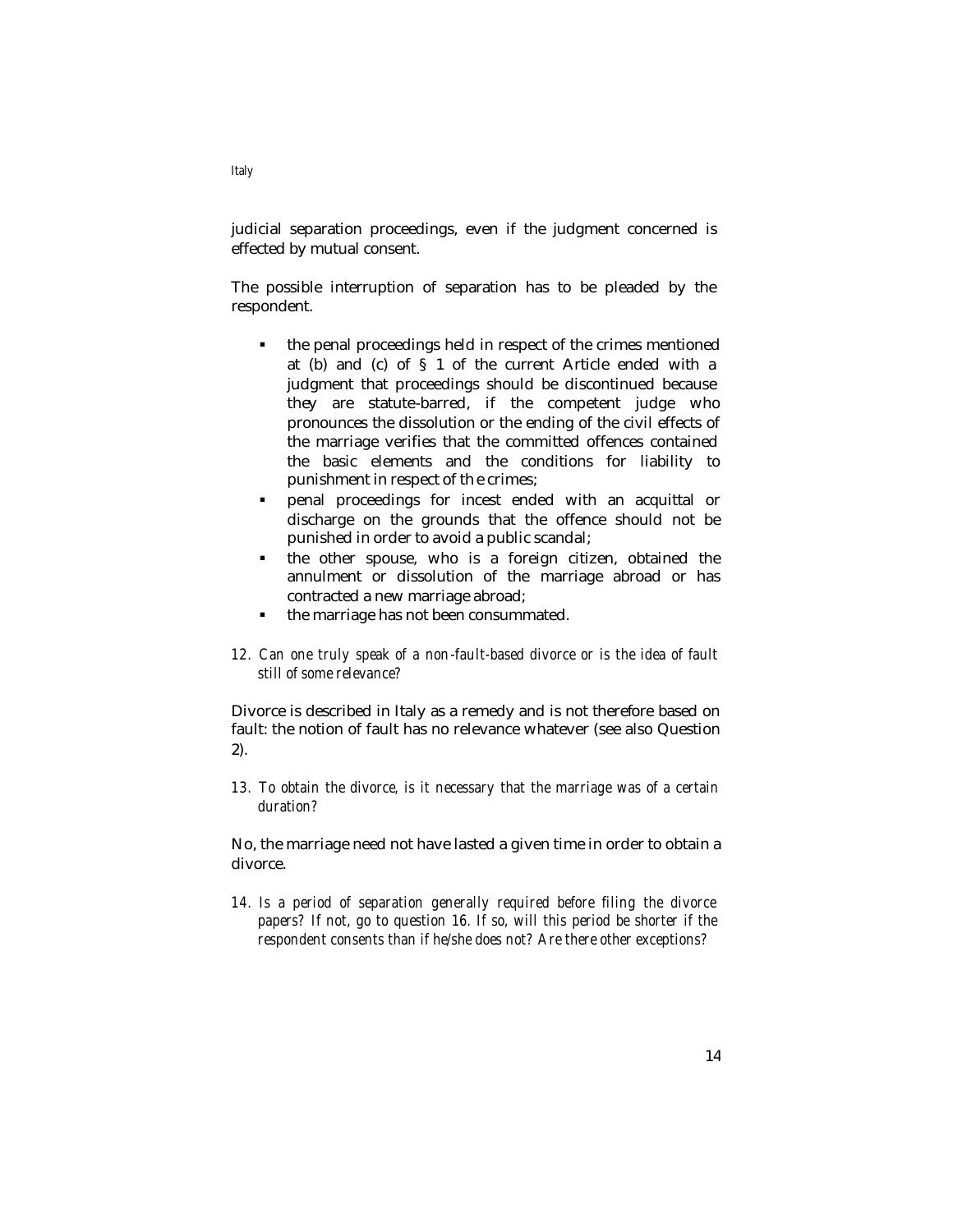Before the divorce papers are filed, there must be a period of personal separation – under a court judgment in the case of judicial separation and confirmed by decree in the case of consensual separation - if the criterion listed in Article 3 § 2(b), applies. In such cases (the great majority of petitions for divorce are now instituted on this basis), the personal separation must have lasted for at least three years from the appearance before the president of the court. The rule is valid even if the respondent consents. In the case of judicial separation, it is also necessary that the judgment ordering separation has become final (Article 3 § 2(b), Italian Divorce Law).

Article 3 of the Italian Divorce Law  $-$  § 1(a), (b), (c) and (d) and § 2(a), (c), (d), (e), (f) and  $(g)$  – also lists a series of circumstances which justify an immediate petition for divorce on the ground of irretrievable breakdown of marriage without the need to await completion of a period of separation.

#### *15. Does this separation suffice as evidence of the irretrievable breakdown?*

Under Article 3 § 2(b), of the Italian Divorce Law, personal separation lasting for a continuous period of 3 years (see the two preceding Questions) is sufficient as evidence of the irretrievable breakdown of the marriage.

#### *16. In so far as separation is relied upon to prove irretrievable breakdown:*

#### (a) Which circumstances suspend the term of separation?

Our legislator distinguishes between reconciliation occurring during the separation proceedings and reconciliation occurring after the judicial separation order.

Under Article 153 Italian Civil Code, reconciliation between the spouses leads to the abandonment of an action for separation. Under Article 157 of the Italian Civil Code, the spouses may, in the case of mutual consent, terminate the effects of the decree (or judgment) of separation by express declaration or by unequivocal behaviour incompatible with a state of separation, in other words without the necessity of intervention by the court. Under § 2 of the same Article a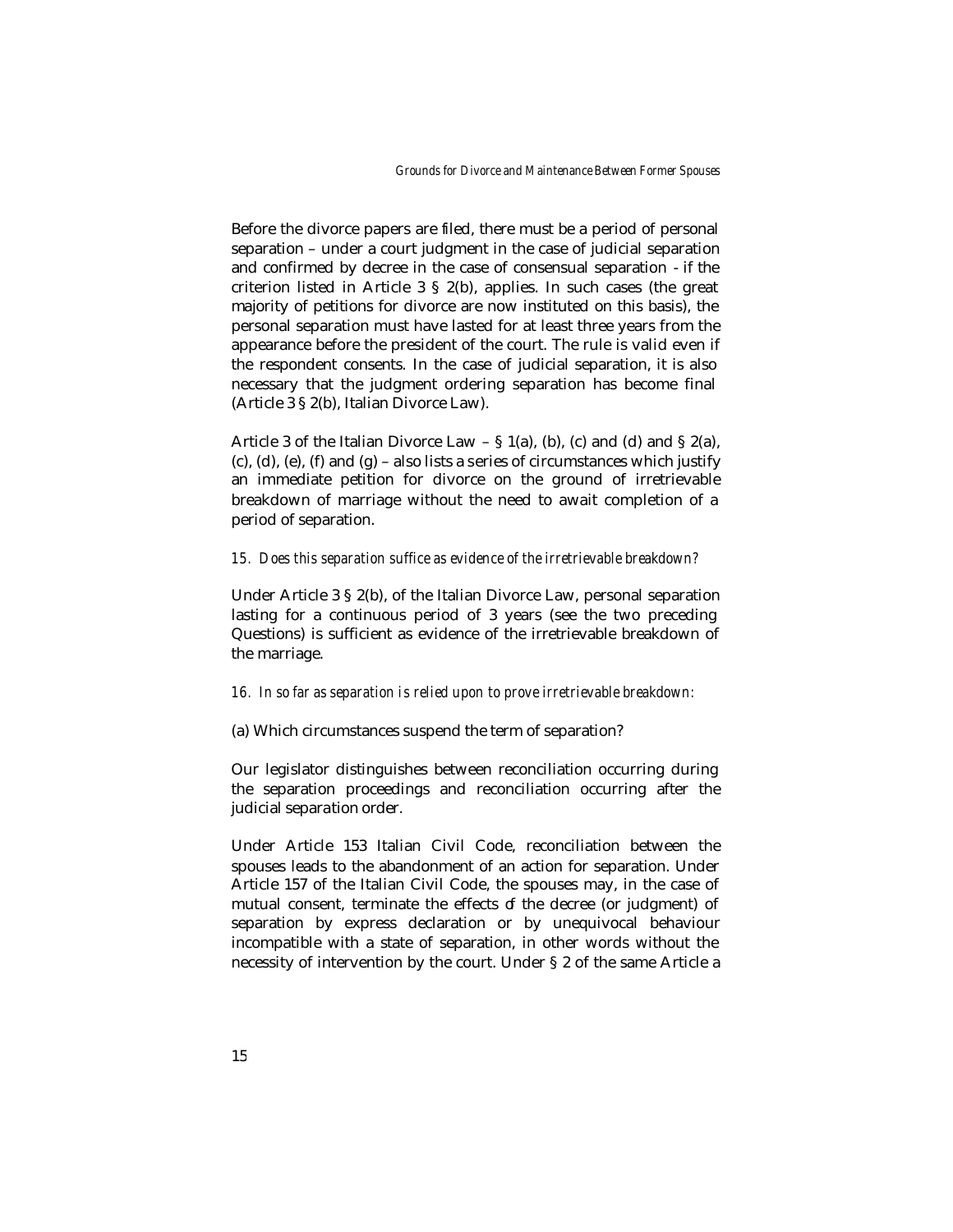further decree of separation may be made only in relation to facts and behaviour occurring after the reconciliation.<sup>18</sup> The mutual consent of the spouses, which results from an express statement or an unequivocal behaviour, therefore terminates the effects of separation.

(b) Does the separation need to be intentional?

Separation needs to be intentional and must therefore be deliberately requested by at least one of the spouses.

(c) Is the use of a separate matrimonial home required?

No, the law does not require the use of a separate matrimonial home as evidence of irretrievable breakdown. According to the case law, mere cohabitation is not a sufficient indication of reconciliation if it is due to reasons other than a desire for reconciliation and it is not supported by a serious intention to restore the *consortium vitae.* <sup>19</sup>

*17. Are attempts at conciliation, information meetings or mediation attempts required?*

Attempts at conciliation, information meetings and mediation attempts are not required, but it is evident from the majority of proposals for reform that there is a desire to introduce these elements (see Question 3).

- *18. Is a period for reflection and consideration required?*
- No, a period for reflection and consideration is not required.
- *19. Do the spouses need to reach an agreement or to make a proposal on certain subjects? If so, when should this agreement be reached? If not, may the competent authority determine the consequences of the divorce?*

The spouses do not need to reach an agreement, but they may submit a joint petition during the presidential phase, or at any time during the

*Italy*

<sup>18</sup> For a consideration of the constitutional legitimacy of this §, see Corte cost. 21/5/1983, No. 104, *Giur. it*., 1984, I, 1, p. 217.

<sup>19</sup> Compare for example Cass. 26/11/1996, No. 10465; Cass. 9/5/1997, No. 4056.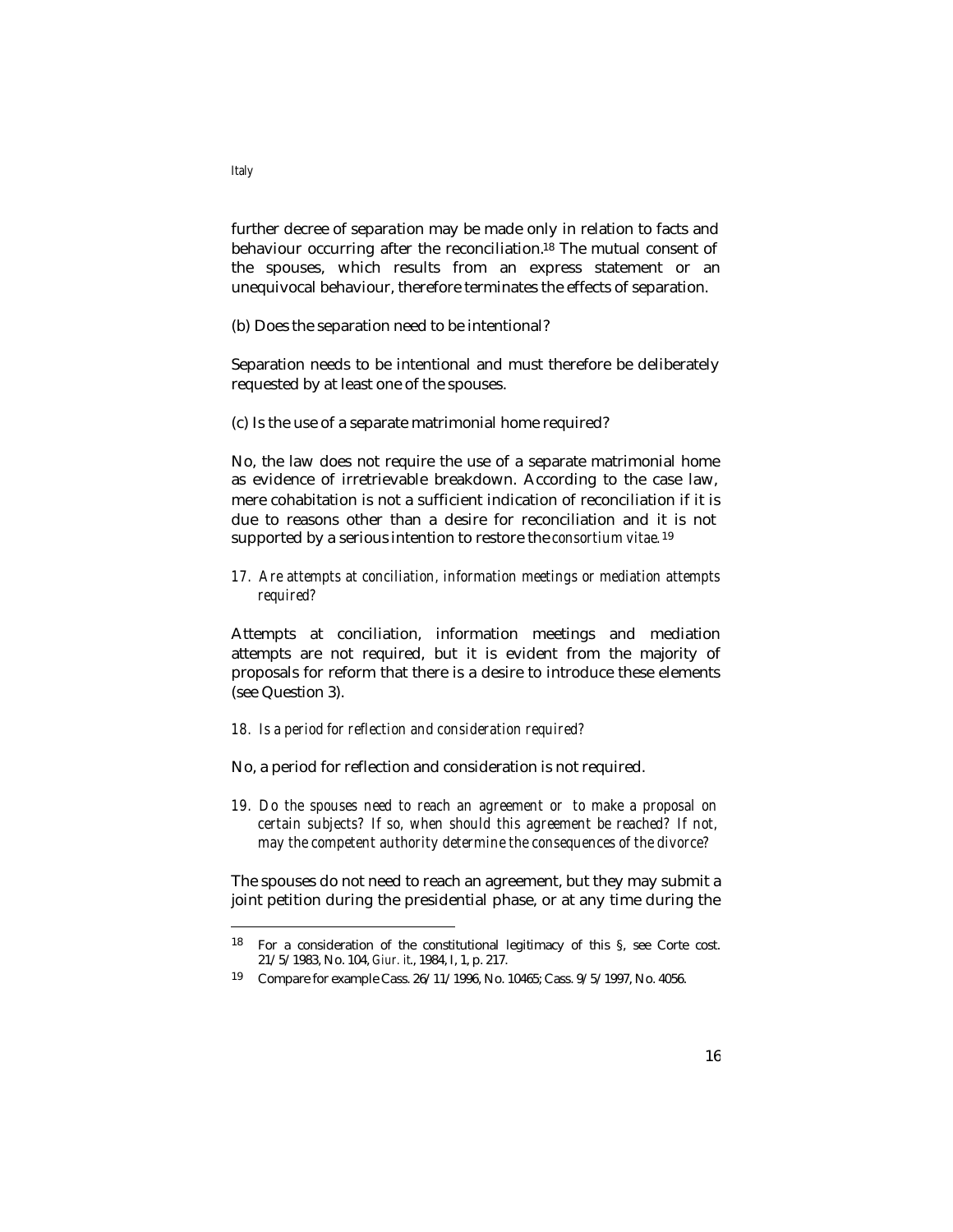investigation phase provided that the divorce judgment has not yet been pronounced. If they do not reach an agreement, the court determines the consequences of the divorce by judgment.

*20. To what extent must the competent authority scrutinise the agreement that has been reached?*

Under Article 4 § 13, of the Italian Divorce Law, once the court has verified that the agreement meets the existing legal criteria, it merely has to check that the conditions of the agreement are in keeping with the children's interests (see also Question 7).

*21. Can the divorce application be rejected or postponed due to the fact that the dissolution of the marriage would result in grave financial or moral hardship to one spouse or the children? If so, can the competent authority invoke this on its own motion?*

No, the divorce application cannot be rejected or postponed due to the fact that the dissolution of marriage would result in grave financial or moral hardship to a spouse or the children. No such provision exists either under the Italian Divorce Law or in the case law.

### **III. Multiple grounds for divorce**

*Part III, including Questions 22-54, is not relevant.*

## **C. SPOUSAL MAINTENANCE AFTER DIVORCE**

## **I. General**

*55. What is the current source of private law on the maintenance of spouses after divorce?*

The Law of 1 December 1970, No. 898, as amended by the Law of 1 August 1978, No. 436, and by the Law of 6 of March 1987, No. 74, referred to below as the Italian Divorce Law, is the current source of private law on the maintenance of spouses after divorce.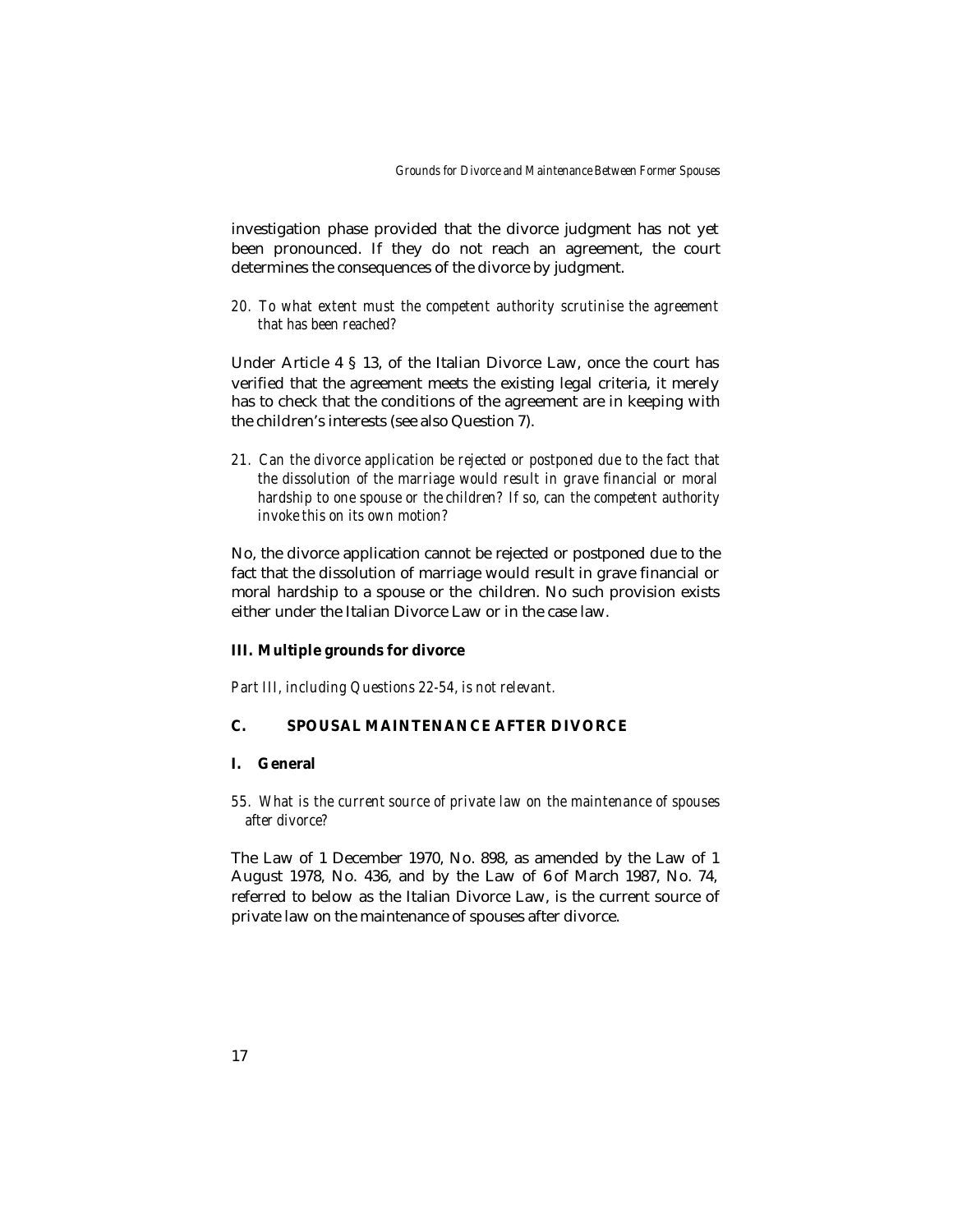## *56. Give a brief history of the main developments of your private law on the maintenance of spouses after divorce?*

The original text of Article 5 § 6, of the Italian Divorce Law provided that the court should, when deciding on maintenance, take account of the 'financial position of the spouses', the 'reasons for the decision' and the 'personal and financial contribution made by each of the spouses to the welfare of the family and the creation of their joint assets'. On the basis of this rule, the courts formulated the theory that maintenance has three functions: i.e. assistance, compensation and refund (in the sense of a form of reimbursement half-way between consideration and indemnification). Particular emphasis was placed on the aspect of assistance.20 However this theory was criticised for several reasons, especially because of the difficulties caused by the almost unlimited discretionary power given to the judge.<sup>21</sup>

The reform in 1987 introduced some detailed provisions. The new Article 5 § 6, states that maintenance will be paid to the spouse only 'when the latter does not have appropriate means or is unable to provide for himself/herself for objective reasons'.

On the basis of this wording, which clearly emphasises that maintenance is provided first and foremost as support, legal theory has developed the current prevailing view that the prime purpose of maintenance is to provide assistance, and that the possible refund and compensation functions can be of relevance only in relation to the liquidation of the allowance.<sup>22</sup> Even the Supreme Court, which

*Italy*

<sup>20</sup> The first elaboration of this theory, upheld later by the Constitutional Court (judgment 10/7/1975, No. 202, *Foro it*., 1975, I, c. 1575), can be found in Cass., sez. un., 26/4/1974, No. 1194, *Foro it*., 1974, I, c. 1335.

<sup>21</sup> For a review of legal literature and legal practice before the 1987 reform, see Vincenzi Amato, 'I rapporti patrimoniali', in: *Commentario sul divorzio* a cura di P. Rescigno, cit., p. 328; Quadri, *Rapporti patrimoniali nel divorzio. Esperienze giurisprudenziali e prospettive di riforma*, Naples, 1986, p. 28 *et seq*; Rimini, 'L'assegno di divorzio tra tenore di vita e stato di bisogno', in: *Nuova giur. civ. comm*., 1991, II, p. 1 *et seq*; Bonilini, 'L'assegno post-matrimoniale', in: Bonilini-Tommaseo, *Lo sciglimento del matrimonio*, cit., p. 446 *et seq*.

<sup>22</sup> See also Bonilini, 'L'assegno post-matrimoniale', in: Bonilini-Tommaseo, *Lo scioglimento del matrimonio*, cit., p. 446 *et seq*; Dogliotti, *Separazione e divorzio. Il dato normativo. I problemi interpretativi*, 2nd Edition, Turin, 1995, p. 221; A. Finocchiaro e M. Finocchiaro, *Diritto di famiglia*, III, *Il divorzio*, Milan, 1988, p. 400.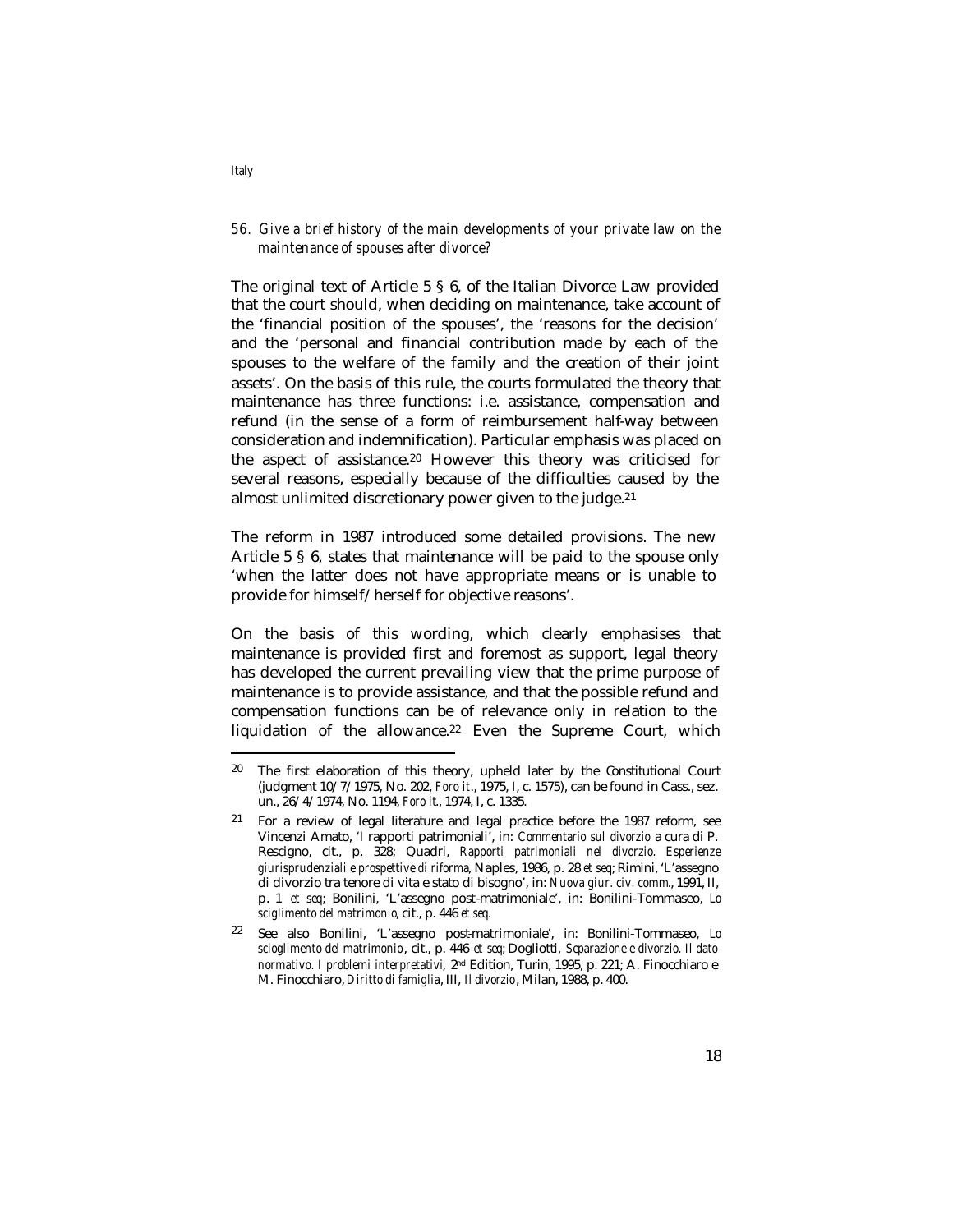intervened in the case of United Sections,23 has confirmed that the exclusive purpose of maintenance is to provide assistance, adding that the sole function of the other elements of the rule was that of quantified *criteria.*<sup>24</sup>

Once the dilemma of the nature of the allowance was resolved, the discussion shifted to possible parameters for assessing the lack of 'appropriate means', an ambiguous concept resulting from the lack of political agreement on how to strike a balance between two opposing demands: on the one hand, the need to protect the spouse in the weaker financial position, and on the other the need to minimise the adverse effect of divorce on the assets of the parties.<sup>25</sup>

The position of the courts has fluctuated: at times they have interpreted the insufficiency of means in an absolute and rigorous way, namely as a situation in which it is impossible for the claimant to lead an independent and dignified life,26 at other times they have adopted a more relaxed and relative approach, namely as a lack of proportion between the means of the claimant (who may even be selfsufficient) and the means of the other spouse, $27$  and, finally, they have sometimes interpreted it as the inability of the claimant to maintain the standard of living to which he or she was accustomed during the marriage.28 Such an assessment, which was based on the other *criteria* of quantification indicated by the rule and on the specific facts of the case, could in practice result in reduction of the maintenance or even outright refusal of the claim.

- 26 Cass. 2/3/1990, No. 1652, *Dir. fam. pers*., 1990, p. 437.
- 27 Trib. Milan, 27/1/1988, *Dir. fam. pers*., 1988, p. 1050.

<sup>23</sup> Cass., sez. un., 29/11/1990, No. 11490, *Foro it.*, 1991, I, c. 74, conf. Cass., sez. un., nn. 11489/90, 11490/90, 11491/90.

<sup>24</sup> Cass. 17/4/1991, No. 4098, *Foro it.*, 1991, I, c. 1472; Cass. 6/6/1997, No. 5194, *Mass. Giur. it*., 1997, p. 502; Cass. 5/8/1997, No. 7199, *Giur. it*., 1998, c. 416; Cass. 4/11/1997, No. 10791, *Dir. fam. pers*., 1998, p. 891; Cass. 26/2/1998, No. 2087; Cass. 20/3/1998, No. 2955.

<sup>25</sup> On the parliamentary history of the rule see Quadri, 'Profili patrimoniali', in: *La nuova legge sul divorzio* a cura di Cipriani e Quadri, cit., p. 1 *et seq*.

<sup>28</sup> Cass. 4/4/1990, No. 2799, *Foro it*., 1990, I, c. 2533, which upheld Cass. 17/3/1989, No. 1322, *ivi*, 1989, I, c. 2512; Cass. 1/12/1993, No. 11860, *Fam. dir.*, 1994, p. 12; Cass. 6/3/1997, No. 1984.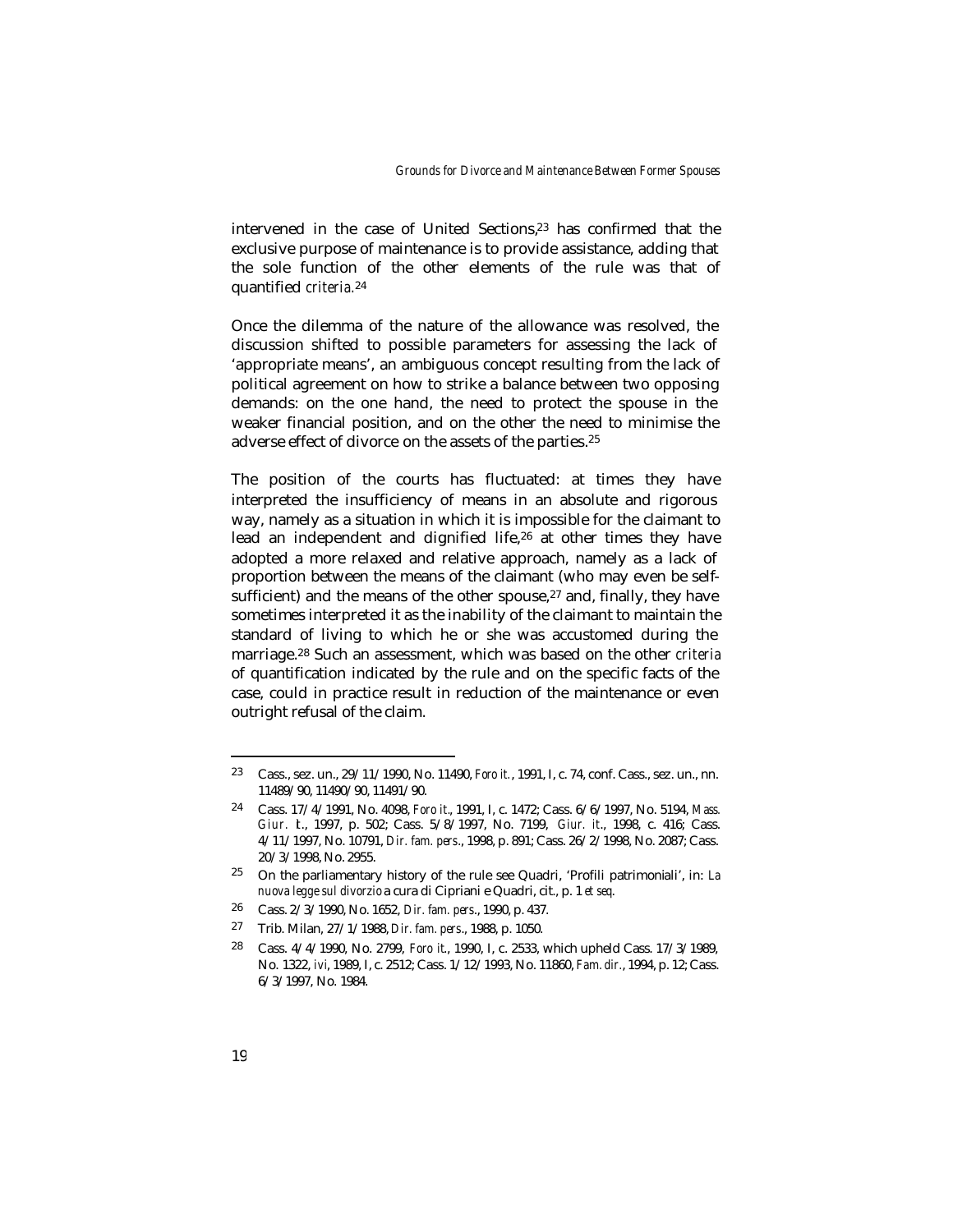This last interpretation seems to command the most support, even if the discretionary power of the judge means that the amount of maintenance awarded is ultimately more generous, despite the fact that aim of the reform was to limit the maintenance.

*57. Have there been proposals to reform your current private law regarding maintenance of spouses after divorce?*

Not really. See the answer to Question 3.

*58. Upon divorce, does the law grant maintenance to the former spouse?*

Upon divorce, the law grants maintenance to the former spouse. Article 5, § 6, of the Italian Divorce Law,29 provides that 'in the judgment dissolving the marriage or ending the civil effects of the marriage, the tribunal orders a spouse to pay periodical maintenance to the other spouse if the latter has no financial means or is unable to provide for himself/herself for objective reasons'. At the same time, the judge has to take into consideration the circumstances of the spouses, the reasons for the decision, the personal and financial contribution made by each of the spouses to the welfare of the family and the creation of their personal and joint assets. Finally, the judge has to assess all these factors in the light of the duration of the marriage.

*59. Are the rules relating to maintenance upon divorce connected with the rules relating to other post-marital financial consequences, especially to the rules of matrimonial property law? To what extent do the rules of (matrimonial) property law fulfil a function of support?*

At present, the rules relating to maintenance upon divorce are not connected with the rules relating to other post-marital financial consequences.

<sup>29</sup> Article 5, § 6, Italian Divorce Law: 'In the judgment dissolving the marriage or ending the civil effects of the marriage, the tribunal, after taking account of the financial position of the spouses, the reasons for the decision and the personal and financial contribution made by each of the spouses to the welfare of the family and the creation of their joint assets, orders a spouse to pay periodical maintenance to the other spouse if the latter has no financial means or is unable to provide for himself/herself for objective reasons'.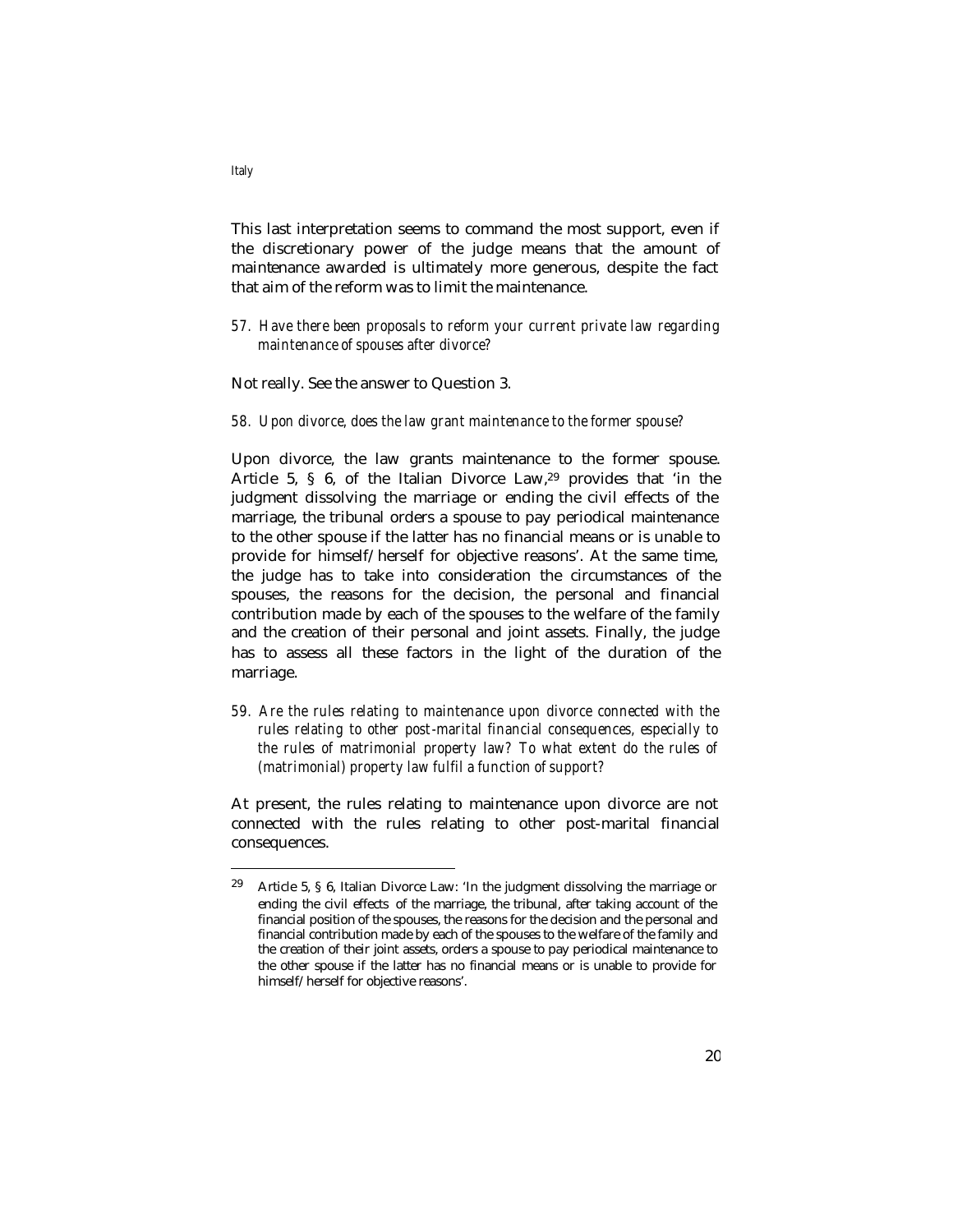*60. Do provisions on the distribution of property or pension rights (including social security benefits where relevant) have influence on maintenance after divorce?* 

It is possible for provisions on the distribution of assets or pension rights to influence maintenance after divorce. Although the law makes no provision for this, the judge may take it into account when establishing the amount of the maintenance. Under Article 5, § 6, of the Italian Divorce Law for calculating the amount of maintenance the judge can take into account the 'circumstances of the spouses' and 'the income of both spouses'. The case law too has specified that the judge must consider the spouses' income. There is an ongoing discussion as to whether only the effective income has to be taken into account or whether the judge should consider all assets that can be estimated or by which income can be gained, including real property and capital assets. The Supreme Court takes the latter view. <sup>30</sup>

*61. Can compensation (damages) for the divorced spouse be claimed in addition to or instead of maintenance payments? Does maintenance also have the function of compensation?*

The law makes no provision for claims for compensation (damages) for the divorced spouse in addition to or instead of maintenance. Under Article 5, § 6, of the Italian Divorce Law, the judge may consider the 'reasons for the decision' together with all the other elements of the rule (see Question 70). i.e. the 'circumstances of the spouses', the 'personal and financial contribution made by each spouse to the welfare of the family and the creation of personal and joint assets' and 'the income of both spouses'. Moreover, the judge may also assess all the above-mentioned elements 'in the light of the duration of the marriage' in order to establish the amount of the maintenance, although he is not obliged to apply this criterion.31 It follows that the assessment of the 'reasons for the decision' is superfluous if the claimant has appropriate means.32 Accordingly, maintenance cannot

<sup>30</sup> See Cass. 20/3/1998, No. 2955, *Mass. Giur. it*., 1998.

<sup>31</sup> Cass. 7/5/1998, No. 4617, *Mass. Giur. it*., 1998, p. 482.

<sup>32</sup> See Cass. 2/9/1996, No. 7990, *Mass. Giur., it*., 1996, p. 721.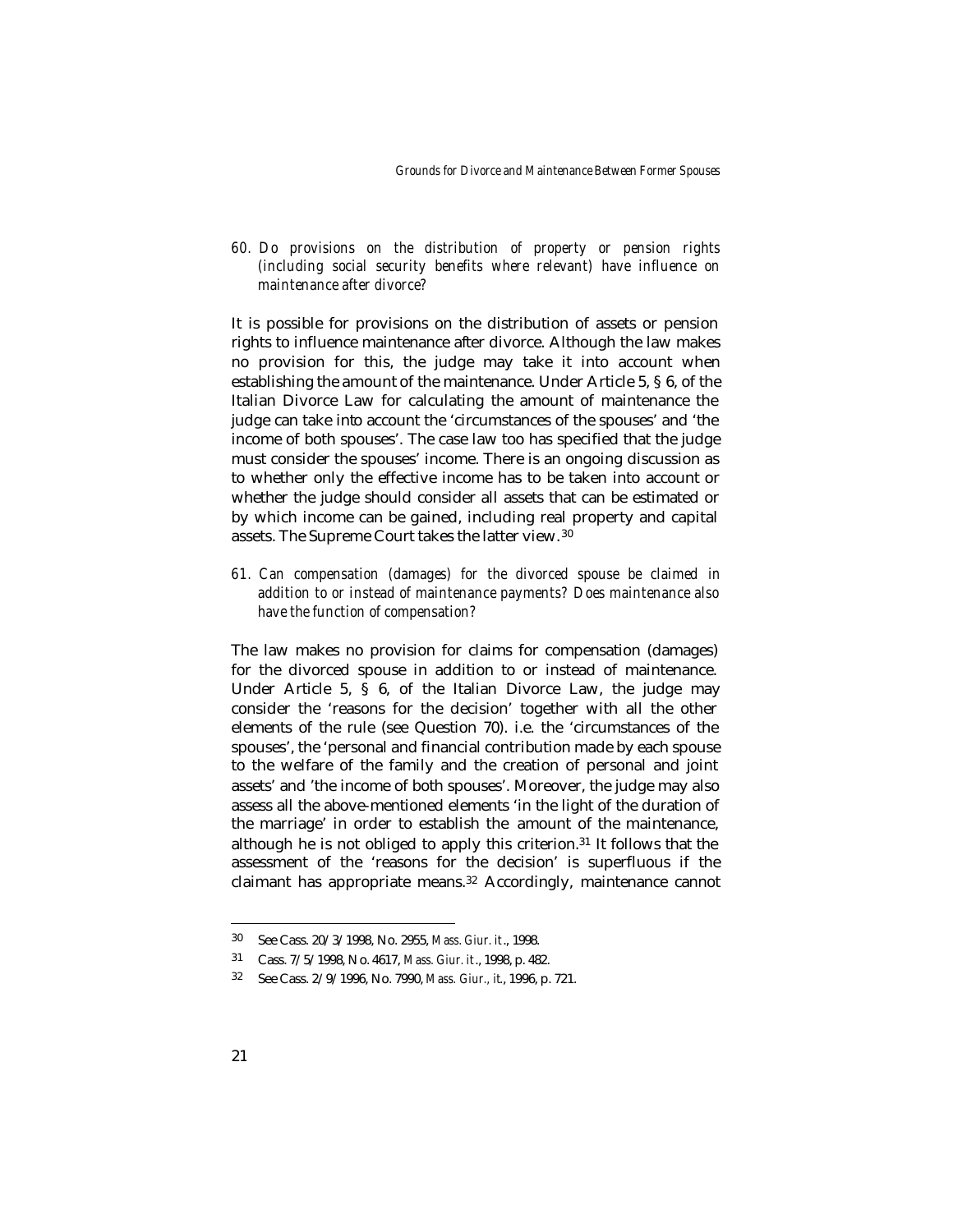by law be in the nature of a refund (see Question 56 and the reported *ivi* cases).

*62. Is there only one type of maintenance claim after divorce or are there, according to the type of divorce (e.g. fault, breakdown), several claims of a different nature? If there are different claims explain their bases and extent.* 

Since the 1987 reform there has only been one type of maintenance claim, namely maintenance whose nature and function is assistance (see Question 56 again and the reported *ivi* cases).

*63. Are the divorced spouses obliged to provide information to the other spouse and/or to the competent authority on their income and assets? Is this right to information enforceable? What are the consequences of a spouse's refusal to provide such information?*

A divorced spouse is obliged to provide information to the other spouse and/or to the competent authority on his or her income or assets, unless the petition for divorce is a joint petition (see Questions 8 and 20 (Book I, ABC)). Under Article 5, § 9, the spouses must produce their own income tax return and all documentary evidence concerning their income and their personal and joint assets at the hearing before the president of the court. Where the evidence is contested, the tribunal orders its own inquiries into the income and assets of the spouses and their real standard of living. If necessary, the tribunal even cooperates with the tax inspectors.

Moreover, the judge may treat a refusal to allow an inspection as evidence under Article 116 of the Code of Civil Procedure. Under this provision the judge may draw conclusions from the answers of the parties during formal questioning, from their unjustified refusal to allow inspections and, generally, from their behaviour during the proceedings.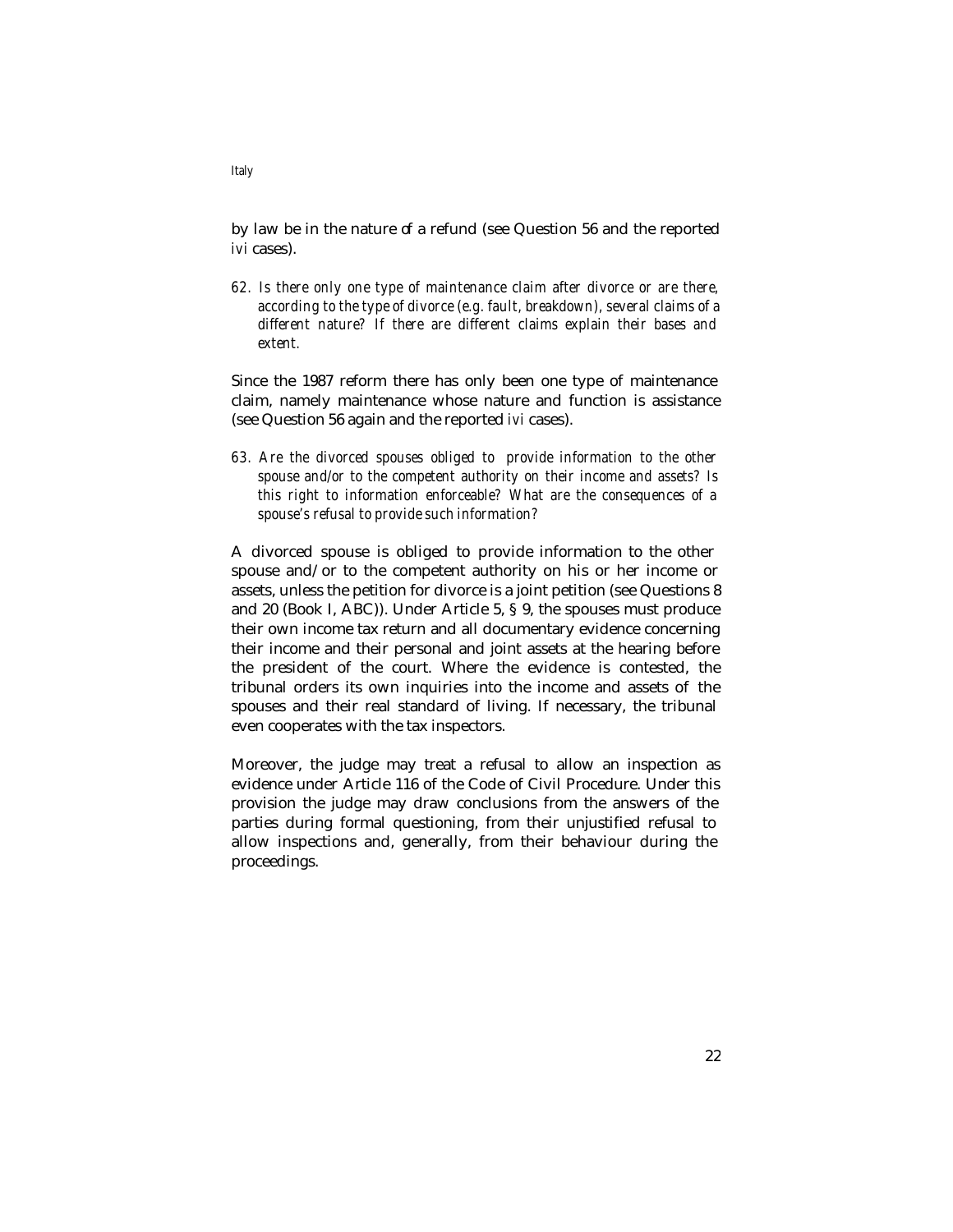*Grounds for Divorce and Maintenance Between Former Spouses*

#### **II. Conditions on which maintenance is paid**

*64. Do general conditions such as lack of means and ability to pay suffice for a general maintenance grant or are there specific conditions such as age, illness, duration of marriage and the raising of children? Please explain.*

If a maintenance order is to be made, it is necessary and sufficient under the Italian Divorce Law for the claimant to lack appropriate means or to be incapable of obtaining them (Article 5, § 6, Italian Divorce Law).33 In evaluating this second requirement - and establishing the amount of maintenance too (when this is due) – the judge is required under Article 5, § 6, of the Italian Divorce Law to take into consideration the 'circumstances of the spouses'. The reform of 1987 dropped the adjective 'financial', but introduced as an element of valuation the 'income of both spouses'. The generic reference in law to the 'circumstances of the spouses' means that it is certainly within the discretionary power of the judge to take account of the personal and specific circumstances of the spouses such as age, illness, social conditions, professional qualifications and duration of the marriage, because all these factors can in practice affect the ability of the claimant to obtain appropriate means. Naturally, this assessment will be made strictly on the facts of the specific case<sup>34</sup> (see also Question 61).

*65. To what extent does maintenance depend on reproachable behaviour or fault on the part of the debtor during the marriage?*

As we have already explained, in our legal system maintenance depends only on the lack of appropriate means of the claimant or, in any case, on the claimant's inability to provide for himself/herself for objective reasons (Article 5, § 6, Italian Divorce Law). The burden of proving the lack of appropriate means rests on the claimant. The behaviour of the parties during the marriage and/or the fault of the debtor may affect only the amount of the maintenance (see Questions 2 (Book I, ABC) and 56, 61 and 70).

<sup>33</sup> See the position aet seqirmed by Cass., sez. un., 29/11/1990, No. 11490, cit.

<sup>34</sup> Cass. 2 luglio 1998, No. 6468, *Studium iuris*, 1998, p. 1256.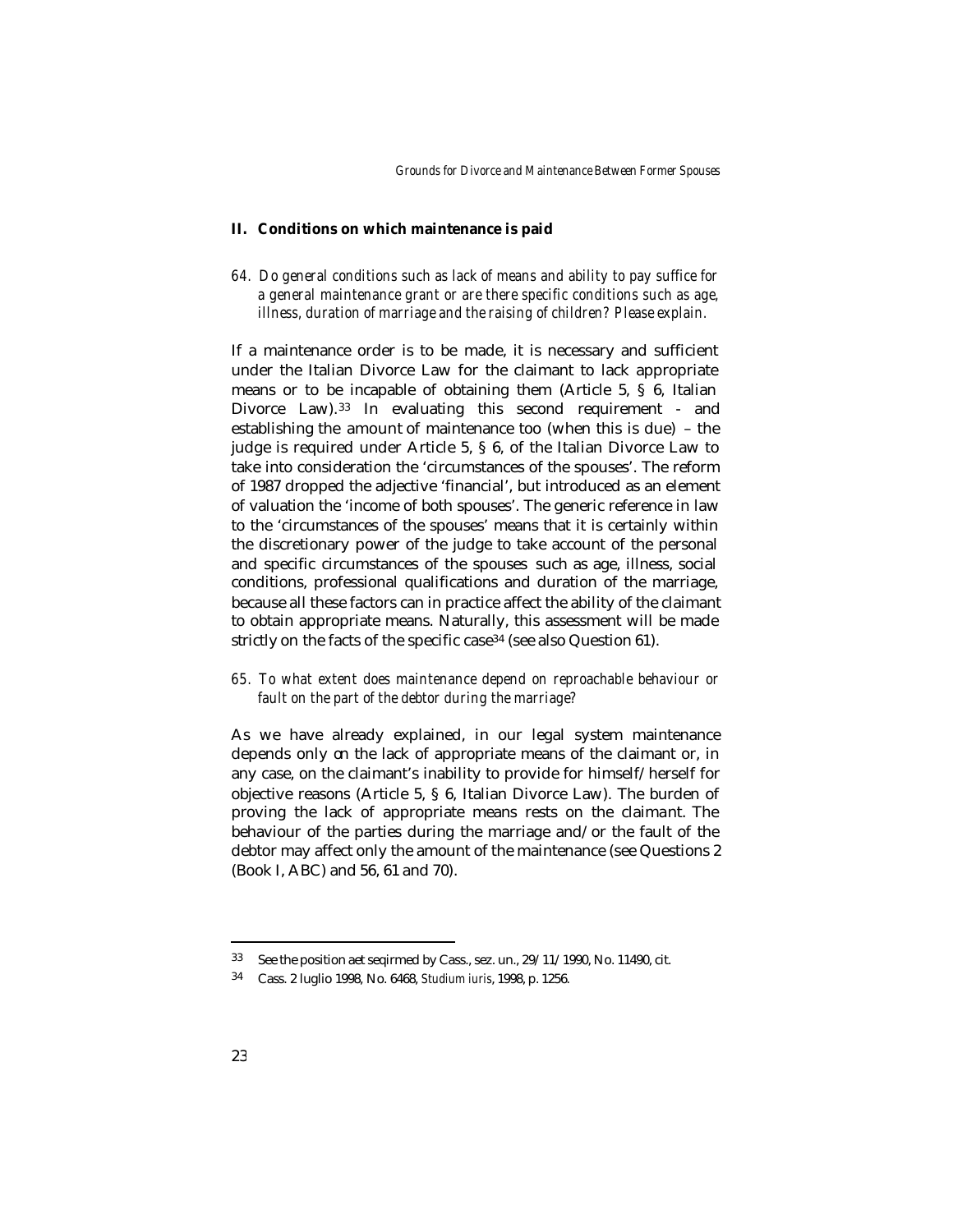*66. Is it relevant whether the lack of means has been caused by the marriage (e.g. if one of the spouses has given up his/her work during the marriage)?* 

It is not really relevant whether or not the lack of means has been caused by the marriage. Nonetheless, such a circumstance may have a bearing on the amount of the maintenance. <sup>35</sup>

*67. Must the claimant's lack of means exist at the moment of divorce or at another specific time?*

The lack of means and the inability of the claimant to provide for himself/herself for objective reasons must exist at the moment of divorce.36 Nevertheless, if the lack of means becomes apparent immediately after the divorce, it is possible to institute special proceedings in order to have the terms of the divorce modified. Under Article 9, § 1, of the Italian Divorce Law, where evidence emerges shortly after the judgment dissolving the marriage or ending the civil effects of the marriage, the tribunal will decide in closed session on an application by the parties for alteration of the provisions concerning child custody or the amount and terms of the maintenance, in accordance with Articles 5 and 6 (see also Question 77). The public prosecutor is a party to any such proceedings.

### **III. Content and extent of the maintenance claim**

*68. Can maintenance be claimed for a limited time period only or may the claim exist over a long period of time, maybe even for life?* 

The claim exists for a given period of time, which may be even for life. Article 5, § 6, of the Italian Divorce Law provides that a spouse has an obligation to pay periodic maintenance to the other spouse if the latter does not have appropriate means or is unable to provide for himself/herself for objective reasons.

l

*Italy*

<sup>35</sup> See Cass., sez. un., 29/11/1990, No. 11490, cit.

<sup>36</sup> See once again Cass., sez. un., 29/11/1990, No. 11490, cit. and Cass. 8/10/1997, No. 9758, *Mass. Giur. it*., 1997, p. 980.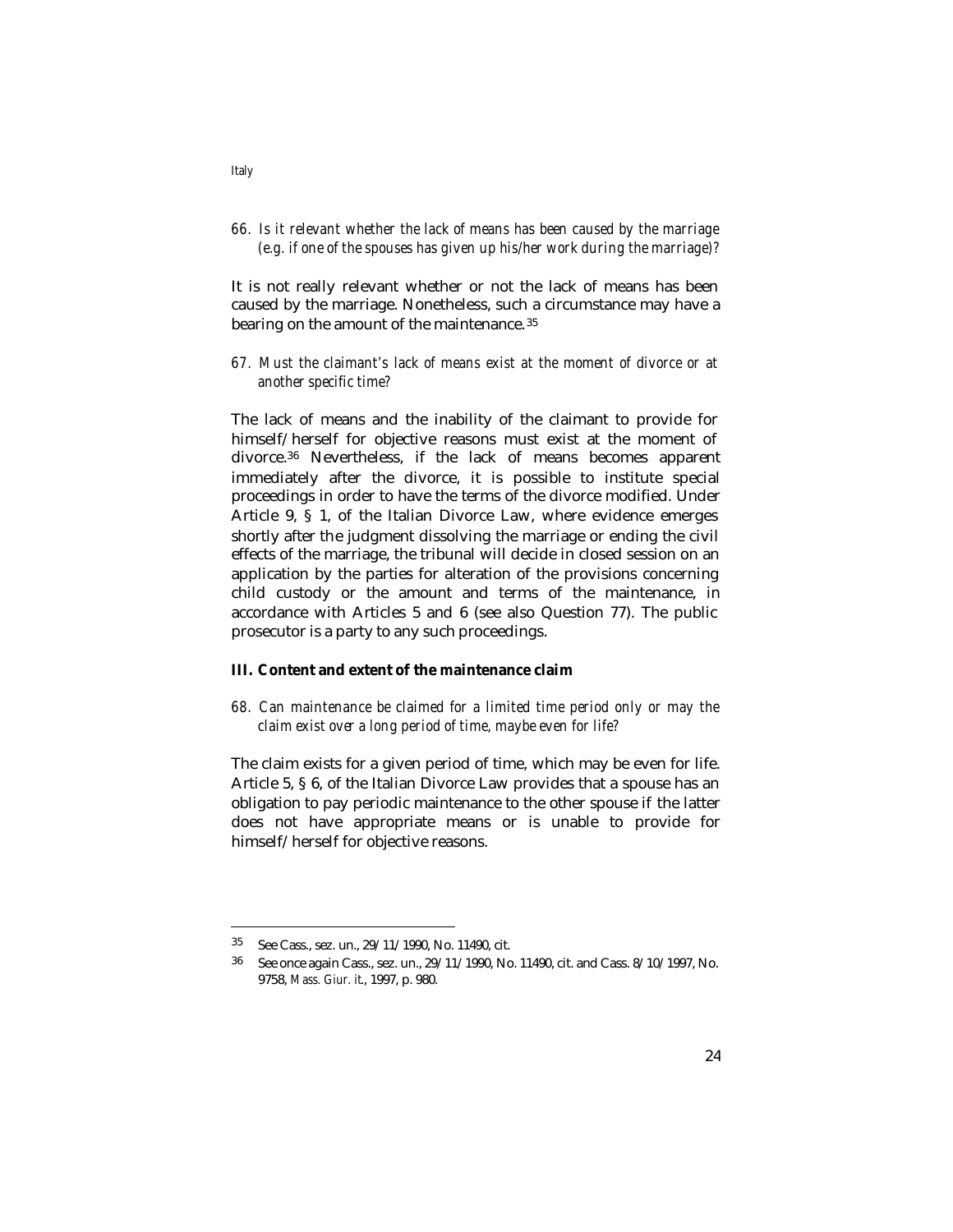*69. Is the amount of the maintenance granted determined according to the standard of living during the marriage or according to essential needs or other criteria?*

The law does not require maintenance to be determined in relation to the standard of living during marriage, but in practice applications of such a kind37 have often been made (see also Question 56 and the reported *ivi* cases).

*70. How is maintenance calculated? Are there rules relating to percentages or fractional shares according to which the ex-spouses' income is divided? Is there a model prescribed by law or competent authority practice?*

As already explained (see Question 64), the determination of maintenance is a matter for the discretion of the judge, who applies the rules contained in Article 5, § 6, of the Italian Divorce Law. Under these rules, the amount of the maintenance is geared to various concrete situations.

With reference to the criteria it is necessary to add the following explanations:

As regards the criteria of the 'circumstances of the spouses' and the 'income of both spouses', the case law has provided that not only the current income has to be taken into account but also all assets capable of valuation and assets by which income can be earned, including real property and even assets that are temporarily unproductive. <sup>38</sup>

As regards the criterion of 'the personal and financial contribution made by each spouse to the welfare of the family and the creation of personal and joint assets', the case law has provided that every kind of contribution must be taken into account, including domestic work and

<sup>37</sup> Cass. 4/4/1990, No. 2799, *Foro it*., 1990, I, c. 2533, which upheld Cass. 17/3/1989, No. 1322, *ivi*, 1989, I, c. 2512; Cass. 1/12/1993, No. 11860, *Fam. dir.*, 1994, p. 12; Cass. 6/3/1997, No. 1984.

<sup>38</sup> See Cass. 20/3/1998, No. 2955, *Mass. Giur. it*., 1998.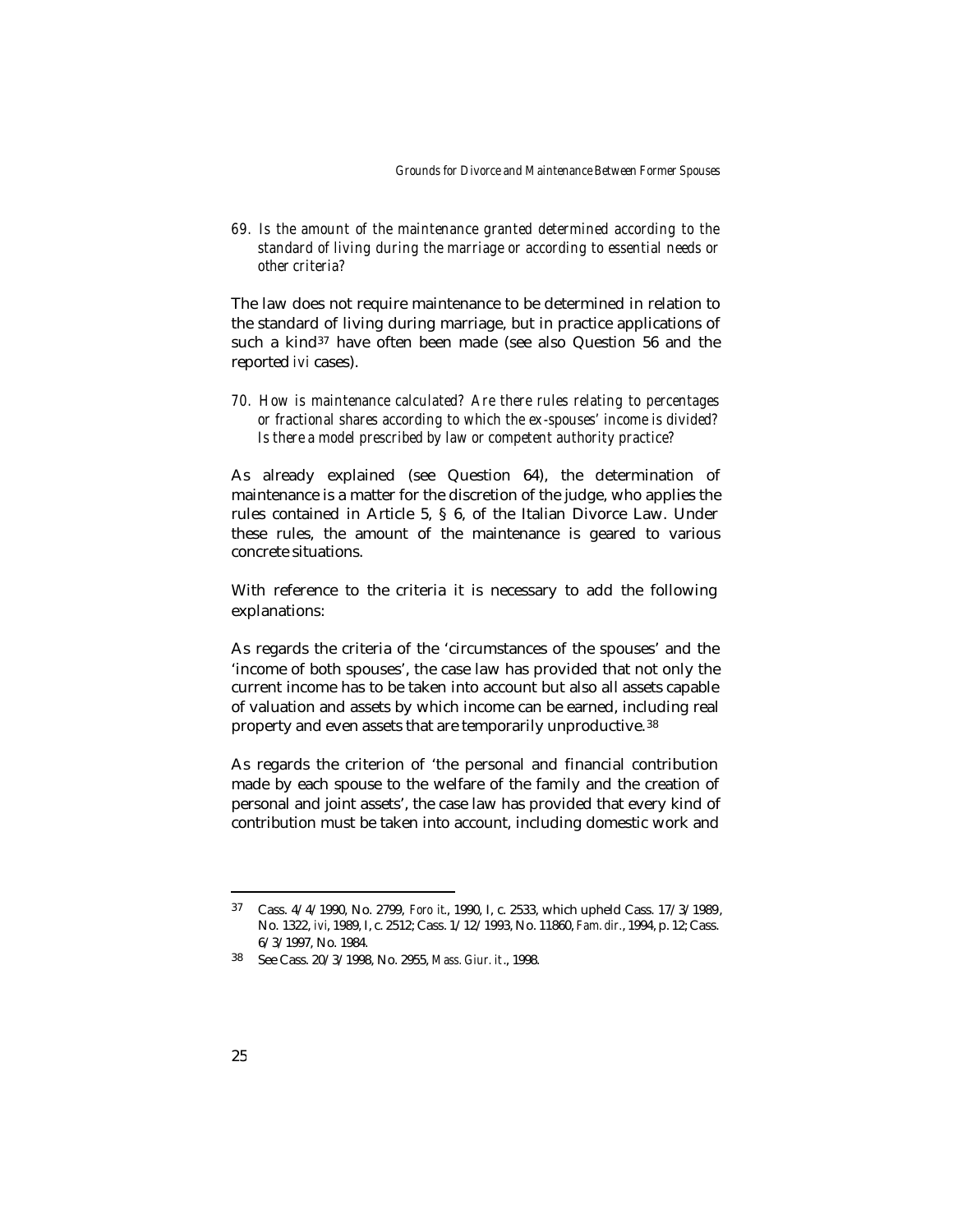care taken of the other spouse, children and the home,<sup>39</sup> including any contribution made during the period of personal separation.<sup>40</sup>

As regards the criterion of the 'reasons for the decision', it should be noted that the notion of sanction is excluded. Under Italian law, maintenance does not have the function of compensation – a rule which is justified by reasons of material justice. The judge may – but is not obliged to - consider fixing the amount of the maintenance.<sup>41</sup> It follows that the assessment of the 'reasons for the decision' is superfluous if the claimant has appropriate means.<sup>42</sup> Accordingly, maintenance cannot by law be in the nature of a refund (see Question 56 and the reported *ivi* cases; see also Questions 61 and 100).

According to the case law, the 'duration of the marriage' is not relevant as autonomous criterion because it is a factor in the assessment of all other criteria, which must always be viewed in the light of the duration of the marriage in a specific case. However, it may have a marked effect on the calculation of maintenance and may indeed even result in the total refusal of a claim43 (see also Question 99). Moreover, the relevance of the criterion of the 'duration of marriage' can differ according to the period under consideration: it is a presumption during the period until separation (since there is still a real 'material and spiritual union between the spouses'), but during the period from separation to divorce it can be relevant only if one of the issues regarding the circumstances of single status is proved.<sup>44</sup>

The judge must therefore consider all the circumstances of a specific case. For this reason there are no rules governing the percentages or fractional shares for the division of the income of the ex-spouse, except in the (different) case of termination of employment (retirement bonus) received by the spouse after divorce: in such a case, Article 12-

<sup>39</sup> Cass. 29/11/1990, No. 11490, cit.

<sup>40</sup> Cass. 2/4/1985, No. 2261, *Giur. it*., 1985, I, 1, p. 1320.

<sup>41</sup> Cass. 7/5/1998, No. 4617, *Mass. Giur. it*., 1998, p. 482.

<sup>42</sup> See Cass. 2/9/1996, No. 7990, *Mass. Giur., it*., 1996, p. 721.

<sup>43</sup> This principle, affirmed by Cass. 22/11/1990, No. 11490, cit., has been upheld by Cass. 29/10/1996, No. 9439, *Fam. dir*., 1996, p. 510, which refused maintenance on account of the short duration of the marriage.

<sup>44</sup> Cass. 5/2/1995, No. 1616, *Dir. fam. pers*., 1995, p. 1388.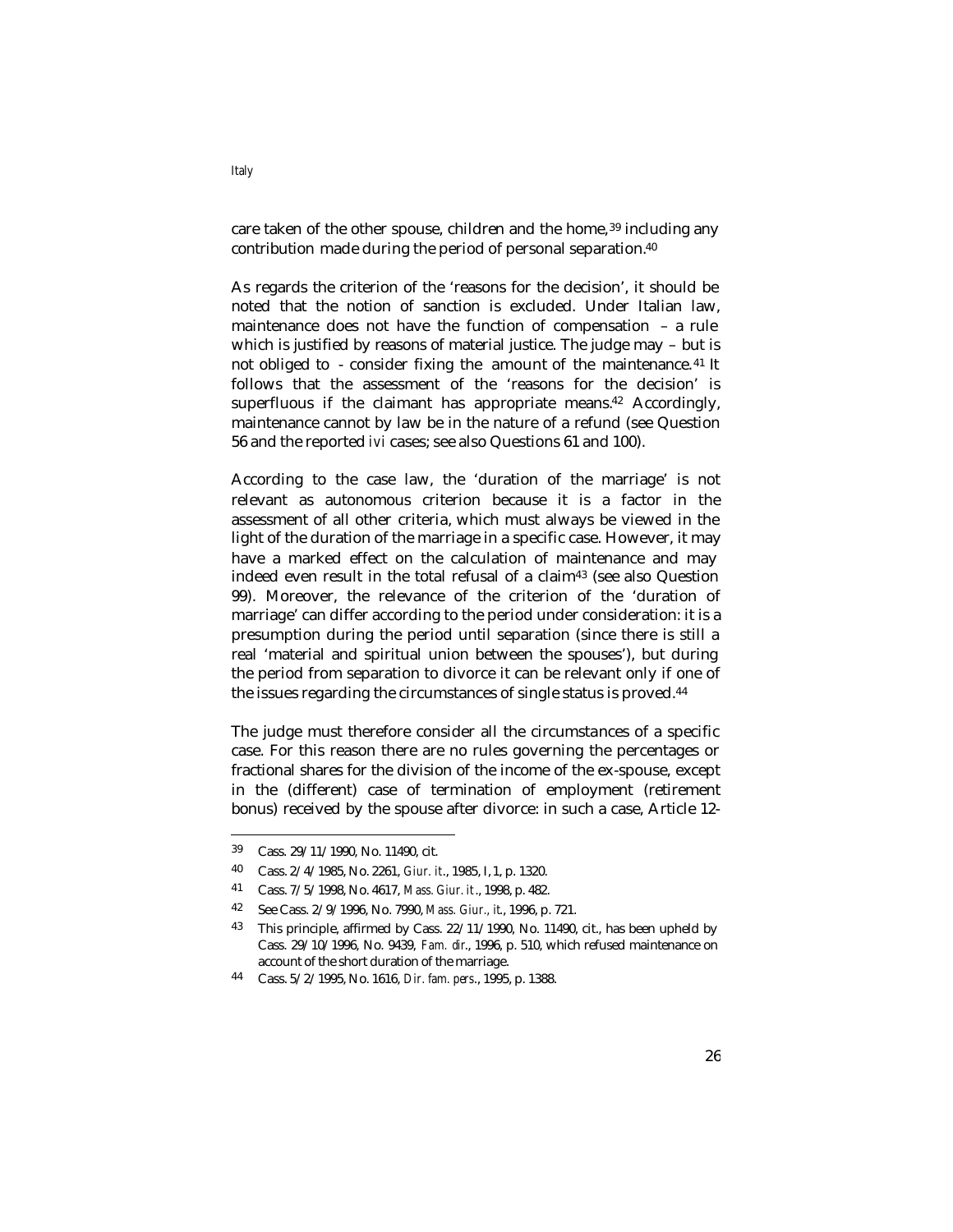*bis* of the Italian Divorce Law provides that the ex -spouse, as recipient of the maintenance, is granted 40% of the total bonus for the years of employment coinciding with the marriage.

*71. What costs other than the normal costs of living may be demanded by the claimant (e.g. necessary training for further professional qualifications, costs of health insurance and costs of insurance for old age or of health insurance, costs of insurance for old age or disability)?*

As regards the application for costs of living, it is for the judge to decide on the basis of the facts in the specific case. In any case, any additional costs over and above the usual costs of daily life are all contained in the maintenance. Moreover, under Article 5, § 11, of the Italian Divorce Law, a spouse who has no health provision is entitled to cover by the other spouse's health insurer.

*72. Is there a maximum limit on the maintenance that can be ordered?* 

There is no maximum limit on the maintenance which can be ordered.

*73. Does the law provide for a reduction in the level of maintenance after a certain time?* 

Under Italian law there is no reduction in the level of maintenance after a certain time. On the contrary, the law provides that the judgment should establish a form of automatic adjustment of the maintenance (Article 5, § 7, Italian Divorce Law), which should in any event amount to inflation-proofing (see also Question 76).

*74. How is the maintenance to be paid (periodical payments, payment in kind or lump sum)?*

Usually, maintenance is paid periodically (per month). However, Article 5, § 8 of the Italian Divorce Law provides that if the parties agree, payment may be effected in a lump sum, but only on condition that the court considers it fair. In this case, no further financial claim may be made (see also the following Question).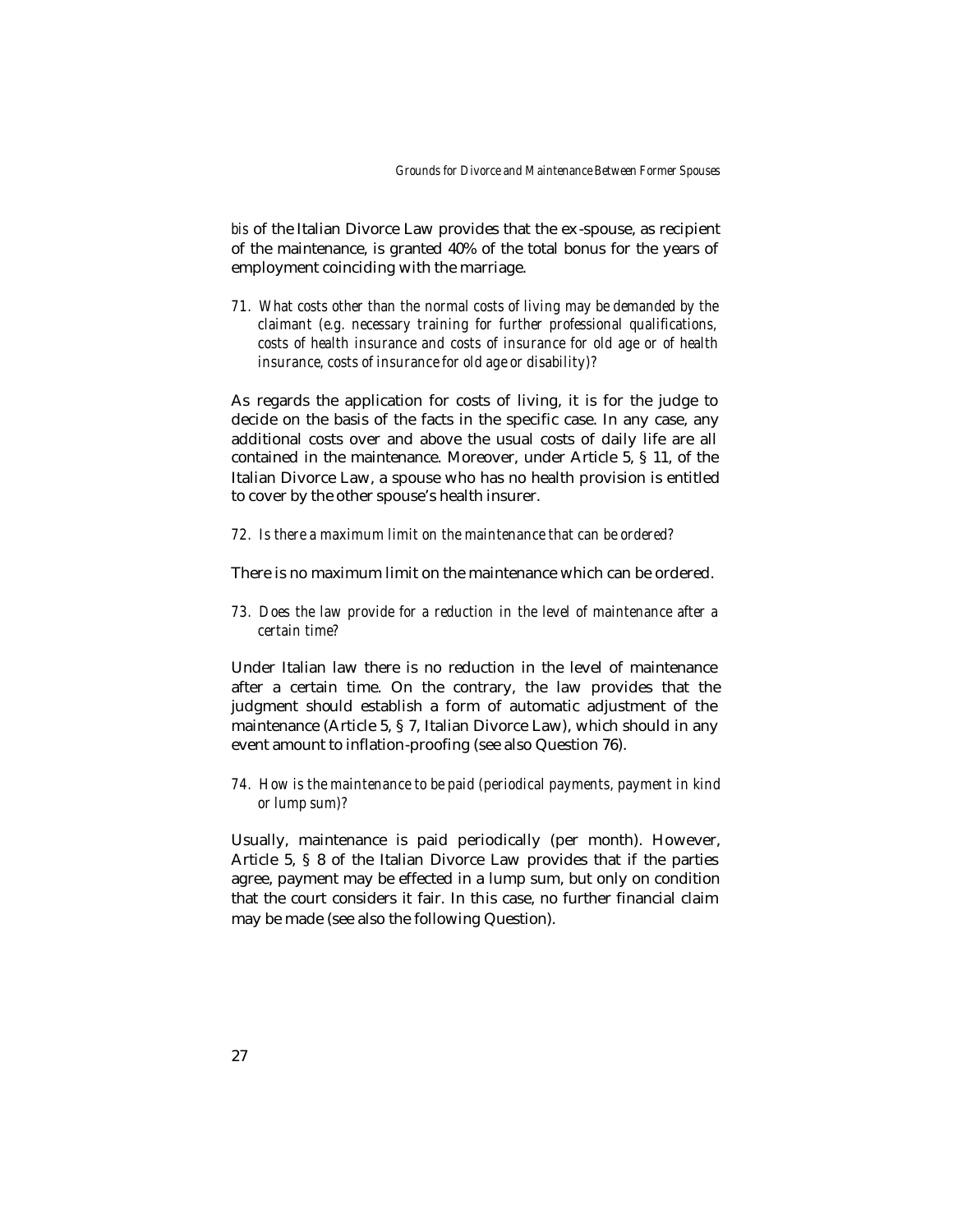# *75. Is a lump sum prescribed by law, can it be imposed by court order or may the claimant or the debtor opt for it?*

Under Article 5, § 8, of the Italian Divorce Law, payment in the form of a lump sum (known as a *una tantum* payment) is possible only where agreed by the parties. A right to a lump sum is definitely acquired only if the court considers it fair. In this case, no further financial claim may be made.

### *76. Is there an (automatic) indexation of maintenance?*

Maintenance is automatically index-linked. The law provides that the judgment must also establish a standard for at least the automatic inflation-proofing of the allowance. This is the *minimum criterion* for the indexation ordered by the court.45 Under Article 5, § 7, of the Italian Divorce Law, the court may, in the case of an obvious inequity, exercise its discretion and exclude this provision, provided that it gives reasons for its decision.46 However, it is not really clear how the judge can do this.

## *77. How can the amount of maintenance be adjusted to changed circumstances?*

In its judgment the tribunal dictates the divorce conditions, which are effective *rebus sic stantibus*. The law provides for the possibility of requesting modification of the conditions if good grounds occur after the divorce judgment. The tribunal may alter the maintenance only at the request of the interested party. Under Article 9, § 1, of the Italian Divorce Law, where evidence emerges shortly after the judgment dissolving the marriage or ending the civil effects of the marriage, the tribunal will decide in closed session on an application by the parties for alteration of the provisions concerning child custody or the amount and terms of the maintenance, in accordance with Articles 5 and 6 (see also Question 77). The public prosecutor is a party to any such proceedings.

*Italy*

<sup>45</sup> Cass. 8/9/1993, No. 8570, *Mass. Giur. it*., 1993, p. 807; Cass. 16/10/1991, No. 10091, *ivi*, 1991, p. 964.

<sup>46</sup> Cass. 19/12/1996, No. 11340, *Dir. fam. pers*., 1998, p. 25.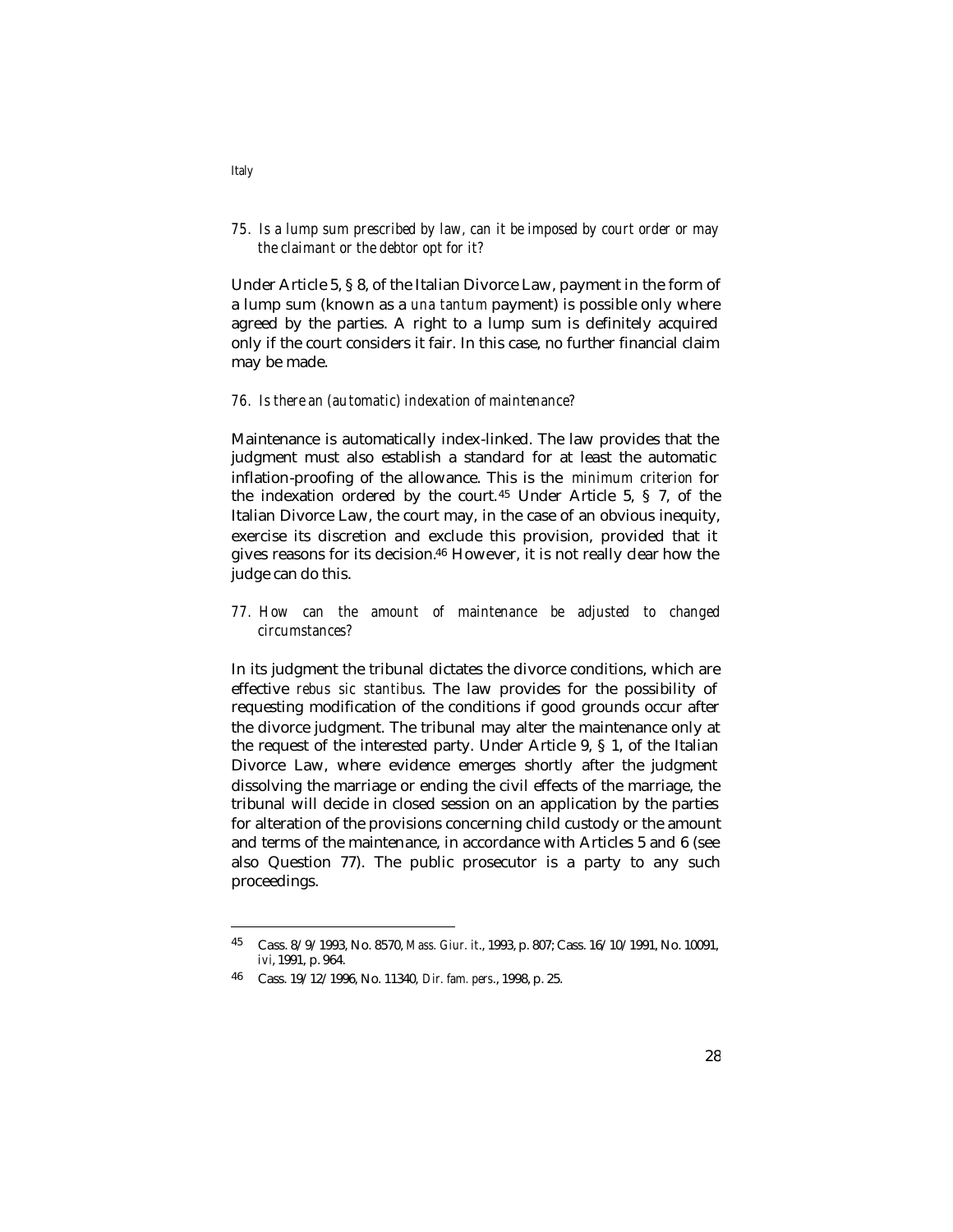The court specifies the reasons for an order increasing or reducing the amount of maintenance, for example a worsening of the financial position of the debtor<sup>47</sup> or an improvement in the financial position of the claimant (see also Question 97)

## **IV. Details of calculating maintenance: financial capacity of the debtor**

*78. Do special rules exist according to which the debtor may always retain a certain amount even if this means that his/her maintenance obligations will not be fully discharged?*

No. There are no special rules according to which the debtor may always retain a certain amount, even if this means that his/her maintenance obligations will not be fully discharged.

*79. To what extent, if at all, is an increase in the debtor's income a) since the separation, b) since the divorce taken into account when calculating the maintenance claim?* 

When determining the amount of the maintenance the judge has to assess the criteria specified in Article 5, § 6, of the Italian Divorce Law, such as the 'circumstances of the spouses' and of the 'income of both spouses', in the light of, among other things, the 'duration of the marriage'.

Moreover, the relevance of the criterion of the 'duration of marriage' can differ according to the period under consideration: it is a presumption during the period until separation (since there is still a real 'material and spiritual union between the spouses'), but during the period from separation to divorce it can be relevant only if one of the issues regarding the circumstances of single status is proved<sup>48</sup> (see Question 70).

<sup>47</sup> See Cass. 16/1/1982, No. 268, *Giust. civ* ., 1982, I, p. 946 involving the bankruptcy of the debtor, in which only the claim for maintenance would remain. According to some legal theorists (A. Finocchiaro, in: A. Finocchiaro e M. Finocchiaro, *Diritto di famiglia*, III, cit., p. 458; Dogliotti, *Separazione e divorzio. Il dato normativo. I problemi interpretativi* cit., p. 249) the right to maintenance should be charged against the bankruptcy assets.

<sup>48</sup> Cass. 5/2/1995, No. 1616, *Dir. fam. pers*., 1995, p. 1388.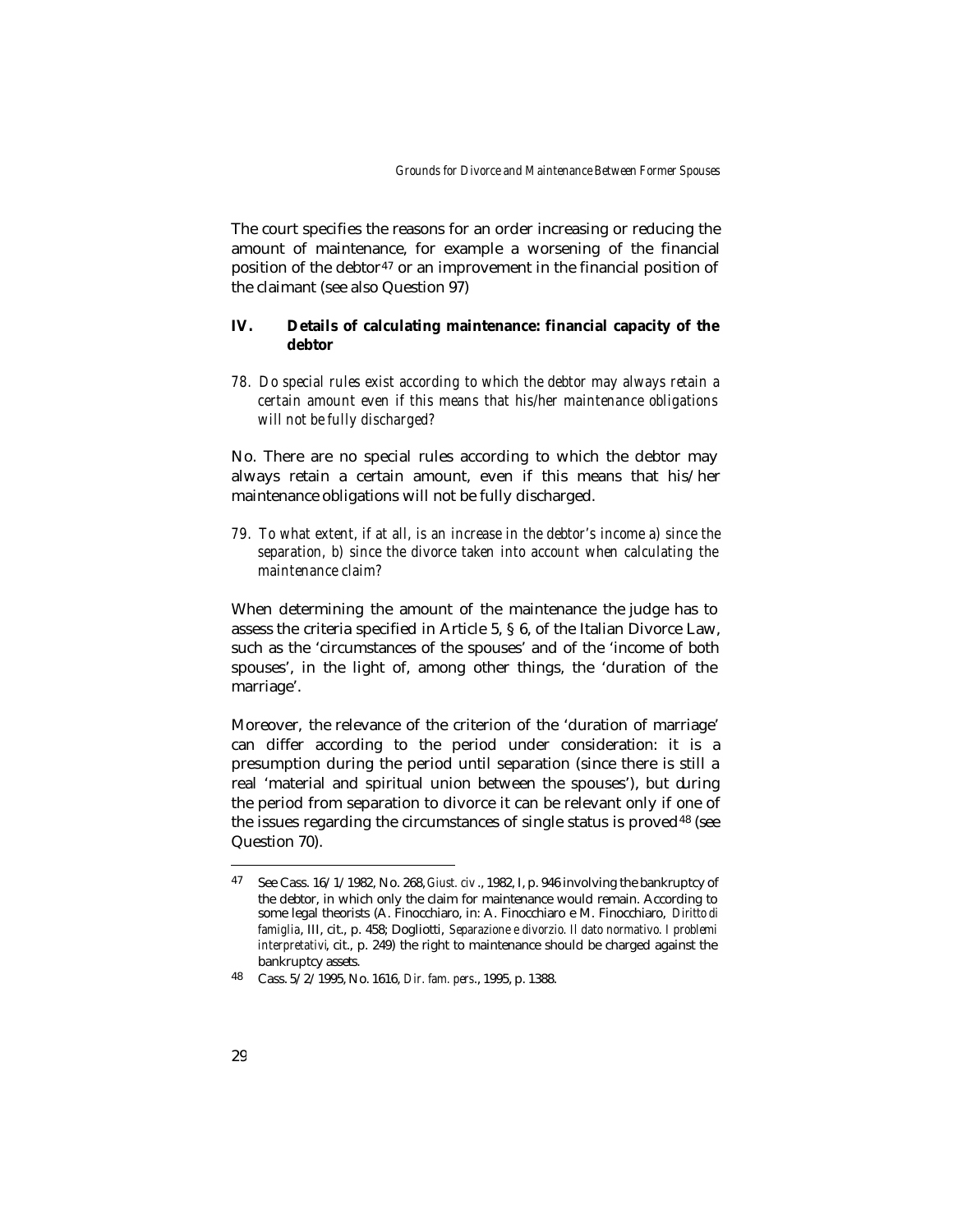According to the case law, an increase in the debtor's income since separation, whether *de facto* or *de jure*, may be taken into account in the calculation of maintenance if such an increase constitutes a natural and foreseeable development of the activity carried on by the debtor during the marriage. By contrast, an increase in the debtor's income after divorce is of no relevance as the right to obtain maintenance starts with and is calculated at the moment of divorce. <sup>49</sup>

#### *80. How far do debts affect the debtor's liability to pay maintenance?*

By law, debts do not affect the debtor's liability, although the judge may possibly take them into account when calculating the maintenance claim. If a debtor's financial position deteriorates after divorce, he or she may apply to the court for the maintenance to be altered in accordance with the procedure provided for by Article 9, §, 1, of the Italian Divorce Law (see Question 77). Naturally, if the debtor does not have 'appropriate means' at the moment of divorce, he or she will not be under any obligation to pay maintenance.

*81. Can the debtor only rely on his or her other legal obligations or can he or she also rely on his or her moral obligations in respect of other persons, e.g. a de facto partner or stepchild?*

The prevailing view taken by the courts is that possible moral obligations with respect to third persons (for example with respect to a *de facto* partner) do not have any effect. However, the judge may not ignore a legal obligation, and must take it into account when calculating maintenance. It follows that possible (legal) obligations to pay maintenance for, say, children born outside marriage or for needy parents may be relevant. <sup>50</sup>

*Italy*

<sup>49</sup> See Cass. 8/10/1997, n. 9758, *Mass. Giur. it*., 1997, p. 980 and Trib. Catania 30/7/1993, *Dir. fam. pers*., 1994, p. 650.

<sup>50</sup> According to Cass. 24/4/2001, No. 6017, *Familia*, 2001, p. 864, a moral obligation in respect of a *de facto* partner is not relevant when calculating the maintenance claim in separation proceedings; by contrast, the legal obligation to pay maintenance for a child born outside marriage is relevant.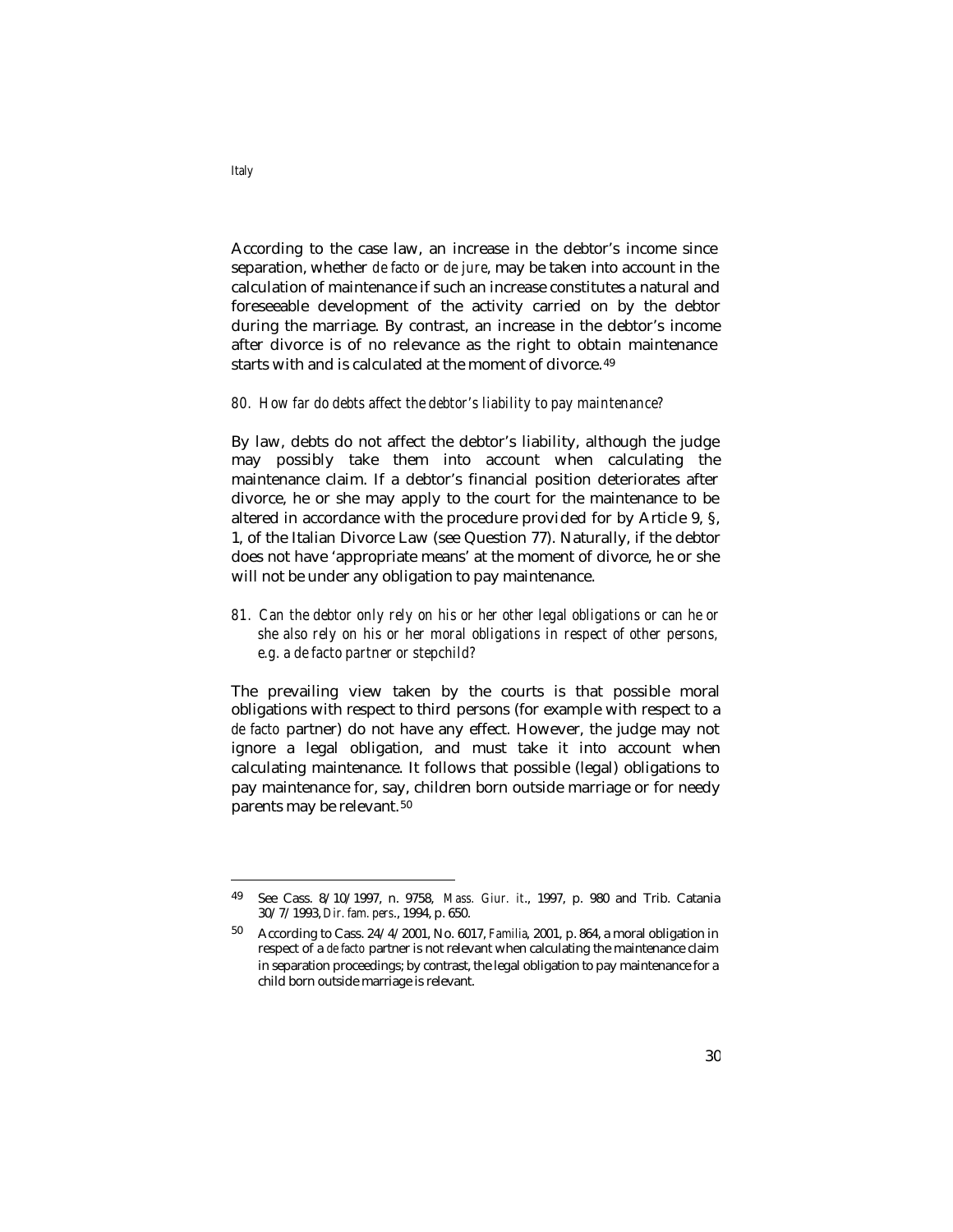*82. Can the debtor be asked to use his or her capital assets in order to fulfil his or her maintenance obligations?* 

In assessing the 'circumstances of the spouses' and the 'income of both spouses' the judge may take into account not only the effective income but also all assets which can be valued or used to earn income, including real property and even assets which are temporarily unproductive.51 It is therefore possible that the debtor may be required to use capital assets in order to fulfil his/her maintenance obligations.

*83. Can notional income be taken into account where the debtor is refusing possible and reasonable gainful employment or where he or she has deliberately given up such employment?* 

Italian law does not provide for the calculation of notional income where a debtor refuses possible and reasonable gainful employment or has deliberately given up such employment. The judge should not therefore take it into account. <sup>52</sup> However, the position is different with regard to the valuation of assets, since the judge must here include assets which could produce a notional income. <sup>53</sup>

*84. Do the debtor's social security benefits which he or she receives or could receive have to be used for the performance of his/her maintenance obligations? What kinds of benefit have to be used for this purpose?*

Italian law does not provide that social security benefits received by the debtor have to be used in the performance of his/her maintenance obligations. However, it is possible that the debtor may be asked to use them for this purpose if the claimant lacks 'appropriate means' and is unable to provide for himself/herself for objective reasons.

<sup>51</sup> See Cass. 20/3/1998, No. 2955, *Mass. Giur. it*., 1998.

<sup>52</sup> See Cass. 5/6/1997, n. 5024, *Dir. fam. pers*., 1997, p. 305, which held in an application for alteration of the divorce conditions under Article 9, § 1, Italian Divorce Law that the decision of the debtor (a doctor) to give up practising privately and take a job in the public sector was a relevant factor.

<sup>53</sup> Cass. 24/3/1994, n. 2873, *Mass. Giur. it*., 1994, which also involved an application to alter the conditions of divorce.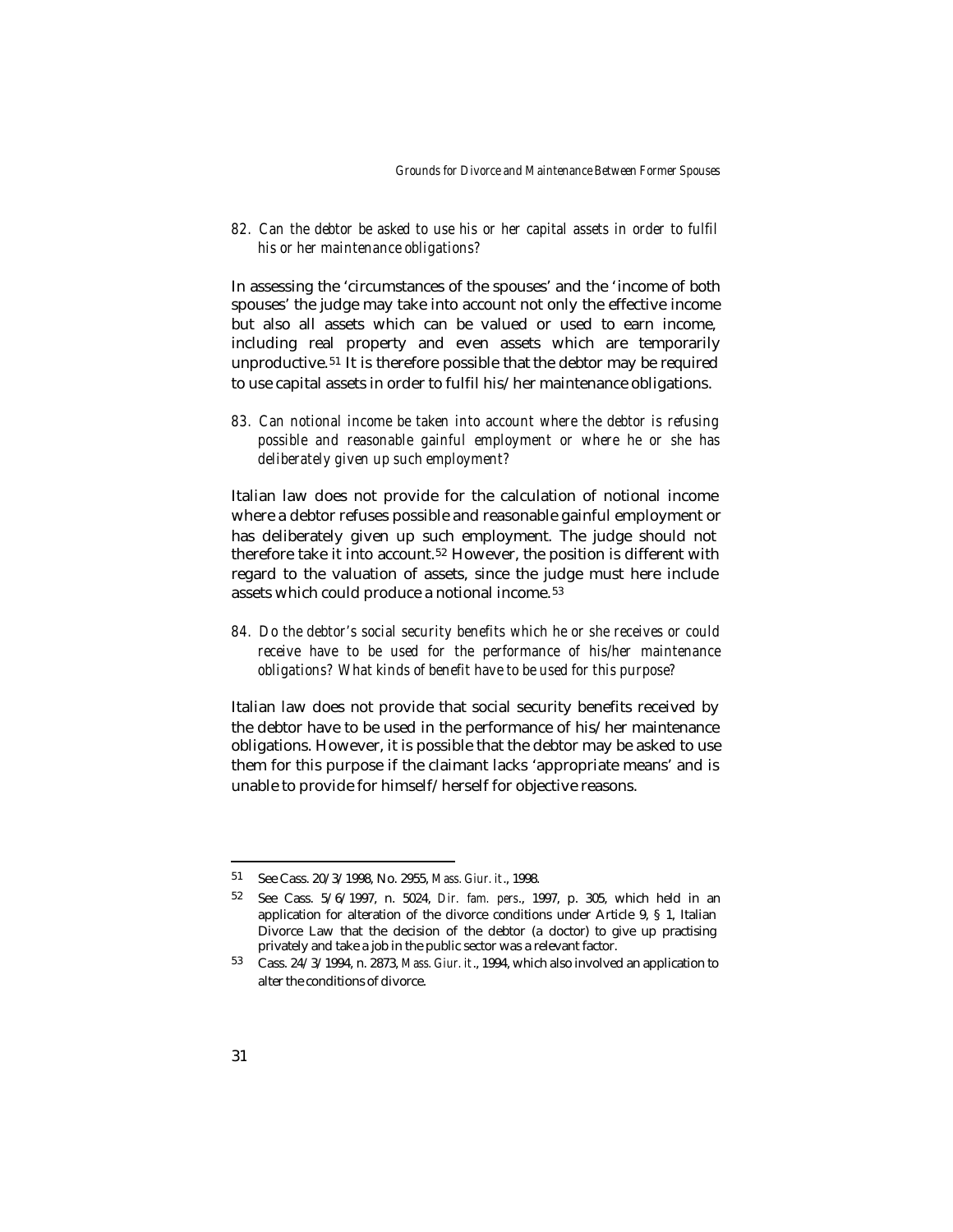*85. In respect of the debtor's ability to pay, does the income (means) of his or her new spouse, registered partner or de facto partner have to be taken into account?*

The judge may take into account the income or means of a new spouse, registered partner or *de fact*o partner of the debtor when determining the debtor's ability to pay. This is within the discretionary power of the judge.

## **V. Details of calculating maintenance: the claimant's lack of own means**

*86. How will the claimant's own income reduce his or her maintenance claim? Is it relevant whether the income is derived from employment which can be reasonably expected or from employment which goes beyond what can be reasonably expected?*

If the claimant does not lack 'appropriate means', his or her income (no matter what the source) may influence the amount of the maintenance, even to the point of excluding entitlement altogether.<sup>54</sup> Under Article 5, § 6, of the Italian Divorce Law, the judge may take into account the 'circumstances of the spouses' and the 'income of both spouses' when calculating the amount of maintenance. The case law shows that not only the current income but also all assets which can be valued or can be used to earn income can be taken into account, including real property and assets that are temporarily unproductive.<sup>55</sup>

*87. To what extent can the claimant be asked to seek gainful employment before he or she may claim maintenance from the divorced spouse?* 

It is for the judge to decide whether and to what extent the claimant may be required to seek gainful employment before being entitled to claim maintenance from his or her ex -spouse. This depends on the facts of the specific case, because the possibility of finding employment is strictly dependent on the objective situation and the objective and subjective circumstances of the person: age, professional skills, children, etc.

l

*Italy*

<sup>54</sup> See also Cass., sez. un., 29/11/1990, No. 11490, cit.

<sup>55</sup> See Cass. 20/3/1998, No. 2955, *Mass. Giur. it*., 1998.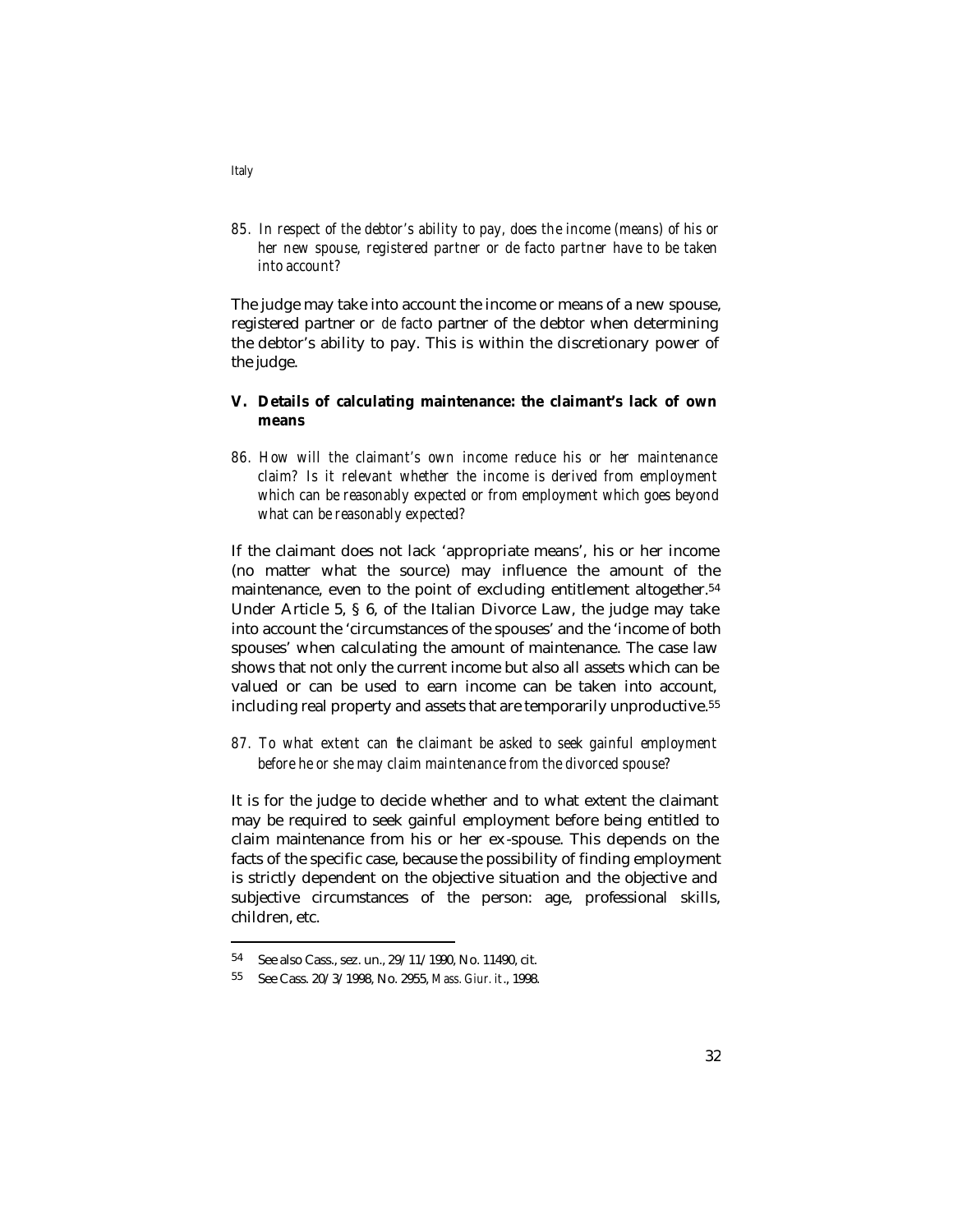As regards assessment of a claimant's incapacity to obtain 'appropriate means' (i.e. provide for himself/herself) for objective reasons, the Supreme Court has held that not every occupation or means of earning money is 'appropriate'. In addition, the court must consider whether the employment is comparable, in financial and social terms, to the activity carried on during marriage.<sup>56</sup>

*88. Can the claimant be asked to use his or her capital assets before he or she may claim maintenance from the divorced spouse?* 

In assessing the 'circumstances of the spouses' and the 'income of both spouses' the judge may take into account not only the effective income but also all assets which can be valued or used to earn income, including real property and even assets which are temporarily unproductive.57 It is therefore possible that the debtor may be required to use capital assets in order to fulfil his/her maintenance obligations.

*89. When the claimant's income and assets are calculated, to what extent are maintenance obligations of the claimant in relation to third persons (e.g. children from an earlier marriage) taken into account?* 

The law makes no provision for this. However, when calculating the claimant's income and assets, the judge may take into account the maintenance obligations of the claimant in relation to third persons (for example children from a previous marriage).

*90. Are there social security benefits (e.g. income support, pensions) which the claimant receives and which exclude his need according to the legal rules and/or court practice? Where does the divorced spouse's duty to maintain rank in relation to the possibility for the claimant to seek social security benefits?* 

Social security benefits received by the claimant could possibly exclude his or her need for maintenance, but there are no legal rules about this. According to the legal rules and/or case law on maintenance, a person claiming maintenance must demonstrate that

<sup>56</sup> Cass. 13/4/1994, No. 3429, *Dir. fam. pers*., 1994, p. 1227.

<sup>57</sup> See Cass. 20/3/1998, No. 2955, *Mass. Giur. it*., 1998.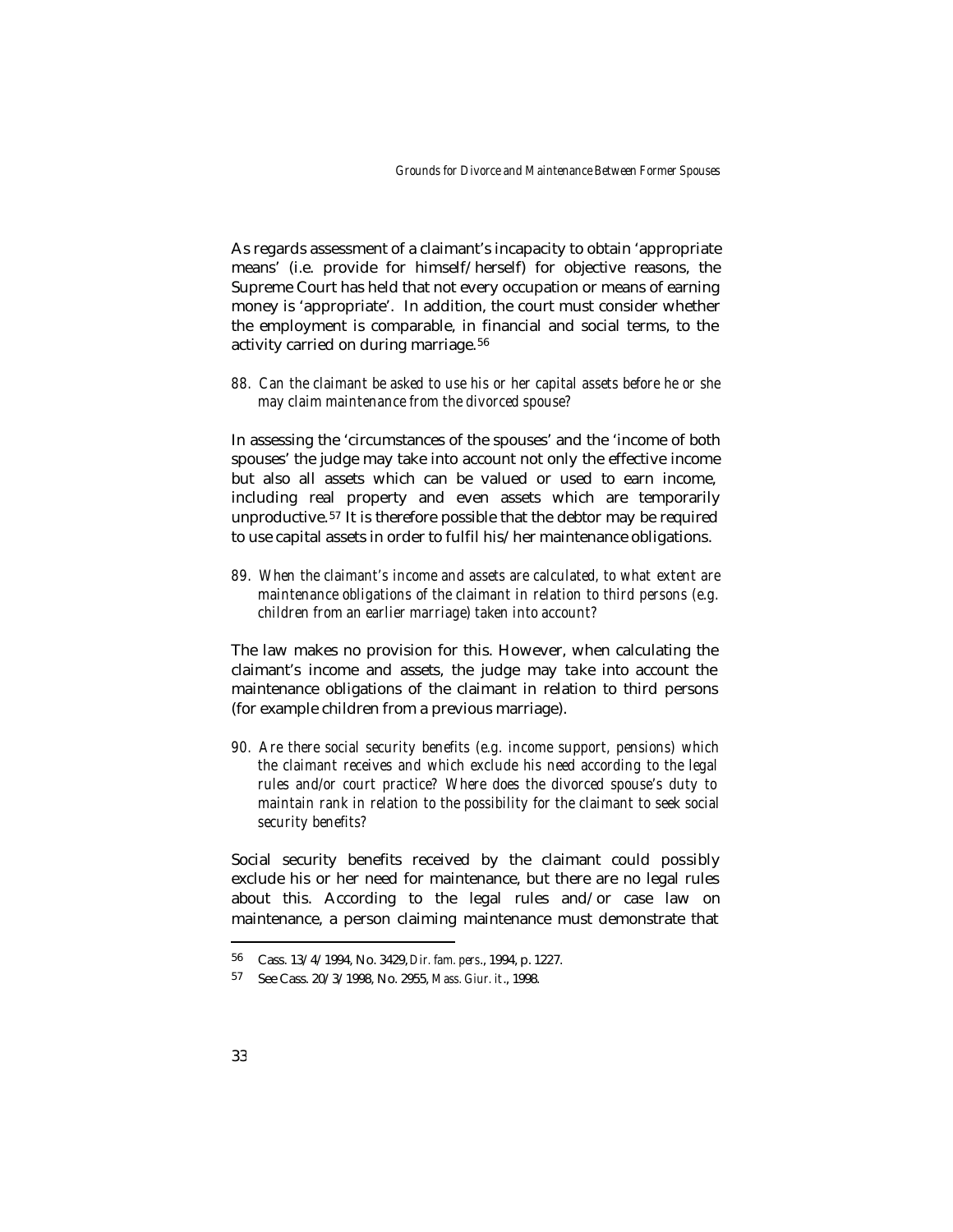he or she lacks appropriate means and does not have the capacity to obtain them. If this cannot be demonstrated, there is no entitlement to maintenance.58 In any event, the maintenance obligation takes precedence over the right of the claimant to obtain social security benefits (income support, pensions).

#### **VI. Questions of priority of maintenance claims**

*91. How is the relationship of different maintenance claims determined? Are there rules on the priority of claims?*

Article 5, § 6, of the Italian Divorce Law provides that in the divorce judgment, the tribunal orders a spouse to pay periodical maintenance to the other spouse if the latter has no financial means or is unable to provide for himself/herself for objective reasons'. Article 6, § 3, of the Italian Divorce Law, provides that the tribunal should determine by the same judgment how much the parent not having custody of the children must contribute to their maintenance and how this should be done. The duty to pay maintenance for the children, including children born outside marriage, is also provided for by Article 30 of the Constitution.

At present our divorce law does not have any specific rules on the priority of claims. However, the Italian legal system does have rules on the priority of alimony claims (Articles 433 et seq. Italian Civil Code). Alimony claims differ from maintenance claims in respect of the conditions on which they are accepted. Under Article 438, § 1, of the Italian Civil Code, alimony may be claimed only by a person who is indigent and unable to provide for himself/herself. This shows that the function of alimony is to provide support and not just mere assistance.

Under Article 442 of the Italian Civil Code, where there are competing maintenance claims against the same debtor, the judge makes such orders as he considers opportune, taking into account the closeness of the relationship, the needs of each claimant and any possibility for a claimant to obtain alimony from someone else. Article 433 Italian Civil

<sup>58</sup> See Cass., sez. un., 29/11/1990, No. 11490, cit.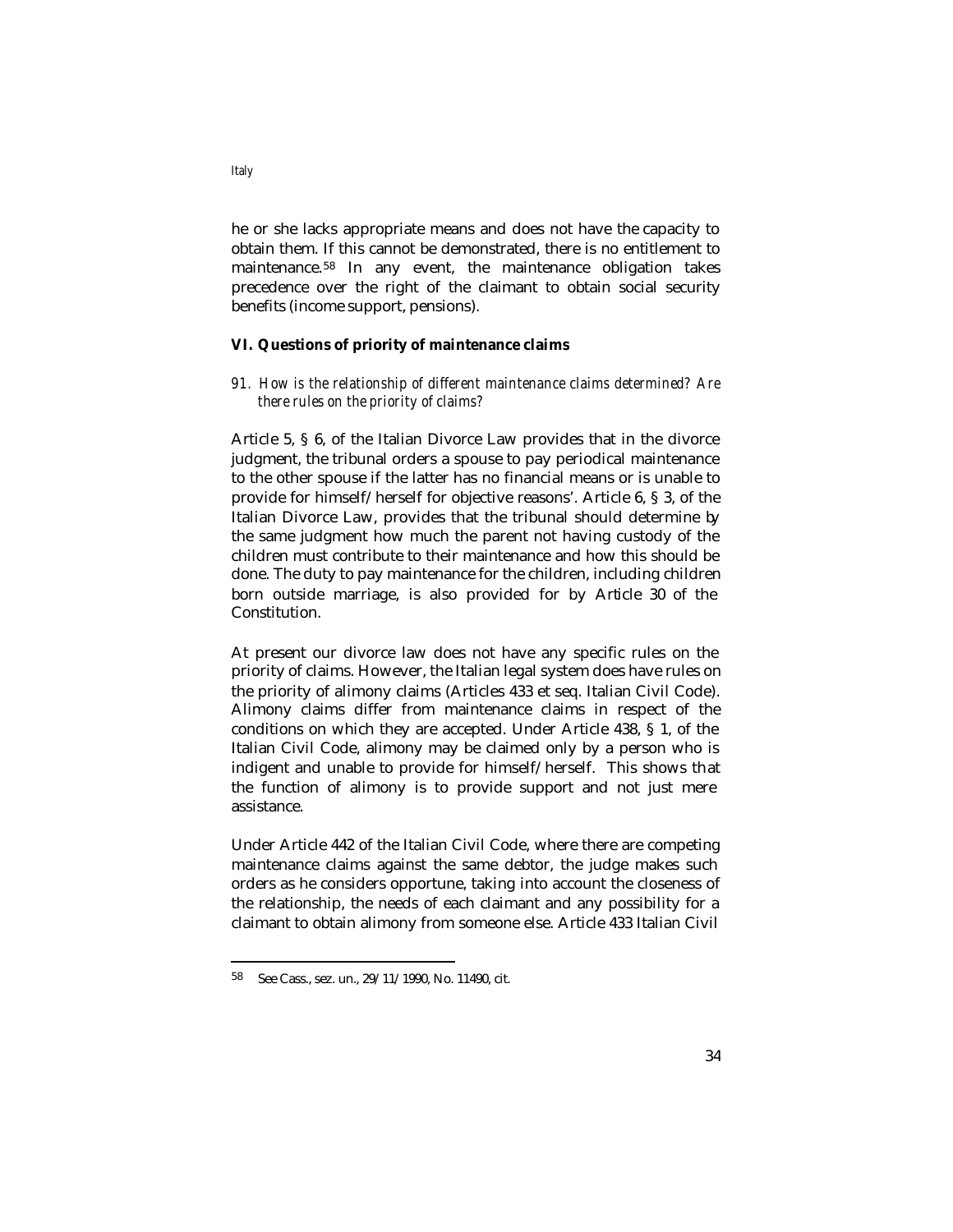Code provides that alimony may be claimed from persons in the following order:

- the spouse:
- **EXECUTE:** legitimate or legitimated or natural or adopted children and, if there are none, the nearest descendants, even if illegitimate;
- ß parents and, if there are none, the nearest ascendants; adoptive parents;
- ß sons-in-law and daughters-in law;
- ß the father-in-law and the mother-in-law;
- ß brothers and sisters of the whole or of the half blood, those of the whole blood taking precedence over those of the half blood.

The above rules of divorce law can be applied in the case of competing claims. Since the 'proximity of the relationship' should, under Article 442 of the Italian Civil Code, be assessed with regard to the enumeration indicated in Article 433 of the Italian Civil Code, it is safe to say that under Italian law the maintenance claims of the ex-spouse (who lacks 'appropriate means' and is incapable of providing for himself/herself) and of the children always take precedence over other claims.

*92. Does the divorced spouse's claim for maintenance rank ahead of the claim of a new spouse (or registered partner) of the debtor?* 

The law does not provide for any priority between the divorced spouse and the new spouse. This is decided at the judge's discretion. In any event, the result of the assessment cannot be that the spouse's first family is worse off than the second family. <sup>59</sup>

The only rule specifically provided for by law regards the competition between an ex-spouse who is in receipt of maintenance and the surviving spouse in respect of a reversible annuity in the case of the debtor's death.

<sup>59</sup> Cass. 19/10/1981, n. 5446, *Dir. fam. pers*., 1982, p. 409.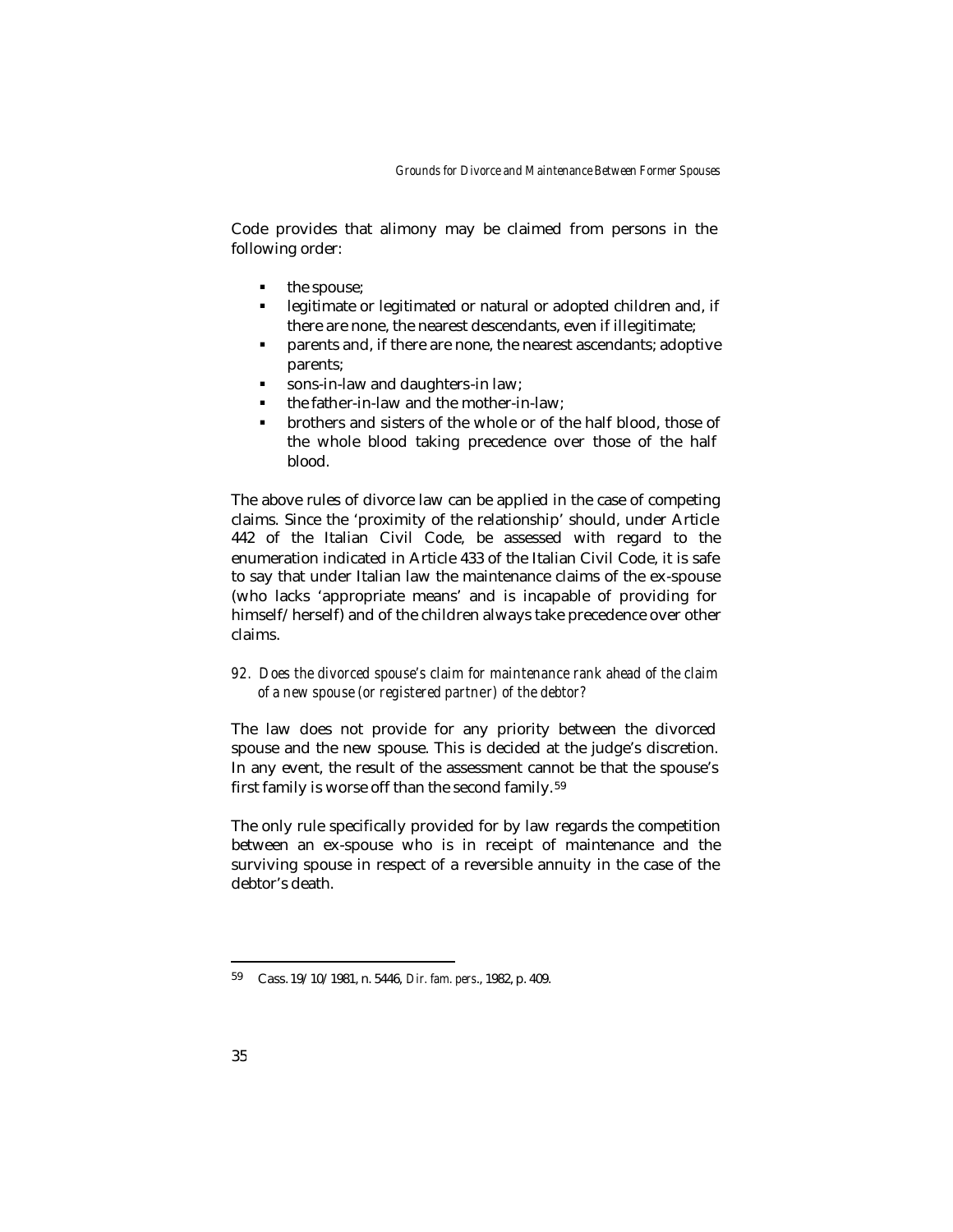Article 9, § 3, of the Italian Divorce Law makes provision for the case where a surviving spouse is entitled to a reversible annuity and an exspouse is in receipt of maintenance. In such a case, part of the pension and of the other allowances (the amount depends on the duration of the relationship) is granted by the tribunal to the divorced spouse who is in receipt of maintenance under Article 5. If several people are in this position, the tribunal allocates the pension and other allowances among them, and also shares out among them such parts as are allocated to people who later die or remarry.

As far as assessment of the 'duration of the relationship' criterion is concerned, there is currently an ongoing discussion as to whether only the strict duration of the marriage has to be considered (i.e. including the period of separation) $60$  or whether, as seems more appropriate, any period of cohabitation before the second marriage should also be included.<sup>61</sup>

# *93. Does the claim of a minor child of the debtor rank ahead of the claim of a divorced spouse?*

Under Italian law, maintenance is always payable for children. By contrast, maintenance is payable to an ex-spouse only if he/she lacks 'appropriate means'. There is no provision for priority between minor children and a divorced spouse who lacks 'appropriate means' (see Question 91).

#### *94. What is the position if that child has reached the age of majority?*

In the case law, children of full age continue to be entitled to receive maintenance from their parents until they are financially selfsufficient.<sup>62</sup>

*Italy*

<sup>60</sup> Cass., sez. un., 12/1/1998, No. 159, *Foro it*., 1998, I, p. 392.

<sup>61</sup> See Cass. 10/1/2001, No. 282, *Giur. it*., 2002, p. 1128, which provides that prematrimonial cohabitation may be taken into account by the judge in his overall valuation.

<sup>62</sup> Cass. 18/2/1999, No. 1353, *Fam. dir*., 1999, p. 455.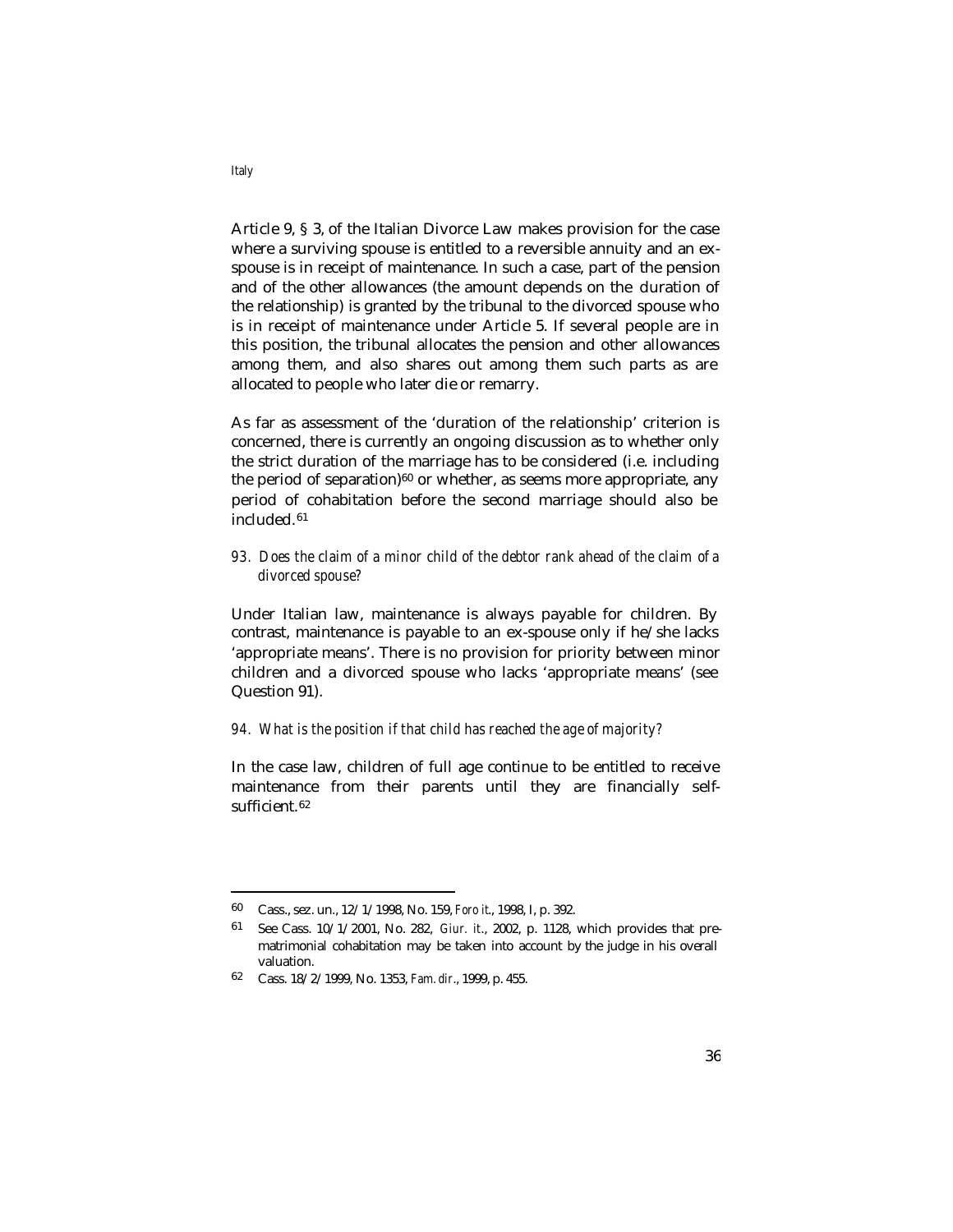*95. Does the divorced spouse's claim for maintenance rank ahead of the claims of other relatives of the debtor?*

Under Article 442 of the Italian Civil Code, where there are competing maintenance claims against the same debtor, the judge makes such orders as he considers opportune, taking into account the closeness of the relationship, the needs of each claimant and any possibility for a claimant to obtain alimony from someone else.

It follows that under Italian law a divorced spouse's claim for maintenance always ranks ahead of the claims of other relatives of the debtor, but competing claims may be taken into account by the judge when determining the amount of the ex -spouse's maintenance (see also Questions 81 and 91).

*96. What effect, if any, does the duty of relatives or other relations of the claimant to maintain him or her have on the ex-spouse's duty to maintain him or her?* 

According to the current case law, the obligation of other relatives of the claimant to maintain him/her does not have any effect on the obligation of the  $ex$ -spouse to pay maintenance. $63$  This is because the bond (*vinculum*) between spouses is regarded by law as the strictest of all bonds. The duty of maintenance deriving from marriage is thus regarded as the first and strongest one. However, the courts may take into account the contribution made by the claimant's original family if it was periodic and not just occasional.<sup>64</sup>

#### **VII. Limitations and end of the maintenance obligation**

*97. Is the maintenance claim extinguished upon the claimant's remarriage or entering into a registered partnership? If so, may the claim revive under certain conditions?*

Under Article 5, § 10, of the Italian Divorce Law, the obligation of maintenance ends when the spouse in receipt of maintenance

<sup>63</sup> Cass. 7/5/1998, No. 4617, *Nuova giur, civ. comm*., 1998, p. 482.

<sup>64</sup> Cass. 11/7/1990, n. 7211, *Mass. Foro it*., 1990.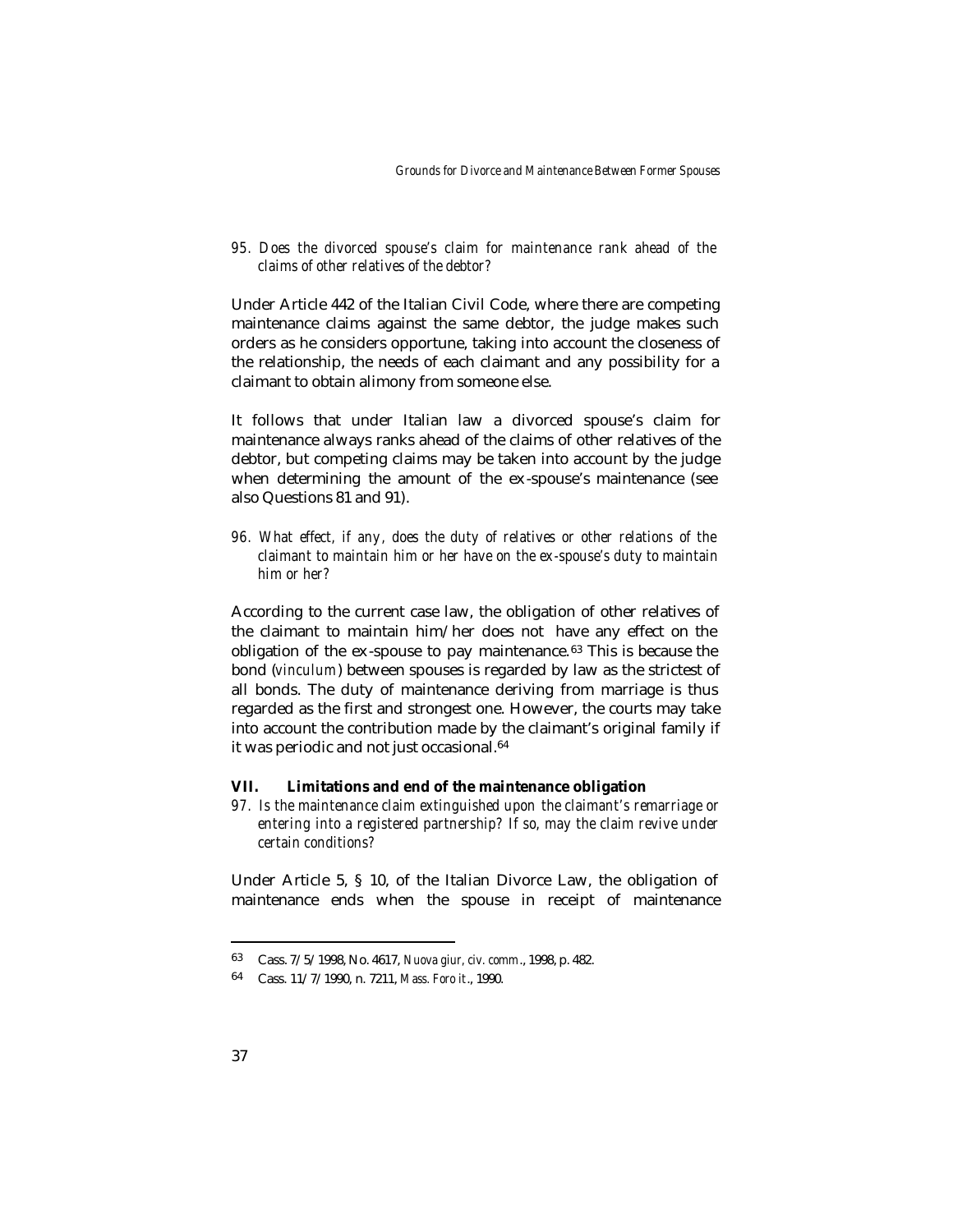remarries (or enters into a registered partnership). The claim can never revive.

The legislation contains no provisions relevant to cohabitation *more uxorio*, and the case law on this subject is still in a state of flux. According to the first decision on this subject (which has been followed in a series of other decisions), cohabitation *more uxorio* can reduce the amount of maintenance payable or even result in refusal of a claim for maintenance if the claimant no longer lacks 'appropriate means'. For this purpose, the new financial position of the claimant must be stable and lasting way and provide a real and certain income.65 By contrast, the Supreme Court has held that the right to maintenance exists even if the cohabitation has a positive influence on the real financial situation of the claimant. <sup>66</sup>

*98. Are there rules according to which maintenance may be denied or reduced if the claimant enters into an informal long-term relationship with another person?* 

There are no specific rules according to which maintenance may be denied or reduced if the claimant enters into an informal long-term relationship with another person. However, the existence of an informal long-term relationship between the claimant and another person could be a justified reason for the debtor to apply to the court for alteration of the conditions under Article 9, § 1, of the Italian Divorce Law, but only if such relationship can in itself influence the financial circumstances of the claimant, by reducing or excluding his/her lack of 'appropriate means'<sup>67</sup> (see the previous Question).

*Italy*

<sup>65</sup> App. Naples 9/10/1979, *Dir. giur*., 1980, p. 580. According to the relevant case law, the birth of children evidenced the stability of marriage. This position has been upheld by Cass. 11/5/1983, No. 3253, *Giur. it*., 1983, I, c. 1225; Cass. 17/10/1989, No. 4158, *ivi*, 1990, I, 1, c. 587; Cass. 27/3/1993, No. 3720, *Dir. fam. pers*., 1994, p. 844; Cass. 5/6/1997, No. 5024, *Fam. dir*., 1997, p. 305.

<sup>66</sup> Cass. 30/10/1996, No. 9505, *Fam. dir*., 1997 p. 29, with critical comment by Ferrando, *Assegno di divorzio e convivenza* more uxorio; Cass. 22/4/1993, No. 4761, *Dir. fam. pers*., 1994, p. 486.

<sup>67</sup> See Cass. 5/6/1997, No. 5024, cit.; Cass. 27/3/1993, No. 3720, cit.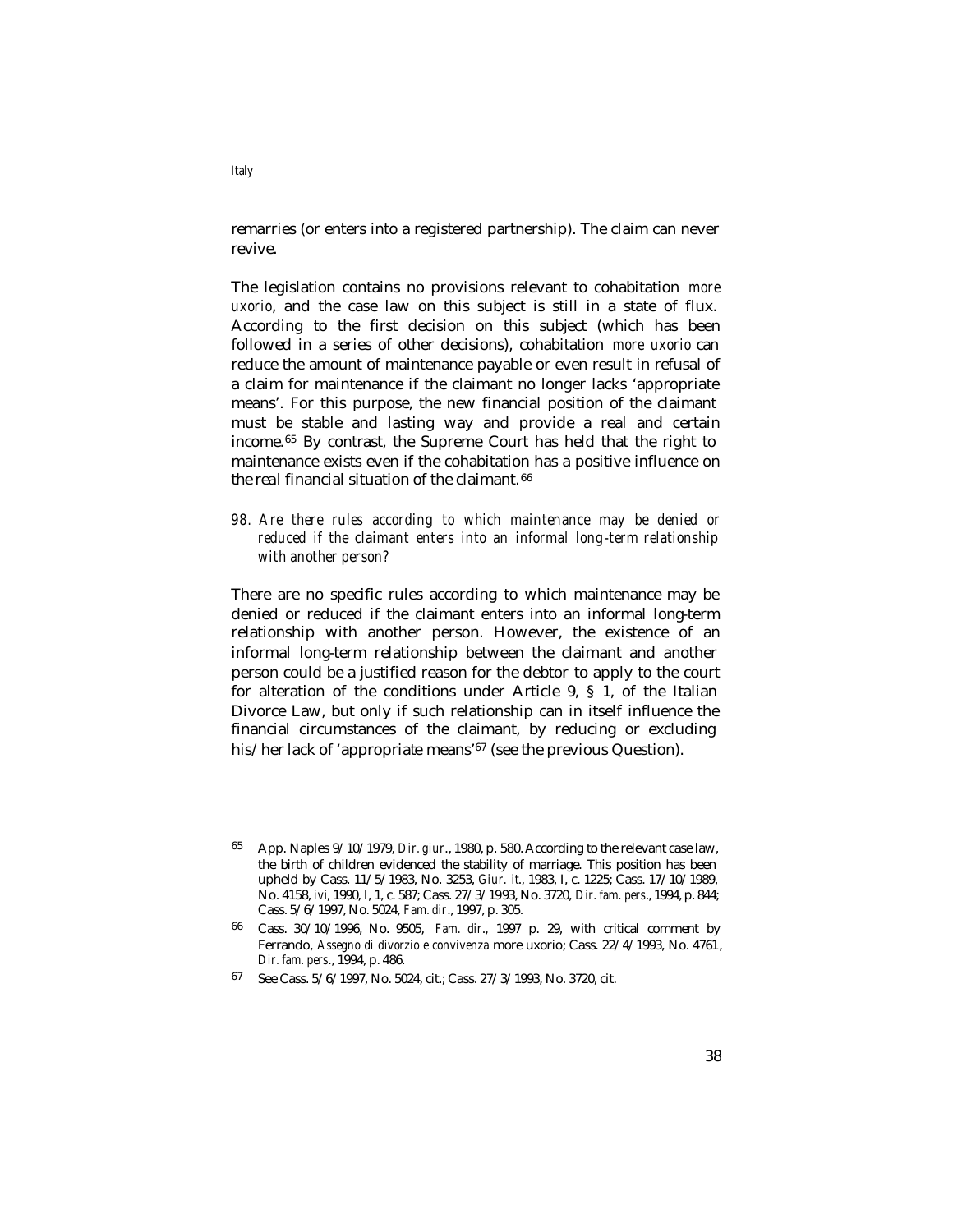*99. Can the maintenance claim be denied because the marriage was of short duration?* 

The law makes no provision for this. Under Article 5, § 6, of the Italian Divorce Law, the 'duration of marriage' is only a criterion for determining the amount of maintenance and not for deciding whether it should be granted. However, in a specific case its influence in determining the amount of maintenance may be very strong and could even lead to the total dismissal of a claim. In some cases the courts have refused maintenance on account of the shortness of a marriage<sup>68</sup> (see also Question 70).

*100.Can the maintenance claim be denied or reduced for other reasons such as the claimant's conduct during the marriage or the facts in relation to the divorce ground?* 

The maintenance claim can never be denied for other reasons such as the claimant's conduct during marriage or the facts in relation to the divorce grounds. Under Italian law the notion of sanction is excluded: maintenance does not have the function of compensation and the criterion of the 'reasons for the decision' is justified by reasons of material justice. By contrast, maintenance may occasionally be reduced because of the claimant's conduct during marriage or the facts in relation to the divorce grounds. The judge may – but is not obliged to consider the 'reasons for the decision' only in establishing the amount of the maintenance.69 This kind of assessment is superfluous if the claimant has 'appropriate means'70 (see Question 70).

#### *101.Does the maintenance claim end with the death of the debtor?*

The maintenance claim does not necessarily end with the death of the debtor. Under Article 9-*bis* of the Italian Divorce Law, the judge may, after the debtor's death, assign a periodical allowance payable from the inheritance to an ex-spouse who is entitled to maintenance under Article 5 and is in need of financial support.

<sup>68</sup> See Cass. 29/10/1996, No. 9439, *Fam. dir.,* 1996, p. 510, with critical comment by CARBONE, *Matrimonio eet seqimero: l'assegno non è dovuto.*

<sup>69</sup> Cass. 7/5/1998, No. 4617, *Mass. Giur. it*., 1998, p. 482.

<sup>70</sup> See Cass. 2/9/1996, No. 7990, *Mass. Giur., it*., 1996, p. 721.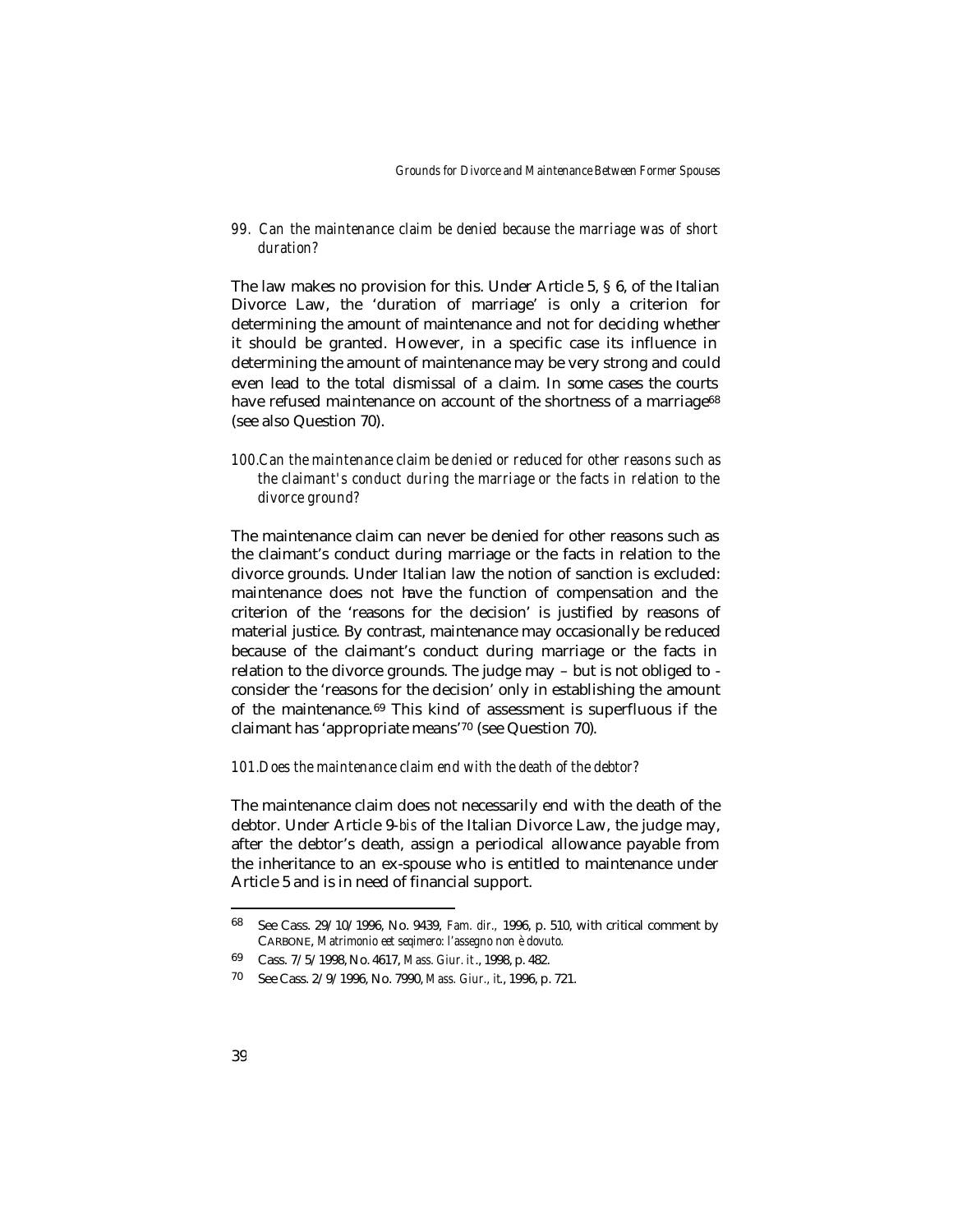## **VIII. Maintenance agreements**

*102.May the spouses (before or after the divorce or during the divorce proceedings) enter into binding agreements on maintenance in the eventuality of a divorce?* 

The maintenance claim does not necessarily end with the death of the debtor. According to Article 9-*bis* of the Italian Divorce Law, the judge may, after the debtor's death, assign a periodical allowance payable from the inheritance to an ex -spouse who is entitled to maintenance under Article 5 and is in need of financial support.

# *103.May a spouse agree to renounce his/her future right to maintenance? If so, are there limits on that agreement's validity?*

Whether the spouses can enter during marriage into binding agreements on maintenance in the eventuality of a divorce is a subject of debate at present. Although there are no provisions on this in legislation, the case law is clear. <sup>71</sup> Prenuptial or other agreements regulating maintenance in the event of divorce (for example at the moment of marriage or at the moment of separation) are considered invalid because they may influence the will and behaviour of the parties in proceedings on marital status. Moreover, there is no right to maintenance in the form of assistance.

This uniform and strict position, which sets seemingly insuperable obstacles to 'private self-management' and in fact means that the validity of prenuptial agreements is always subject to the principle of *rebus sic stantibus*, is considered unjustified by the great majority of legal theorists.72 There are signs of a small opening since the Supreme

*Italy*

<sup>71</sup> Cass. 18/2/2000, No. 1810, *Corr. giur*., 2000, p. 1021; Cass. 7/9/1995, No. 9416, *Dir. fam. pers*., 1996, p. 931; Cass. 28/10/1994, No. 8912, *Fam. dir*., 1995, p. 14; Cass. 4/6/1992, No. 6857, *Corr. giur*., 1992, p. 863; Cass. 11/12/1990, No. 11788, *Giur. it*., 1992, I, 1, c. 156; Cass. 11/6/1981, No. 3777, *ivi*, 1981, I, c. 1553.

<sup>72</sup> Angeloni, *Autonomia privata e potere di disposizione nei rapporti familiari*, Padua, 1997, p. 427; Doria, *Autonomia privata e 'causa' familiare. Gli accordi traslativi tra i coniugi in occasione della separazione personale e del divorzio*, Milan, 1996, p. 184; Ceccherini, *Contratti tra coniugi in vista della cessazione del* ménage, Padua, 1999, p. 142; Oberto, 'I contartti della crisi coniugale, Milan 1999, p. 459; Comporti, Autonomia privata e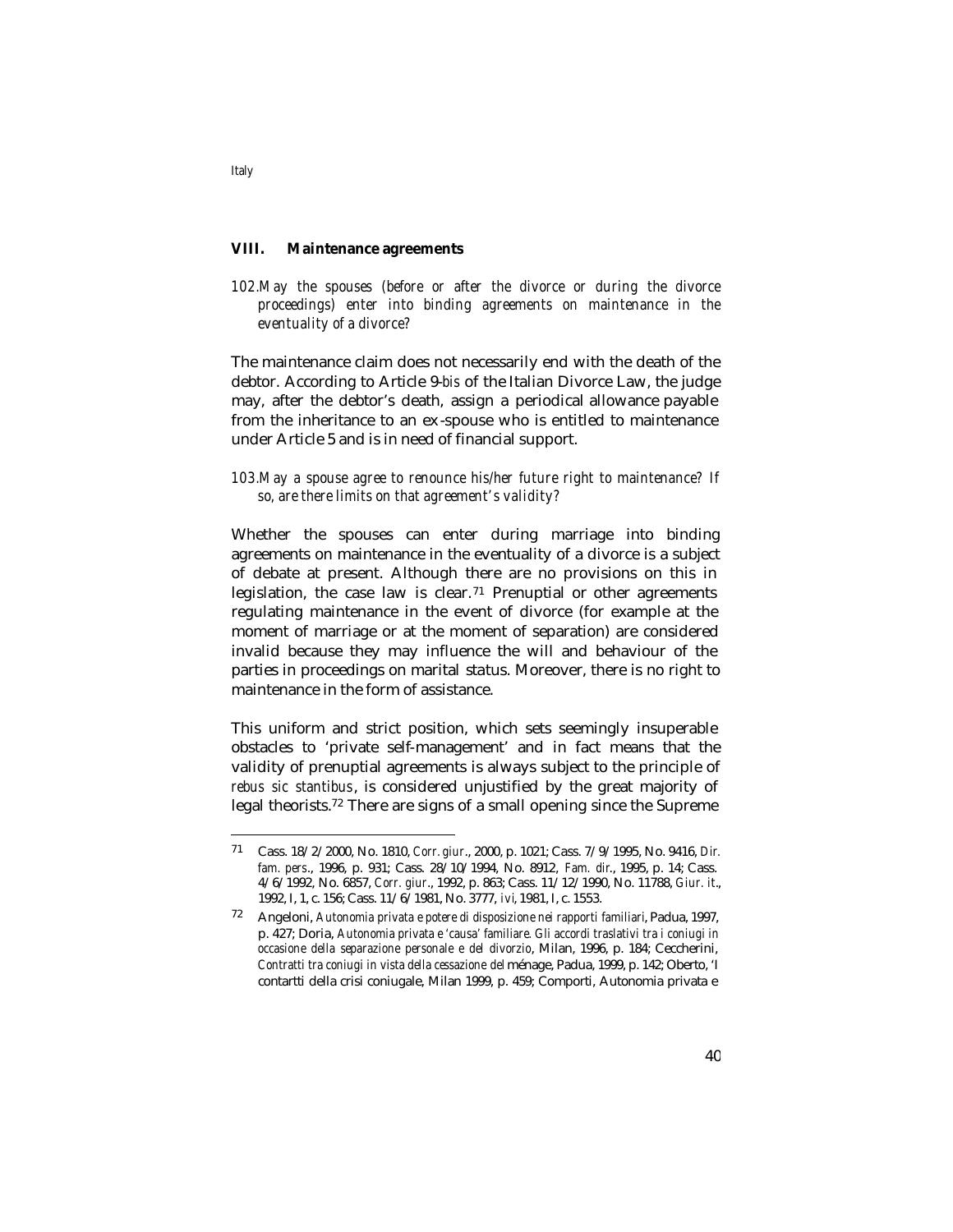Court has upheld the validity of an agreement providing for the transfer of property<sup>73</sup> or the spouse's right to income for life in the event of divorce.<sup>74</sup>

By contrast, the conditions agreed upon by the parties in a joint petition are always valid, with the exception of the limitation designed to ensure that the conditions are in keeping with the children's interests <sup>75</sup> (see Question 10 about the proceedings on the joint petition of the spouses under Article 4, § 12, Italian Divorce Law).

#### *104.Is there a prescribed form for such agreements?*

Such agreements do not need to be in a particular form. They are entered in the proceedings and are, in broad outline, subject to the assessment of the judge.

### *105.Do such agreements need the approval of a competent authority?*

Such agreements have to be approved by the court. Approval is needed both for agreements in contemplation of divorce and for agreements at the moment of divorce (see Question 102), but in the latter case (provided for by Article 4, § 13) the court evaluates them solely in the light of the children's interests. If they are in keeping with such interests, the court gives judgment accordingly; otherwise the procedure under § 8 of the current Article 4 is applied (the president issues such temporary and urgent orders as he deems appropriate in order to safeguard the interests of the spouses and the children, and directs that the legal proceedings be continued in front of the

convenzioni preventive di separazione, di divorzio e di annullamento del matrimonio', *Foro it*., 1995, I, c. 110; Morelli, 'Autonomia negoziale e limiti legali nel regime patrimoniale della famiglia', *Fam. dir*., 1994, p. 184; Carbone, *Autonomia privata e accordi tra coniugi (in crisi)*, *ivi*., 1994, p. 148; Zoppini, 'Contratto, autonomia contrattuale, ordine pubblico familiare nella separazione personale dei coniugi', *Giur. it*., 1993, I, 1, c. 1321; Rimini, 'Il problema della validità dei patti in vista della cessazione del vincolo matrimoniale', *Nuova giur. civ. comm*., 1993, I, p. 965;

<sup>73</sup> Cass. 15/5/1997, No. 4306, *Nuova giur. civ. comm*., 1999, I, p. 278, with regard to an agreement concluded at the moment of the separation proceedings.

<sup>74</sup> Cass. 14/6/2000, No. 8109, *Familia*, 2001, p. 245.

<sup>75</sup> Cass. 11.06.1997, No. 5244, *Giur. it*., 1998, I, 1, c. 218.